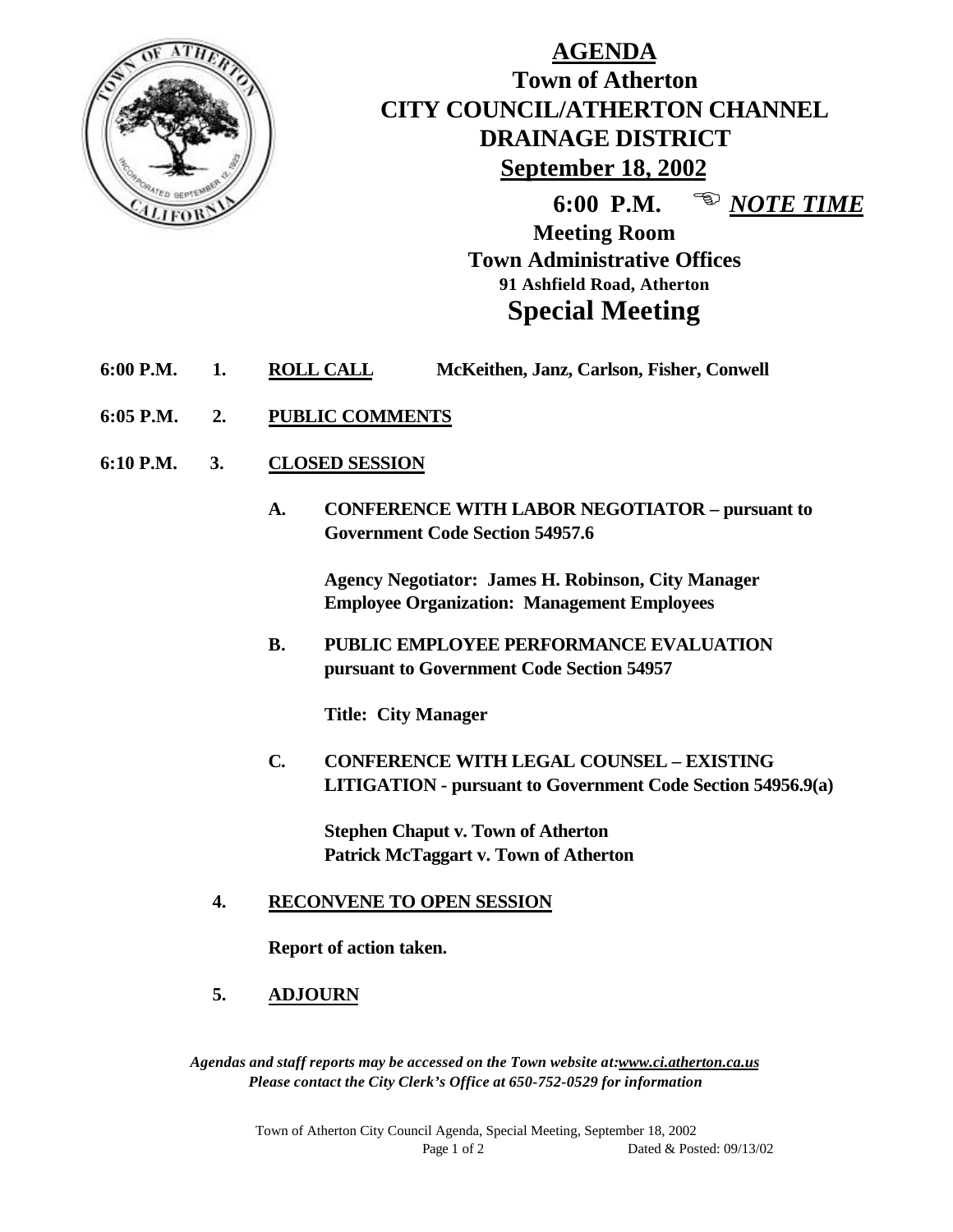Pursuant to the Americans with Disabilities Act, if you need special assistance in this meeting, please contact the City Clerk's Office at (650) 752-0529. Notification of 48 hours prior to the meeting will enable the City to make reasonable arrangements to ensure accessibility to this meeting. (29 CRF 35.104 ADA Title II)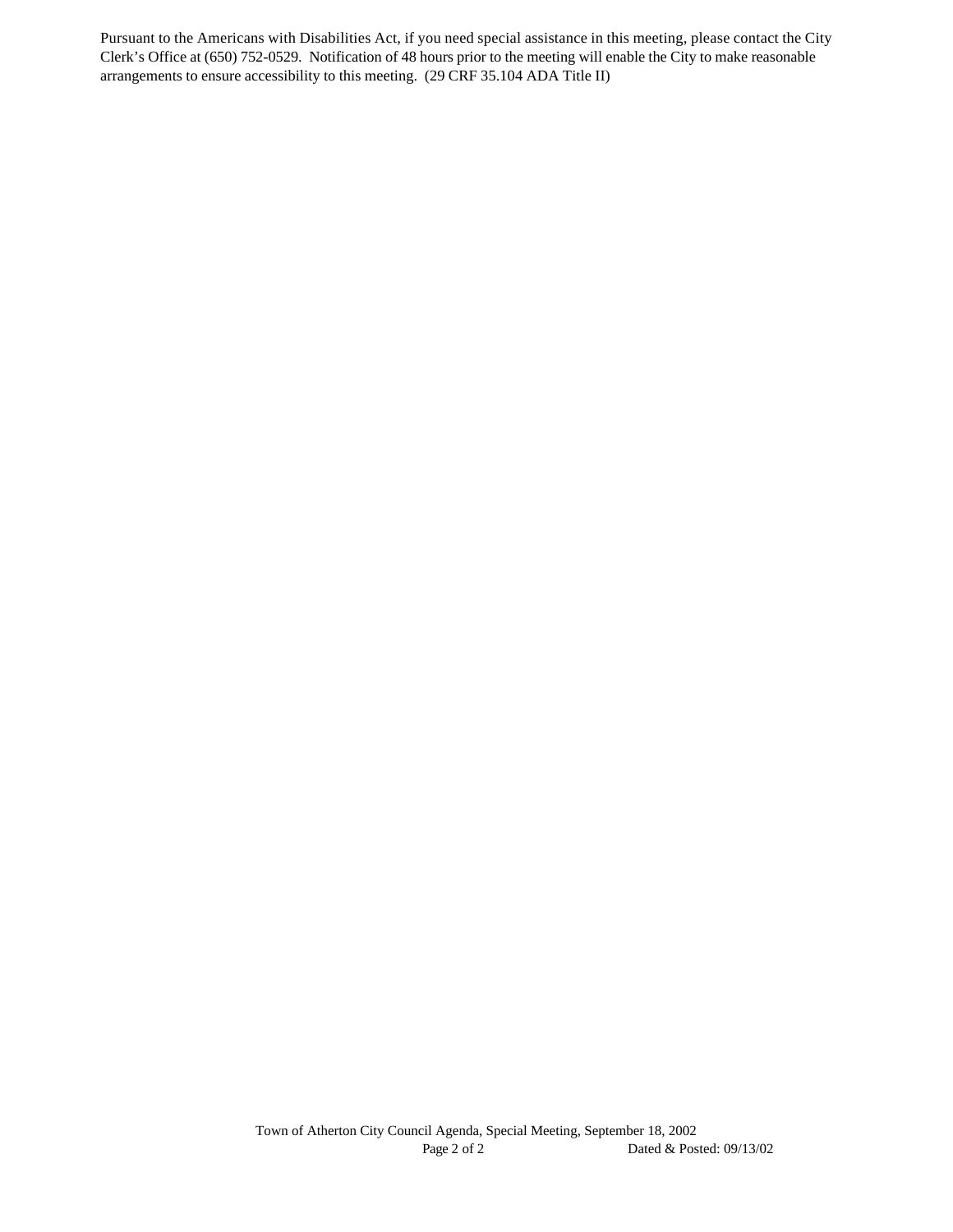

**AGENDA Town of Atherton CITY COUNCIL/ATHERTON CHANNEL DRAINAGE DISTRICT September 18, 2002 7:00 p.m. TOWN COUNCIL CHAMBERS** 94 Ashfield Road Atherton, California

## **REGULAR MEETING**

- **7:00 P.M. 1. PLEDGE OF ALLEGIANCE**
- **7:03 P.M. 2. ROLL CALL McKeithen, Janz, Carlson, Fisher, Conwell**
- **7:05 P.M. 3. PRESENTATIONS**
	- **A. Proclamation Constitution Week September 17-23, 2002 B. Proclamation - Town Barbecue, October 13, 2002**
- **7:15 P.M. 4. COUNCIL REPORTS**
- **7:25 P.M. 5. PUBLIC COMMENTS (only for items which are not on the agenda – limit of three minutes per person)**
- **7:35 P.M. 6. STAFF REPORTS**
- **7:45 P.M. 7. COMMUNITY ORGANIZATION ROUNDTABLE REPORT (Directed by Resolution No. 99-6)**

**Victoria Manor Homeowners' Association**

- **8:00 P.M. CONSENT CALENDAR (Items 8 15)**
	- **8. APPROVAL OF MINUTES OF SPECIAL MEETING AND REGULAR MEETING OF AUGUST 21, 2002**
	- **9. APPROVAL OF BILLS AND CLAIMS FOR AUGUST, 2002 IN THE AMOUNT OF \$783,923**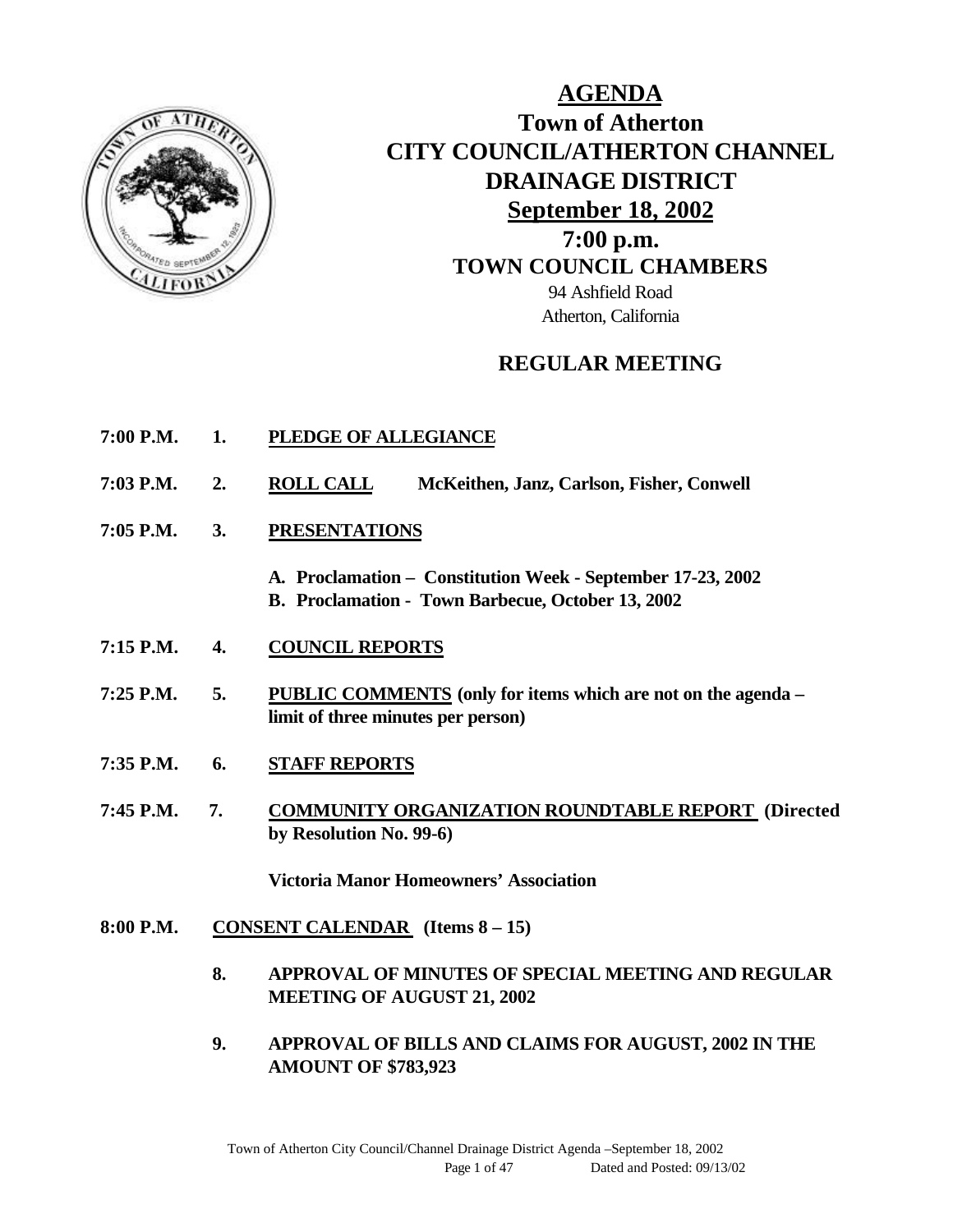- **10. ACCEPTANCE OF MONTHLY FINANCIAL REPORT FOR AUGUST 2002**
- **11. ADOPTION OF ORDINANCE AMENDING CHAPTER 15.40 OF THE ATHERTON MUNICIPAL CODE PERTAINING TO CONSTRUCTION REGULATIONS**

**Recommendation: Adopt Ordinance No. \_\_\_ amending Chapter 15.40 of the Atherton Municipal Code regarding demolition sales, operations of vehicles, and required signs, and penalties for violation.**

**12. ACCEPTANCE OF PROPOSAL FOR UPPER ATHERTON CHANNEL PROJECT PLANNING STUDY**

**Recommendation: Accept the proposal of BKF Engineers, Surveyors, Planners to perform the Upper Atherton Channel Project Planning Study, and authorize the Mayor to sign the contract.**

**13. ACCEPTANCE OF WORK AND AUTHORIZATION TO RECORD NOTICE OF COMPLETION – 2002 STREET RECONSTRUCTION – PHASE 1, PROJECT 02-002**

**Recommendation: Accept the work and authorize a notice of completion for the 2002 Street Reconstruction, Phase 1, Project 02-002.**

**14. ACCEPTANCE OF TREASURER'S INVESTMENT REPORT FOR THE QUARTER ENDING JUNE 30, 2002**

**Recommendation: Note, receipt, and file.**

**15. APPROVAL OF FIRST AMENDMENT TO EMPLOYMENT AGREEMENT BETWEEN THE TOWN OF ATHERTON AND CITY MANAGER JAMES H. ROBINSON**

**Recommendation: Authorize the Mayor to execute an amendment to the employment agreement between the Town of Atherton and City Manager James H. Robinson.**

#### **PUBLIC HEARING (Item 16)**

**8:10 P.M. 16. PUBLIC HEARING – ORDINANCE AMENDING CHAPTER 17.36.190 OF THE ATHERTON MUNICIPAL CODE RELATING TO BASEMENTS**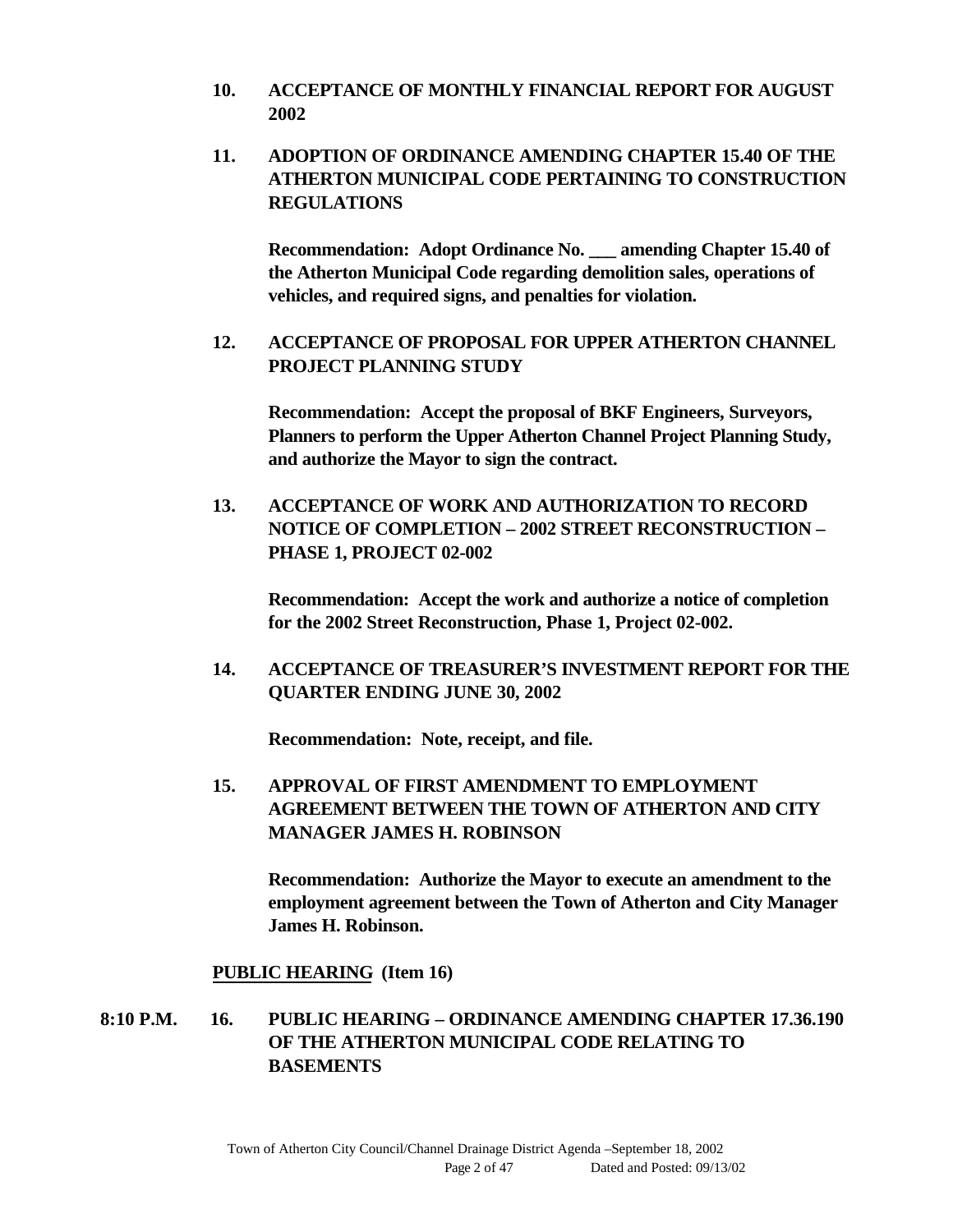**Recommendation: Open public hearing, hear testimony, close public hearing. Introduce ordinance placing limitations on the construction of basements outside of the building main buildable area based on the findings in the staff report, and waive further reading.**

#### **REGULAR AGENDA (Items 17 - 19)**

**8:25 P.M. 17. DISCUSSION AND CONSIDERATION OF ATHERTON CHANNEL DRAINAGE DISTRICT, REPORT FROM CITY COUNCIL SUB-COMMITTEE, AND CITY ATTORNEY REPORT OF LAFCO PROCEDURES AVAILABLE FOR A REORGANIZATION OF THE ATHERTON CHANNEL DRAINAGE DISTRICT**

> **Recommendation: Discussion of Atherton Channel Drainage District, report from City Council Sub-Committee, and consideration of City Attorney report of LAFCO procedures available for a reorganization of the Atherton Channel Drainage District.**

**8:50 P.M. 18. DISCUSSION AND CONSIDERATION OF SUPPORT OF COUNTY ORDINANCE REGULATING THE DISCLOSURE OF CONFIDENTIAL CONSUMER INFORMATION BY FINANCIAL INSTITUTIONS**

> **Recommendation: After discussion, consider whether to take any official action in support of the recent County ordinance regulating the disclosure of confidential consumer information by financial institutions.**

**9:05 P.M. 19. DISCUSSION AND POSSIBLE ACTION REGARDING THE TOWN'S BANNER POLICY**

> **Recommendation: Consider the existing Banner Policy and any possible amendments. The Policy currently provides for the placement of "Banners" at Marsh and Middlefield (announcing Town-sponsored events).**

- **9:20 P.M. 20. PUBLIC COMMENTS**
- **9:30 P.M. 21. ADJOURNMENT**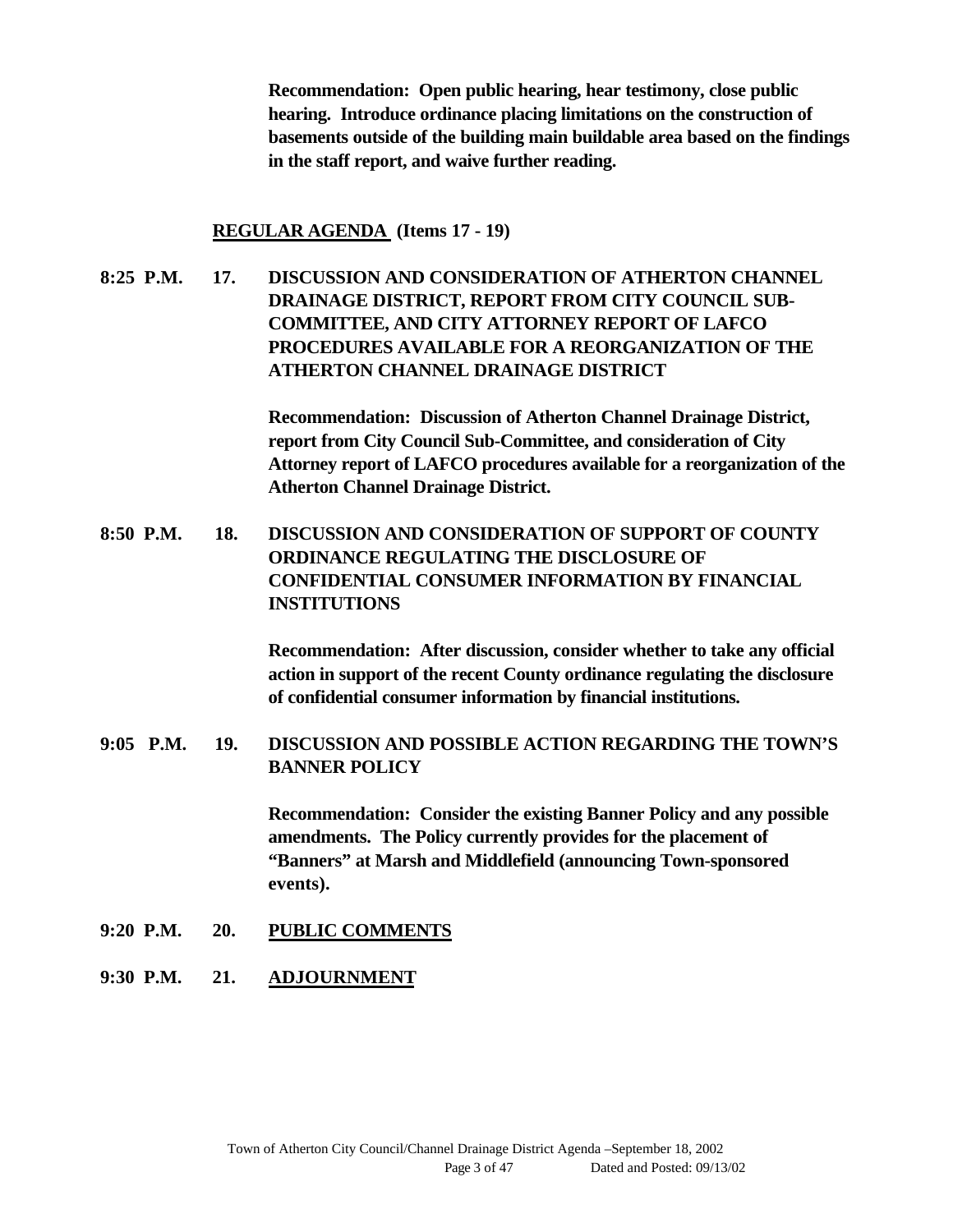#### *Agendas and staff reports may be accessed on the Town website at: www.ci.atherton.ca.us* F *Please contact the City Clerk's Office at 650.752.0529 with any questions*

Pursuant to the Americans with Disabilities Act, if you need special assistance in this meeting, please contact the City Clerk's Office at (650) 752-0529. Notification of 48 hours prior to the meeting will enable the City to make reasonable arrangements to ensure accessibility to this meeting. (29 CRF 35.104 ADA Title II)



**Draft Minutes Town of Atherton CITY COUNCIL/ATHERTON CHANNEL DRAINAGE DISTRICT August 21, 2002 6:00 P.M. Meeting Room Town Administrative Offices 91 Ashfield Road, Atherton Special Meeting**

**Mayor Carlson called the meeting to order at 6:00 p.m.**

**1. ROLL CALL**

**PRESENT: Kathy McKeithen Alan B. Carlson Dianne M. Fisher William R. Conwell**

**ABSENT: James R. Janz (excused absence)**

- **2. PUBLIC COMMENTS No public comments.**
- **3. CLOSED SESSION**

**The City Council adjourned to closed session at 6:05 p.m.**

**4. RECONVENE TO OPEN SESSION**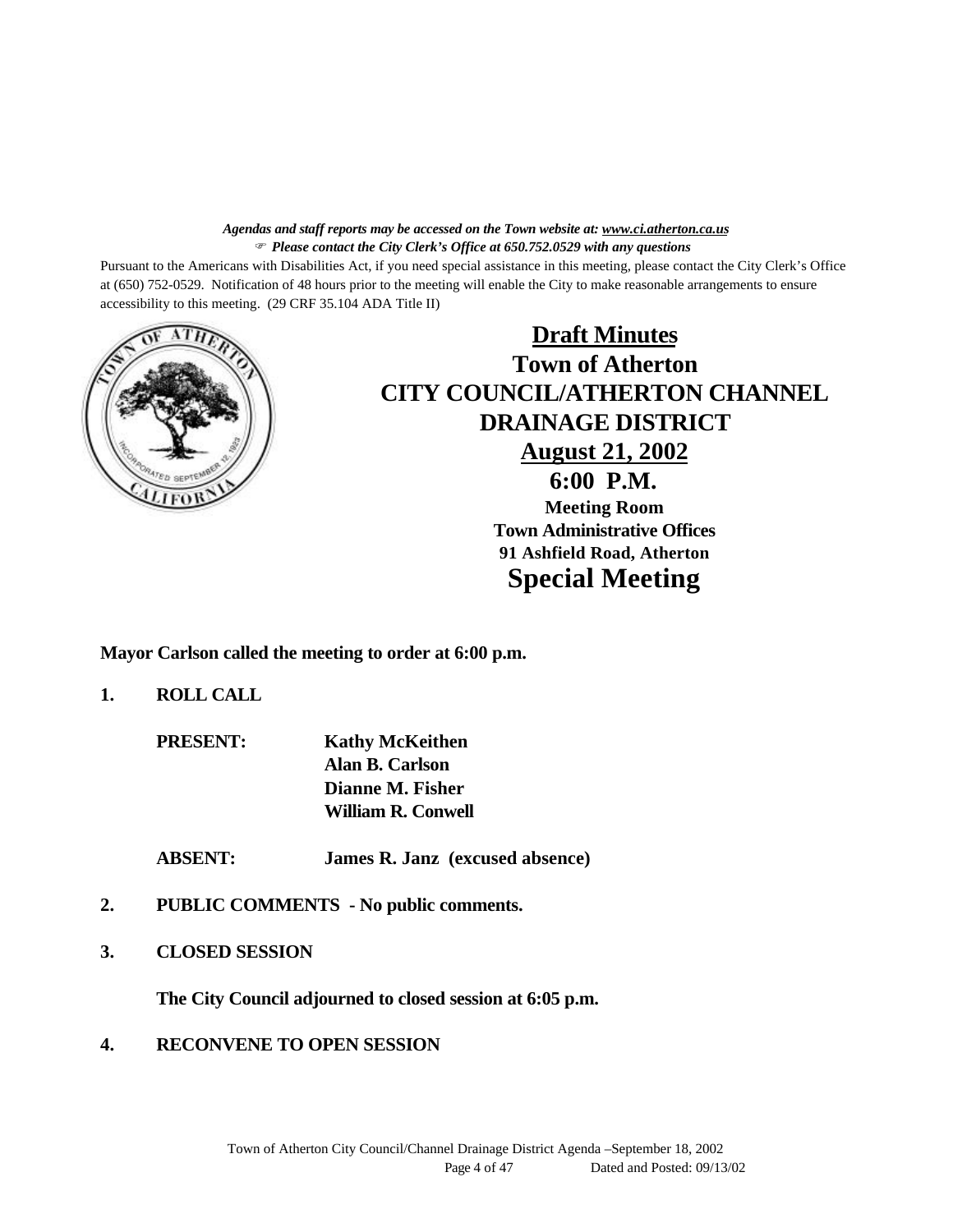**The City Council reconvened to open session at 7:00 p.m. The following action was taken:**

**A. CONFERENCE WITH LABOR NEGOTIATOR – pursuant to Government Code Section 94957.6. Agency Negotiator: James H. Robinson, City Manager Employee Organization: Management Employees**

**Direction was given to the City Manager.**

**B. LIABILITY CLAIMS – pursuant to Government Code Section 54956.95**

**Claimant: Janet Martin. Agency claimed against: Town of Atherton.**

**The City Council, by unanimous vote, denied the claim.**

**Claimant: Rebecca Lee Agency claimed against: Town of Atherton**

**Direction was given to the City Attorney.**

**C. PUBLIC EMPLOYEE PERFORMANCE EVALUATION pursuant to Government Code Section 54957. Title: City Manager**

**Direction was given to the City Attorney.**

 **D. CONFERENCE WITH LEGAL COUNSEL – EXISTING LITIGATION pursuant to Government Code Section 54956.9 (a)**

**Stephen Chaput v. Town of Atherton Patrick McTaggart v. Town of Atherton**

**No action was taken.**

#### **5. ADJOURN**

**The meeting adjourned at 7:10 p.m.**

**Respectfully submitted,**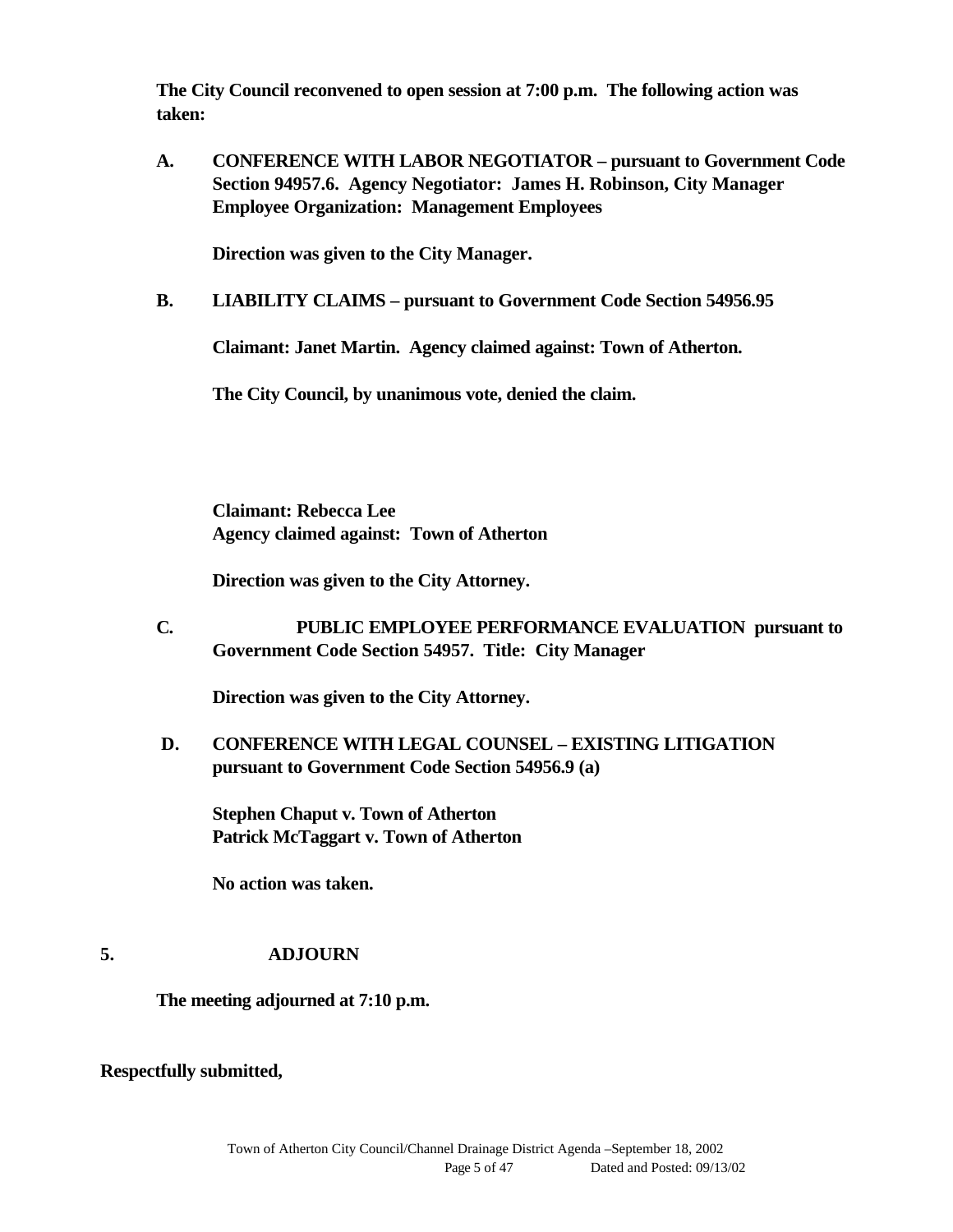**Alan B. Carlson, Mayor**

**\_\_\_\_\_\_\_\_\_\_\_\_\_\_\_\_\_\_\_\_\_\_\_\_\_\_\_\_\_\_\_**



**Draft Minutes Town of Atherton CITY COUNCIL/ATHERTON CHANNEL DRAINAGE DISTRICT August 21, 2002 7:00 p.m. TOWN COUNCIL CHAMBERS** 94 Ashfield Road Atherton, California

## **REGULAR MEETING**

**Mayor Carlson called the meeting to order at 7:16 p.m.**

- **1. PLEDGE OF ALLEGIANCE**
- **2. ROLL CALL**

**PRESENT: Kathy McKeithen Alan B. Carlson Dianne M. Fisher William R. Conwell**

**ABSENT: James R. Janz (excused)**

#### **3. PRESENTATIONS**

**A. Mayor Carlson read a Proclamation declaring September 16 – 22, 2002 as National Pollution Prevention Week**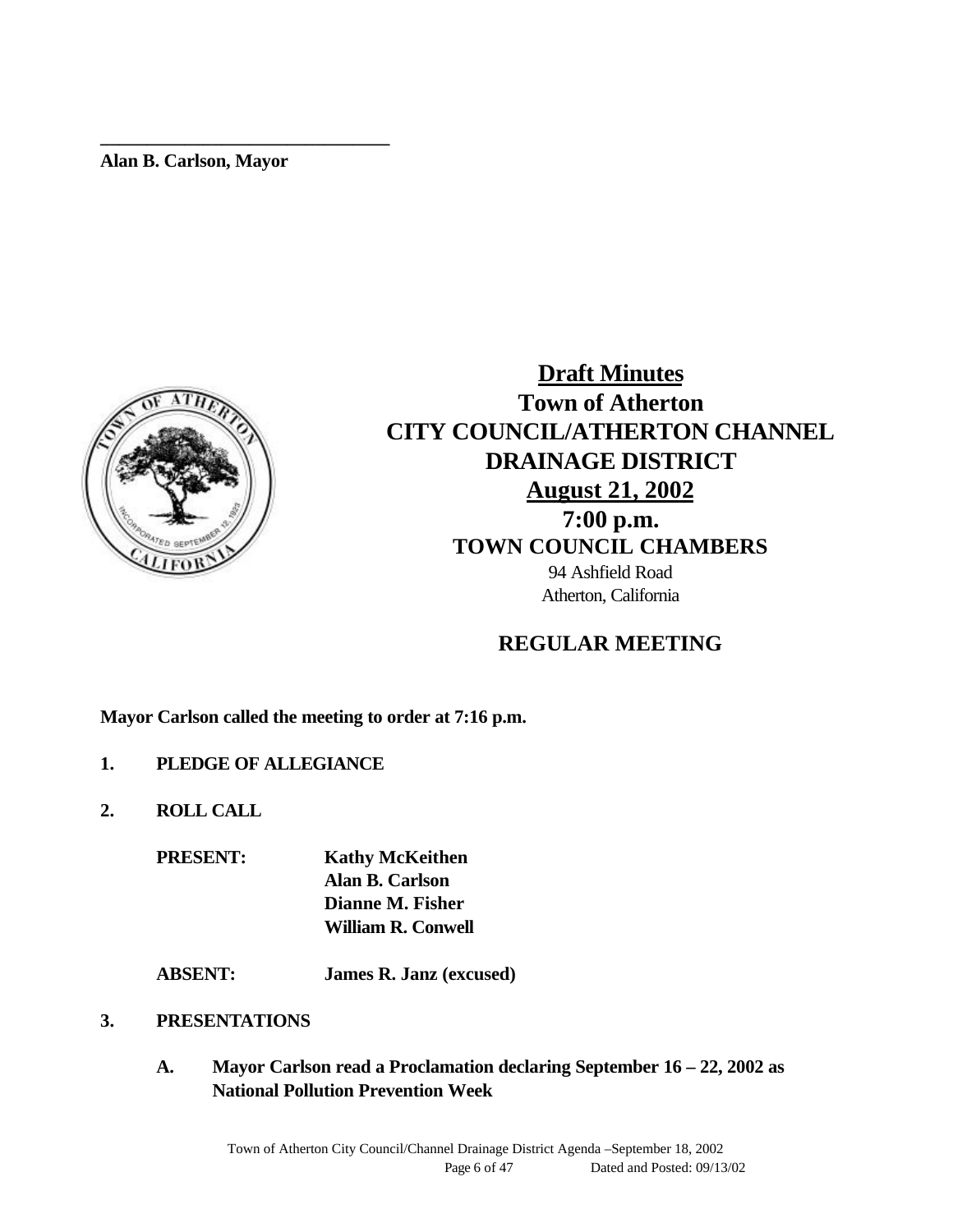**B. Police Chief Brennan introduced new Police Officer Clark Du. Mayor Carlson administered the Oath of Office.**

#### **4. COUNCIL REPORTS**

- **Council Member Conwell reported that the Criminal Justice Council did not meet this week. He attended the San Francisco Airport Roundtable meeting and reported that the number of noise complaints is down from last year. Plans are being made to place a noise monitor in Town after the first of the year. C/CAG met and addressed Prop A funding. Council Member Conwell asked that an item be placed on a future agenda regarding a letter on the privacy bill that the Council received from Supervisor Nevin.**
- **Council Member Fisher reported that the Audit Committee received an excellent report from the auditors. The audit report, with a report from the Audit Committee, will be on the October City Council agenda. The Finance and Building Facilities Committees held a joint meeting on August 12th. The Committee discussed finding someone to bid on a needs assessment for the Town, and considered a proposal for Information Technology Services from the City of Palo Alto. The General Plan Committee met in July and August and voted to approve the draft housing element. The Library JPA met and are still recruiting for a new Library Services Director. Recommendations made by the Screening Committee for appointments to the Arts and Audit Committees are on this agenda.**
- **Council Member McKeithen reported that the General Plan Committee, at their August 19th meeting, approved the draft housing element and the negative declaration. The draft plan meets the ABAG numbers. The Committee also addressed revisions to Sections 1 through 6 of the General Plan. The Public Works Director drafted a proposal for a request for a planning study for the upper Channel. There will be a walk-through of the Channel in August. The next Channel Subcommittee meeting will be held September 9, 2002, at 8:00 a.m.**
- **Mayor Carlson attended the Finance and Building Facilities meeting, and the dedication ceremony of the Community Sculpture in Library Park on Saturday, August 17.**

**Agenda Item No. 25 was taken out of order.**

## **25. APPOINTMENT OF ATHERTON ARTS COMMITTEE AND AUDIT COMMITTEE MEMBERS**

**Council Member Fisher announced the recommendations of the City Council Screening Committee for vacancies on the Arts Committee and the Audit Committee. John Ruggeiro spoke from the audience regarding the appointment of resident advisors to the Transportation Committee. Mayor Carlson explained that the appointments of resident advisors to the Transportation Committee will take place at the October Transportation Committee meeting.**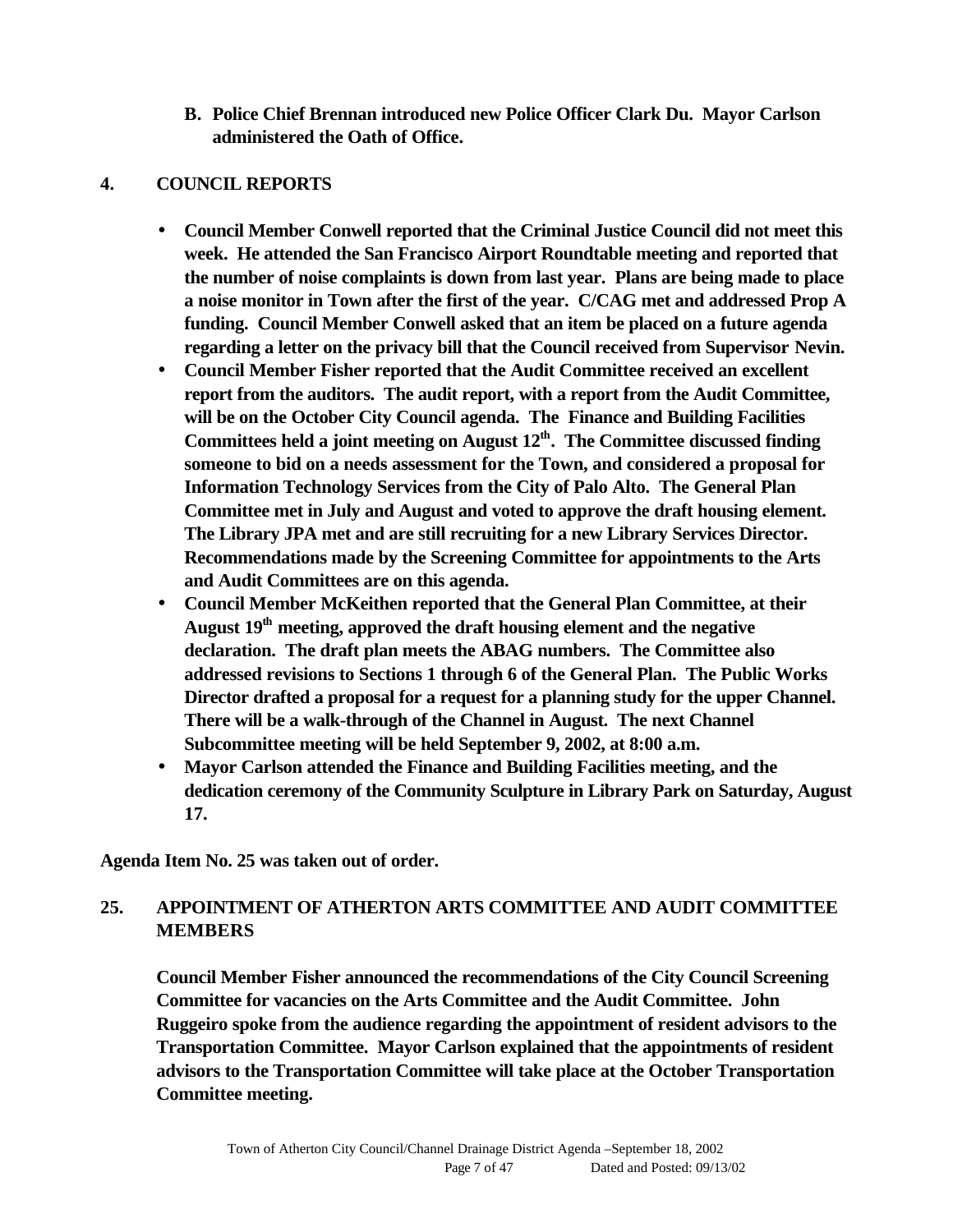**MOTION – to accept the recommendation of the City Council Screening Committee to appoint Judy Sleeth, Jack Phillips, and Hilary Hausman to the Atherton Arts Committee for indefinite terms, and Marc Hebert to the Audit Committee for a three year term.**

**M/S Conwell/Fisher Ayes: 4 Noes: 0 Absent: 1 (Janz) Abstain: 0**

#### **5. PUBLIC COMMENTS**

**Marts Beekley, 75 Reservoir Road, thanked Public Works Director Cliff Temps for his report, and reminded everyone that it is an El Nino year.**

#### **6. STAFF REPORTS**

- **City Manager Jim Robinson deferred questions on parcel taxes on parcels at Bear Gulch Reservoir to the next meeting when the Finance Director will be present. He provided information on water consumption from the reservoir. Staff will pursue information on the Town's use of water from Bear Gulch Reservoir in times of disaster.**
- **The City Manager reported he is arranging to meet with the Little League president on maintenance issues and to discuss increasing the required liability coverage to \$2 million.**
- **The City Manager reported on questions on the warrant list. Council Member McKeithen asked for a report back on the charges for planning services, and asked that at a later meeting, the Council address the issues of the valuation of building permit fees, the use of signs for public auctions, and what constitutes a landscape screening agreement.**
- **The City Manager reported that Town staff feels there aren't any findings that would warrant a moratorium on construction of retaining walls at present. The issue will be addressed by the General Plan Committee in October.**
- **The City Manager asked the Council to set a time for the Community Organization Roundtable meeting on September 10. The meeting will be held at 7:00 p.m. in the Pavilion at Holbrook-Palmer Park.**
- **Public Works Director Cliff Temps gave an update on the Middlefield Road projects.**
- **City Attorney Marc Hynes reported out of the Closed Session as follows:**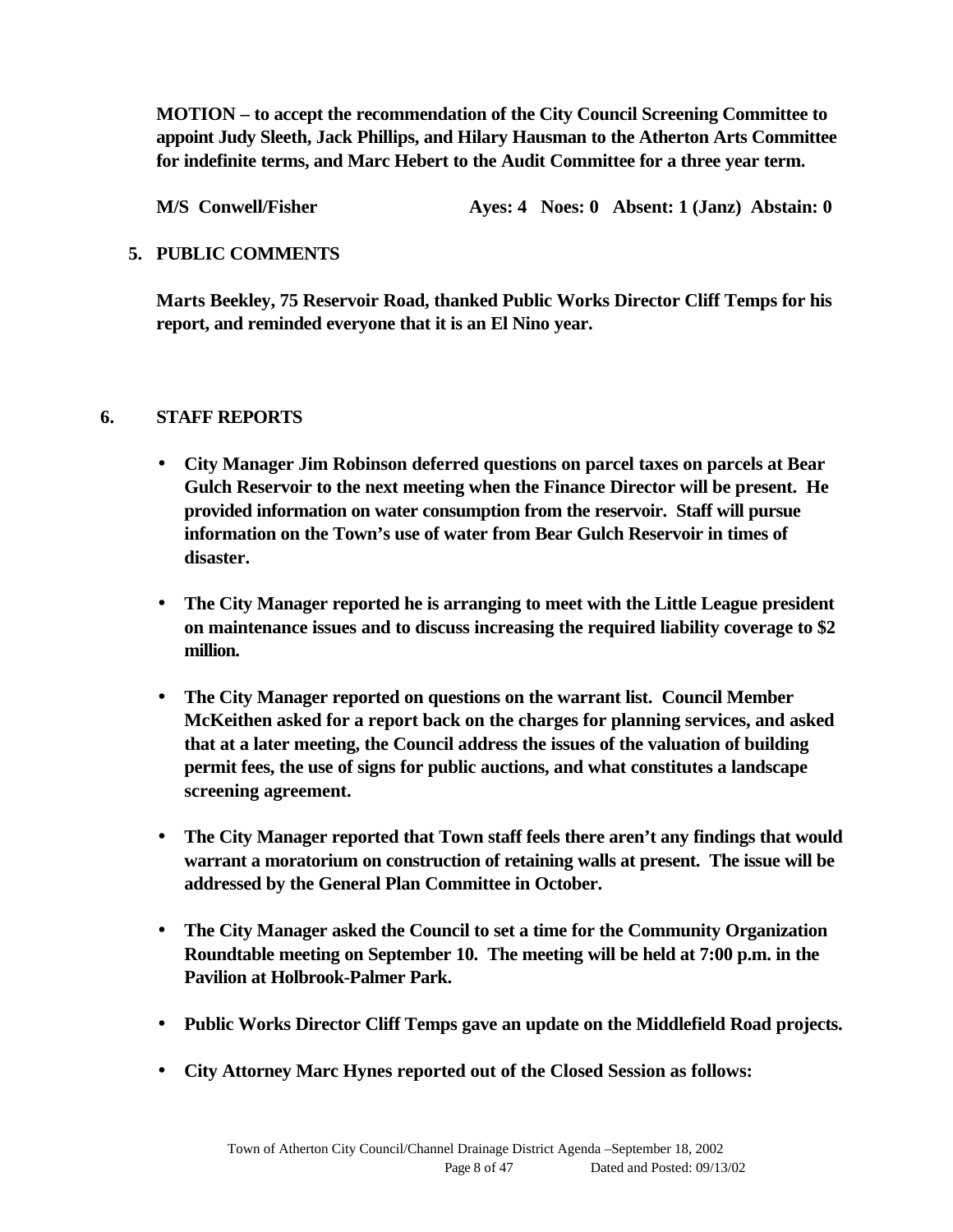**A. CONFERENCE WITH LABOR NEGOTIATOR – pursuant to Government Code Section 94957.6. Agency Negotiator: James H. Robinson, City Manager Employee Organization: Management Employees**

**Direction was given to the City Manager.**

**B. LIABILITY CLAIMS – pursuant to Government Code Section 54956.95**

**Claimant: Janet Martin. Agency claimed against: Town of Atherton.**

**The City Council, by unanimous vote, denied the claim.**

 **Claimant: Rebecca Lee Agency claimed against: Town of Atherton**

**Direction was given to the City Attorney.**

**C. PUBLIC EMPLOYEE PERFORMANCE EVALUATION pursuant to Government Code Section 54957. Title: City Manager**

**Direction was given to the City Attorney.**

 **D. CONFERENCE WITH LEGAL COUNSEL – EXISTING LITIGATION pursuant to Government Code Section 54956.9 (a) Stephen Chaput v. Town of Atherton Patrick McTaggart v. Town of Atherton**

 **No action was taken.**

#### **7. COMMUNITY ORGANIZATION ROUNDTABLE REPORT**

**The Victoria Manor Homeowners' Association representative was not present.**

**Marion Oster gave a report on the Atherton Heritage Association. She announced the celebration for Atherton's 79th birthday party which will be held on September 12, from 4:00 p.m. to 6:00 p.m. in the Council Chambers.**

#### **CONSENT CALENDAR**

**Council Member McKeithen asked for clarification on several items on the Consent Agenda. Public Works Director Cliff Temps explained the funding for the proposed Water Tower project. He also stated that under Item 21, only centerline striping is being proposed. City Attorney Marc Hynes stated that if the Council approves his**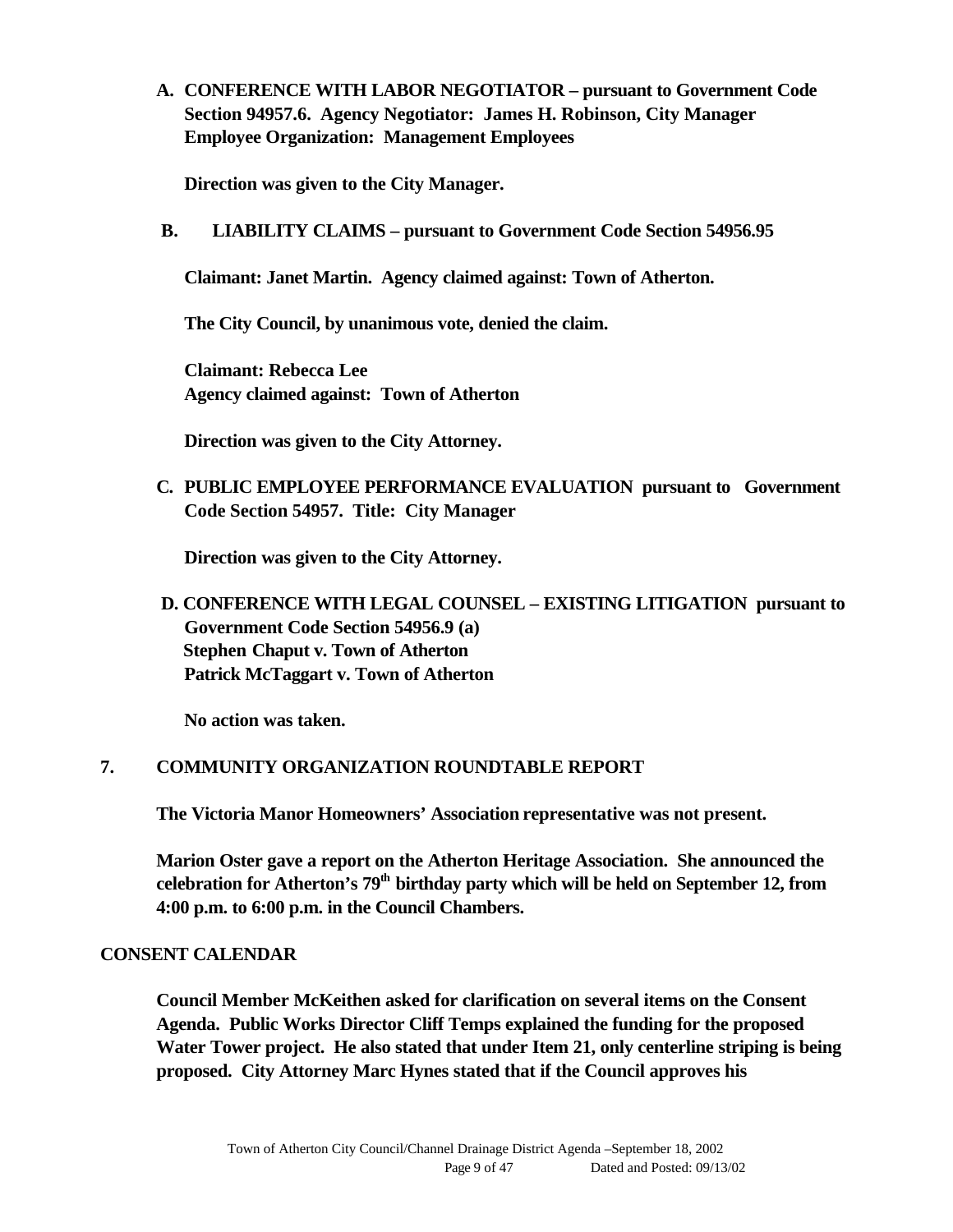**recommendations for the Animal Control Services Agreement, he will proceed with negotiations with the County.**

**MOTION - to approve the consent agenda with the revisions to the Animal Control Agreement under Item 18 as recommended in the staff report by City Attorney Marc Hynes.**

**M/S McKeithen/Fisher Ayes: 4 Noes: 0 Absent: 1 (Janz) Abstain: 0**

- **8. APPROVED MINUTES OF SPECIAL MEETINGS OF JULY 9, 2002 AND JULY 17, 2002, AND REGULAR MEETING OF JULY 17, 2002**
- **9. APPROVED BILLS AND CLAIMS FOR JULY, 2002 IN THE AMOUNT OF \$742,515**
- **10. ACCEPTED MONTHLY FINANCIAL REPORT FOR JULY 2002**
- **11. WEST MIDDLEFIELD OVERLAY, PROJECT 02-003 Awarded a contract to B. Bortolloto and Company for an amount not to exceed \$86,000.**
- **12. AWARD OF LANDSCAPE MAINTENANCE CONTRACT Awarded a two-year contract for landscape maintenance of El Camino Real median islands, Town Hall complex grounds, and miscellaneous area landscaping to Commercial Environmental Landscape.**
- **13. ADOPTION OF A RESOLUTION OF INTENTION TO CONSIDER THE VACATION OF A PORTION OF FAXON ROAD RIGHT-OF-WAY Adopted Resolution No. 02-26, a Resolution of Intention to consider the vacation of a portion of Faxon Road right-of-way adjacent to 96 Faxon Road, with reservation of a public utility easement, and setting a public hearing for October 16, 2002.**
- **14. APPROVAL OF AWARD OF A NEGOTIATED CONTRACT FOR HOLBROOK-PALMER PARK WATER TOWER REPAIR Declared the finding that no bids were received for the Holbrook-Palmer Park Water Tower repair, and authorized the Mayor to sign a negotiated contract with Nexgen Builders, Inc. for repair and painting of the Water Tower in the amount of \$102,309.79 upon receipt of \$84,716.93 from the Holbrook-Palmer Park Foundation and the Atherton Dames.**
- **15. ACCEPTANCE OF PROPOSAL TO PROVIDE ENGINEERING SERVICES FOR ELENA AVENUE AND BARRY LANE – ATHERTON CHANNEL BOX CULVERT REPLACEMENTS**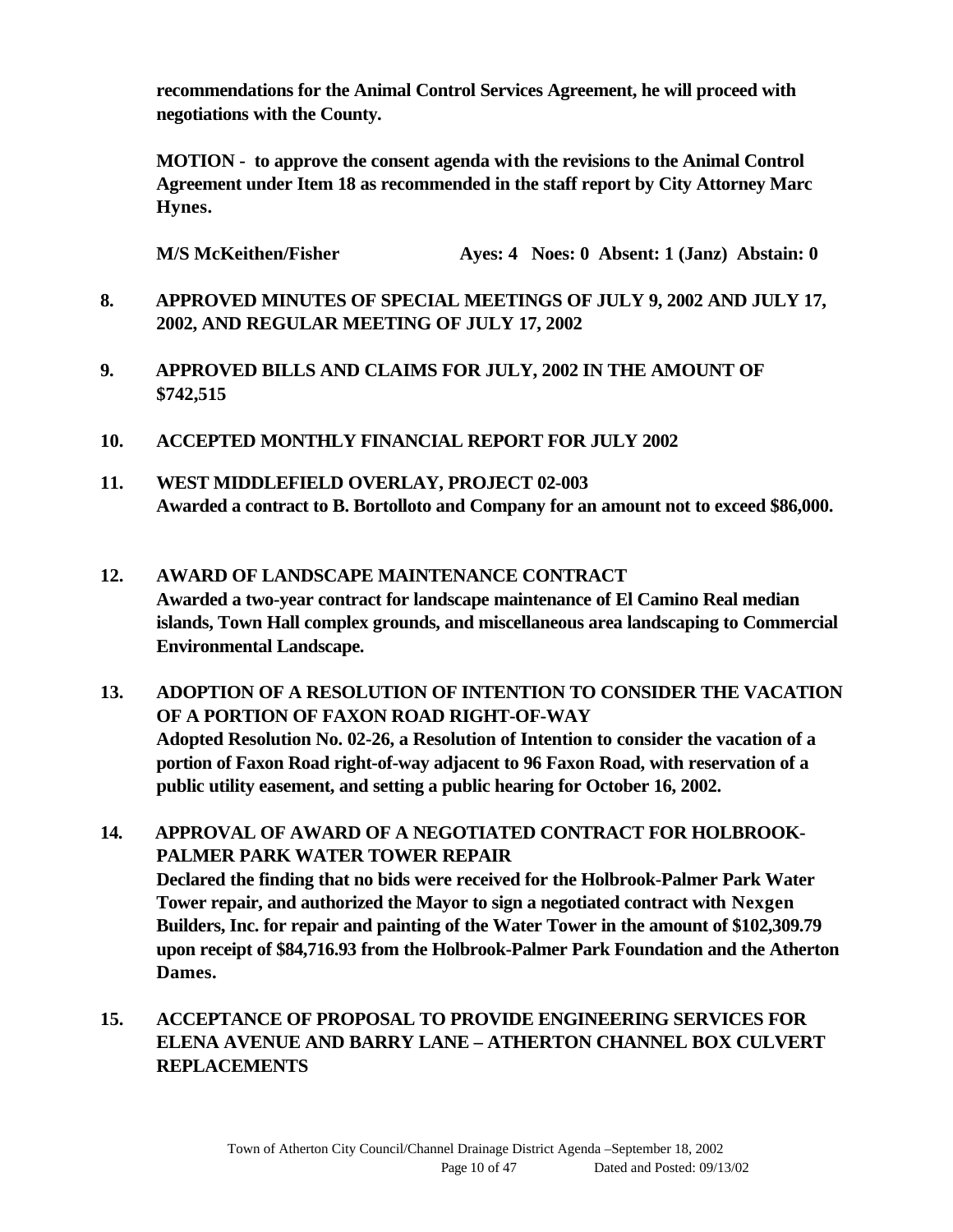**Accepted the proposal and authorized the Mayor to sign a contract with Wilsey Ham to provide engineering services for Elena Avenue and Barry Lane – Atherton Channel box culvert replacements in the amount of \$79,900.**

- **16. ACCEPTANCE OF PROPOSAL TO PROVIDE SURVEYING AND MAPPING SERVICES FOR 2003 STREET OVERLAY AND RECONSTRUCTION PROJECTS Accepted the proposal of CSG Consultants, Inc. in the amount of \$32,630 to provide surveying and mapping services for 2003 Street Overlay and Reconstruction projects.**
- **17. ADOPTION OF ORDINANCE NO. 534, AMENDING CHAPTER 5.20 OF THE ATHERTON MUNICIPAL CODE – REVISIONS OF SECTION 5.20.010 REGARDING PERMITS Adopted Ordinance No. 534 amending Chapter 5.20 of the Atherton Municipal Code by revising Section 5.20.010 pertaining to permits required for soliciting.**
- **18. APPROVAL OF AGREEMENT AND FIRST AMENDMENT TO AGREEMENT WITH COUNTY OF SAN MATEO TO PROVIDE ANIMAL CONTROL SERVICES FOR FISCAL YEAR 2002-2003 Approved the agreement and the first amendment to the agreement with the County of San Mateo with the revisions stated in the Staff Report as recommended by the City Attorney.**
- **19. APPROVAL OF SECOND AMENDMENT TO CITY ATTORNEY'S AGREEMENT BETWEEN THE TOWN OF ATHERTON AND MARC G. HYNES OF ATKINSON-FARASYN, LLP Approved the Second Amendment to the City Attorney's Agreement between the Town of Atherton and Marc G. Hynes of Atkinson-Farasyn, LLP.**
- **20. APPROVAL OF POLICY FOR CENTERLINE STRIPING AND APPROVED CENTERLINE MARKING LIST AS RECOMMENDED BY THE TRANSPORTATION COMMITTEE Adopted the Approved Centerline Marking List and the Policy for Centerline Striping attached to the staff report.**
- **21. APPROVAL OF PLANS AND SPECIFICATIONS FOR CENTERLINE STRIPING, PROJECT NO. 02-005 Approved the plans and specifications for 2002 Street Striping.**

## **PUBLIC HEARING**

## **22. PUBLIC HEARING AND ADOPTION OF A RESOLUTION ORDERING THE VACATION OF A PUBLIC UTILITIES EASEMENT AT 57 BROAD ACRES ROAD**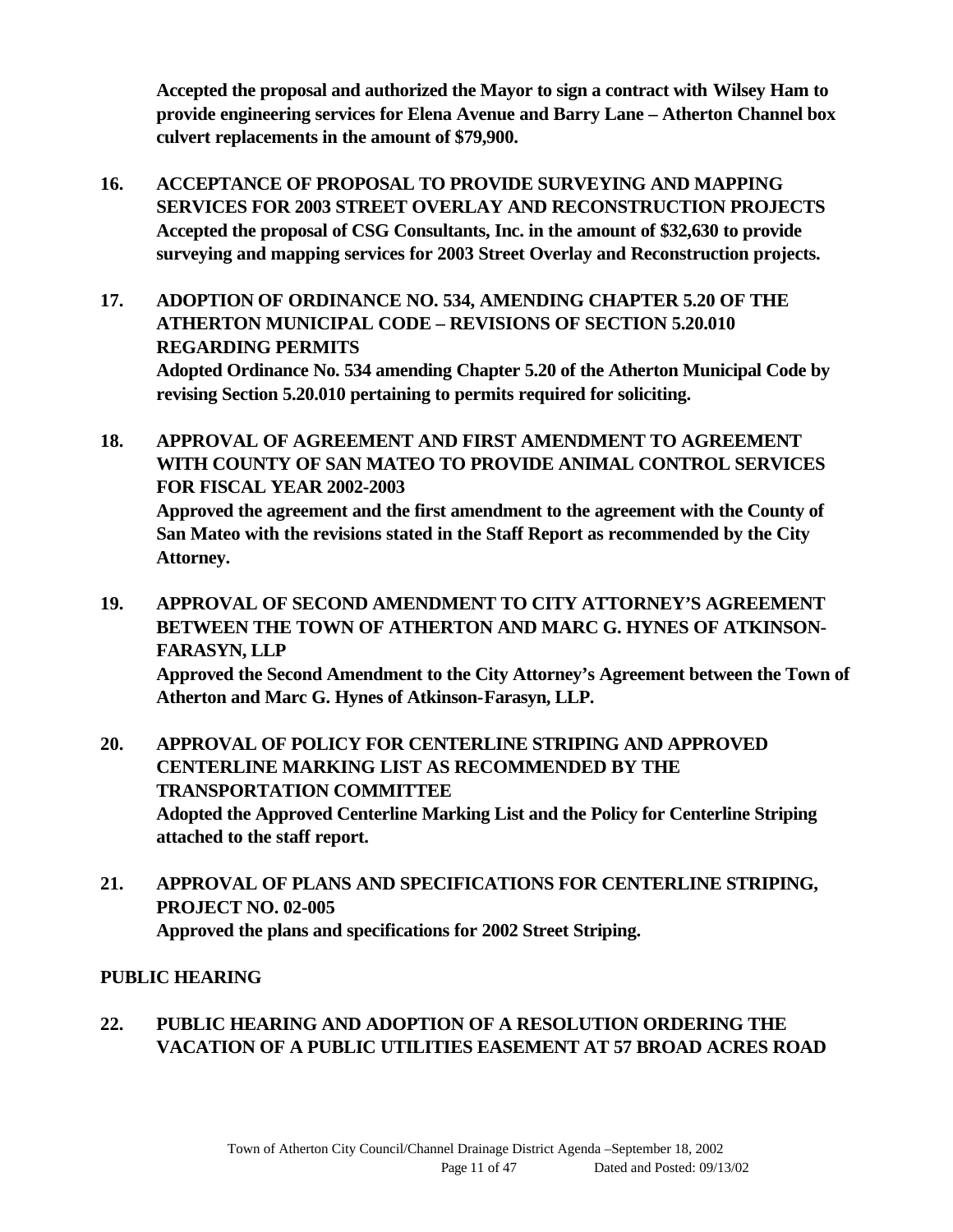**The City Council, at the regular meeting in June, adopted a resolution of intention to vacate the public utilities easement at 57 Broad Acres Road, and set a public hearing date for this meeting. Public Works Director Cliff Temps explained that the proper process has been followed in vacating the easement.**

**Mayor Carlson opened the public hearing at 8:20 p.m. There being no testimony heard, the public hearing was closed at 8:22 p.m.**

**MOTION – to adopt Resolution No. 02-27 ordering the vacation of a public utilities easement at 57 Broad Acres Road, and to correct the title of said resolution by removing the extra word "the".**

**M/S Fisher/McKeithen Ayes: 4 Noes: 0 Absent: 1 (Janz) Abstain: 0**

#### **REGULAR AGENDA**

**23. CONSIDER ADOPTION OF A RESOLUTION PROVIDING FOR THE APPOINTMENT TO THE OFFICE OF CITY COUNCIL MEMBER THOSE PERSONS WHO HAVE BEEN NOMINATED, OR ADOPTION OF A RESOLUTION TO HOLD THE GENERAL MUNICIPAL ELECTION AS SCHEDULED ON NOVEMBER 5, 2002**

**City Attorney Marc Hynes reported that he has determined that no conflict exists for the current Council Members to vote on the proposed resolution regarding the appointment of Council Members. City Clerk Sharon Barker reported that the Elections Code allows the Council to adopt a resolution appointing candidates and canceling the election when there is an equal number of candidates to offices to be elected.**

**Motion – to adopt Resolution No. 02-28 providing for the appointment to the office of City Council, candidates Charles E. Marsala, Alan B. Carlson, and William R. Conwell who were nominated to office, and canceling the November 5, 2002 Municipal Election.**

**M/S Fisher/McKeithen Ayes: 4 Noes: 0 Absent: 1 (Janz) Abstain: 0**

## **24. AWARD OF CONTRACT – POLICE GARAGE STORAGE BUILDING, PROJECT 02- 004**

**Public Works Director Cliff Temps presented this item. The plans for the Police Garage Storage Building conform to the recommendations of the Planning Commission. The Capital Improvement Program includes \$75,000 for the construction of a new Police Garage Storage Building. Discussion ensued regarding facilities funding and possible future uses of the building.**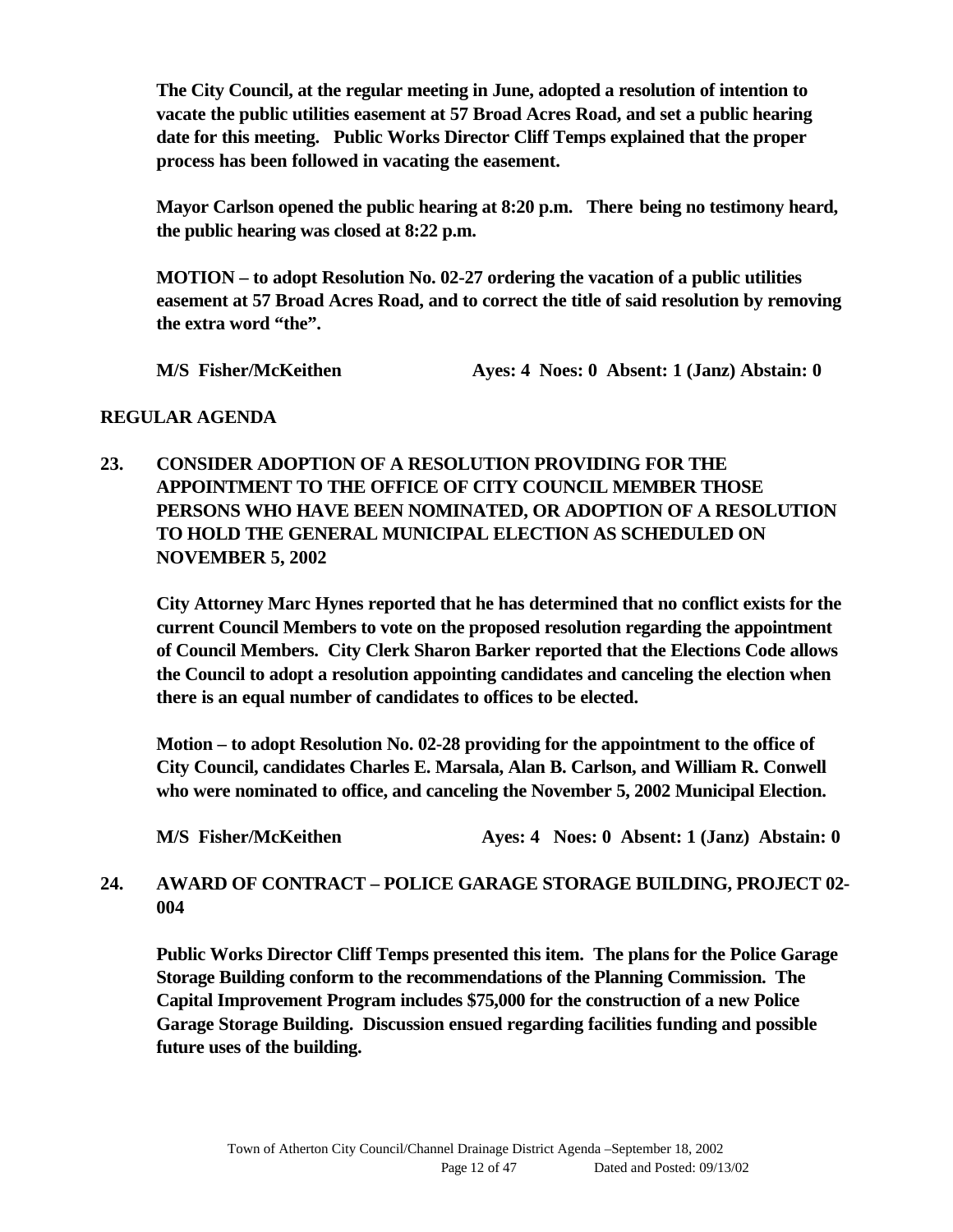**MOTION – to award the contract for the construction of a Police Garage Storage Building to Dymond Construction in the amount of \$88,782.00 to be funded by the Capital Improvement Fund.**

**M/S McKeithen/Conwell Ayes: 4 Noes: 0 Absent: 1 (Janz) Abstain: 0**

## **26. INTRODUCTION AND FIRST READING OF AN ORDINANCE AMENDING CHAPTER 15.40 OF THE ATHERTON MUNICPAL CODE PERTAINING TO CONSTRUCTION REGULATIONS**

**City Attorney Marc Hynes presented the proposed ordinance with changes that were recommended by the Council at the last meeting. Council Member Fisher expressed concerns with the possible reduction in the recycling of demolition materials if demolition sales are only permitted on weekdays. Building Official Mike Hood will track the recycling of demolition materials if the ordinance goes into effect.**

**John Ruggeiro, 10 Stockbridge Avenue, and Jim Dobbie, 124 James Avenue, spoke from the audience. Marion Oster, 38 Flood Circle, recommended that the sign policy be written on the demolition permit.**

**MOTION - to introduce an ordinance amending Chapter 15.40 of the Atherton Municipal Code, construction regulations, regarding demolition sales, operations of vehicles, required signs and penalties for violation, add the word "demolition" as the second to last** word in the last sentence in Section 1 (...the *demolition* site), and waive further reading.

**M/S Fisher/Conwell Ayes: 4 Noes: 0 Absent: 1 (Janz) Abstain: 0**

## **27. APPROVAL OF AGREEMENT WITH THE CITY OF PALO ALTO FOR INFORMATION TECHNOLOGY SERVICES THROUGH JUNE 30, 2003**

**Linda Kelly, Assistant to the City Manager, presented this item. The Staff Technology Committee, consisting of the Assistant to the City Manager, City Clerk, and Finance Director, has identified issues related to the management of the Town's information technology systems, and recommends contracting with the City of Palo Alto for Information Technology Services. Included in the proposed contract are maintenance services for hardware, software, and the Town website. Maintenance will include an onsite technician several hours per week and a "help desk" to provide technical support to Town employees. The Finance Committee, at its meeting on August 12, 2002, reviewed and approved in concept the proposed contract with Palo Alto. The Town will continue to use the services of Harris Software for the Municipal Finance software.**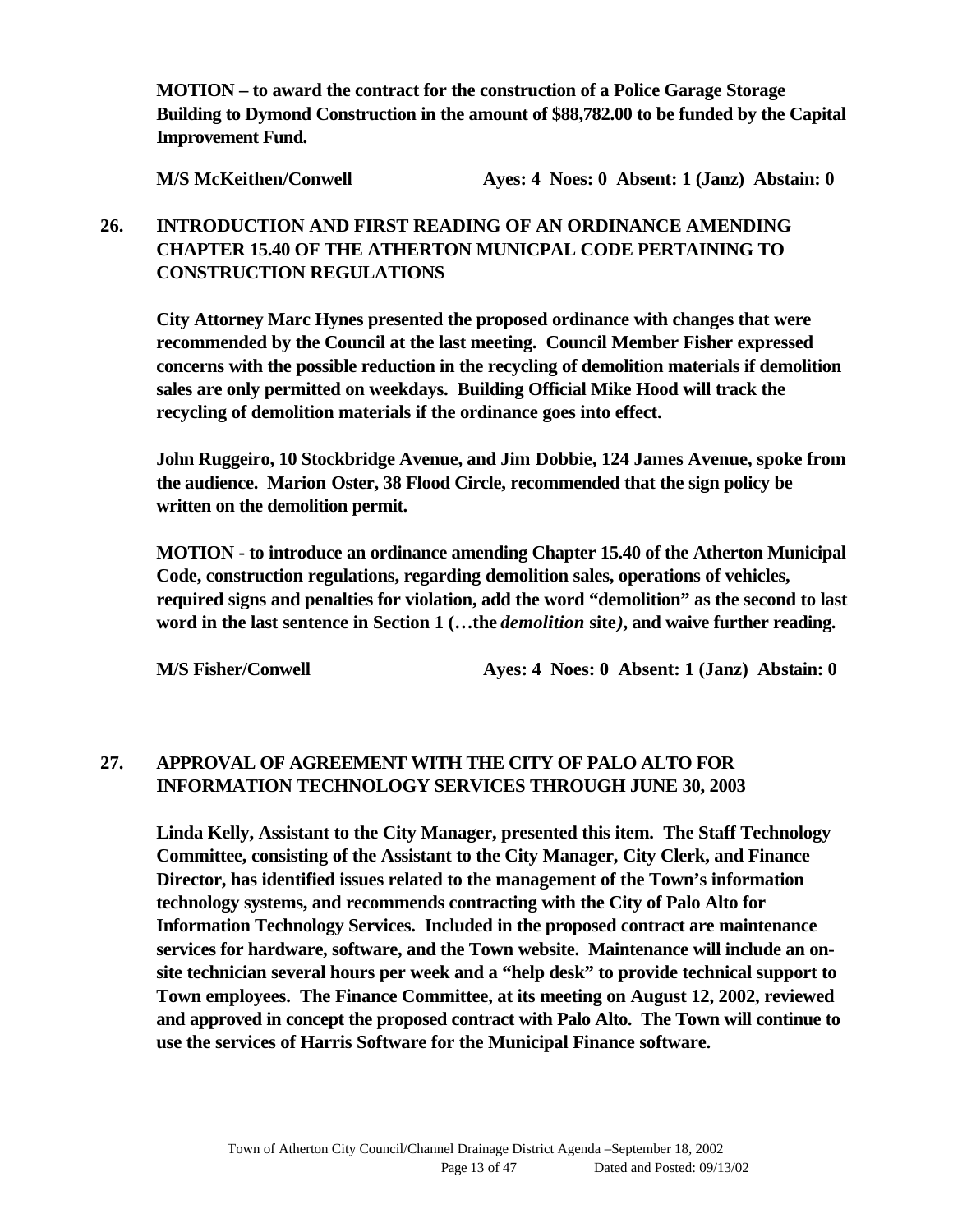**The Council expressed concerns with Palo Alto ensuring response times, and with "help desk" after hours availability and after hours rates. Council Member McKeithen asked for a provision to be included in an amendment to the contract for the Town to piggy back on Palo Alto's purchasing contract for computer hardware. Linda Kelly explained how statements of hours used will be provided to the Town on a monthly basis so staff can monitor off hours usage of support services.**

**Charles Marsala asked if website charges will be billed at fifteen minute increments as they are under the current vendor. The City Manager stated that the City Clerk monitors the website and will clarify at what increments the billing will be done.**

**The Council asked staff to report back on the status of the services under the Palo Alto contract at the November meeting.**

**MOTION - to approve the agreement with the City of Palo Alto for Information Technology Services through June 2003, with clarification of rates for after hours help desk services, (as stated in Exhibit B), clarification of the increment billing for website services, amendment for purchasing of computer equipment through Palo Alto, a letter guaranteeing response times, and staff to return to the Council with a report on the status of the services at the November meeting.**

**M/S Fisher/Conwell Ayes: 4 Noes: 0 Absent: 1 (Janz) Abstain: 0** 

## **28. SET DATE FOR JOINT MEETING WITH MENLO PARK CITY COUNCIL FOR CONSIDERATION OF VALPARAISO AVENUE TRAFFIC STUDY**

**City Manager Jim Robinson stated that a joint meeting with the City of Menlo Park City Council has been recommended for discussion and consideration of the Valparaiso Avenue Traffic Study. The Council chose September 24, 25, and 26, 2002 as possible dates for a joint meeting. The City Manager will return to Council with a final date after the Menlo Park City Council's next meeting.**

#### **29. DISCUSSION AND POSSIBLE ACTION – ATHERTON CHANNEL WATER TESTING**

**This item was discussed at the July 17, 2002 City Council meeting. A proposal from EOA, Inc. in the amount of \$34,700 was reviewed by the Atherton Channel Drainage Subcommittee, and presented to the Council at the July meeting. At that time, staff was asked to pursue less expensive methods of testing the water in the Channel.**

**MOTION - to authorize the City Manager to contact the Bay Area Water Quality Management District to test the water in the Channel.**

**M/S Conwell/McKeithen Ayes: 4 Noes: 0 Absent: 1 (Janz) Abstain: 0**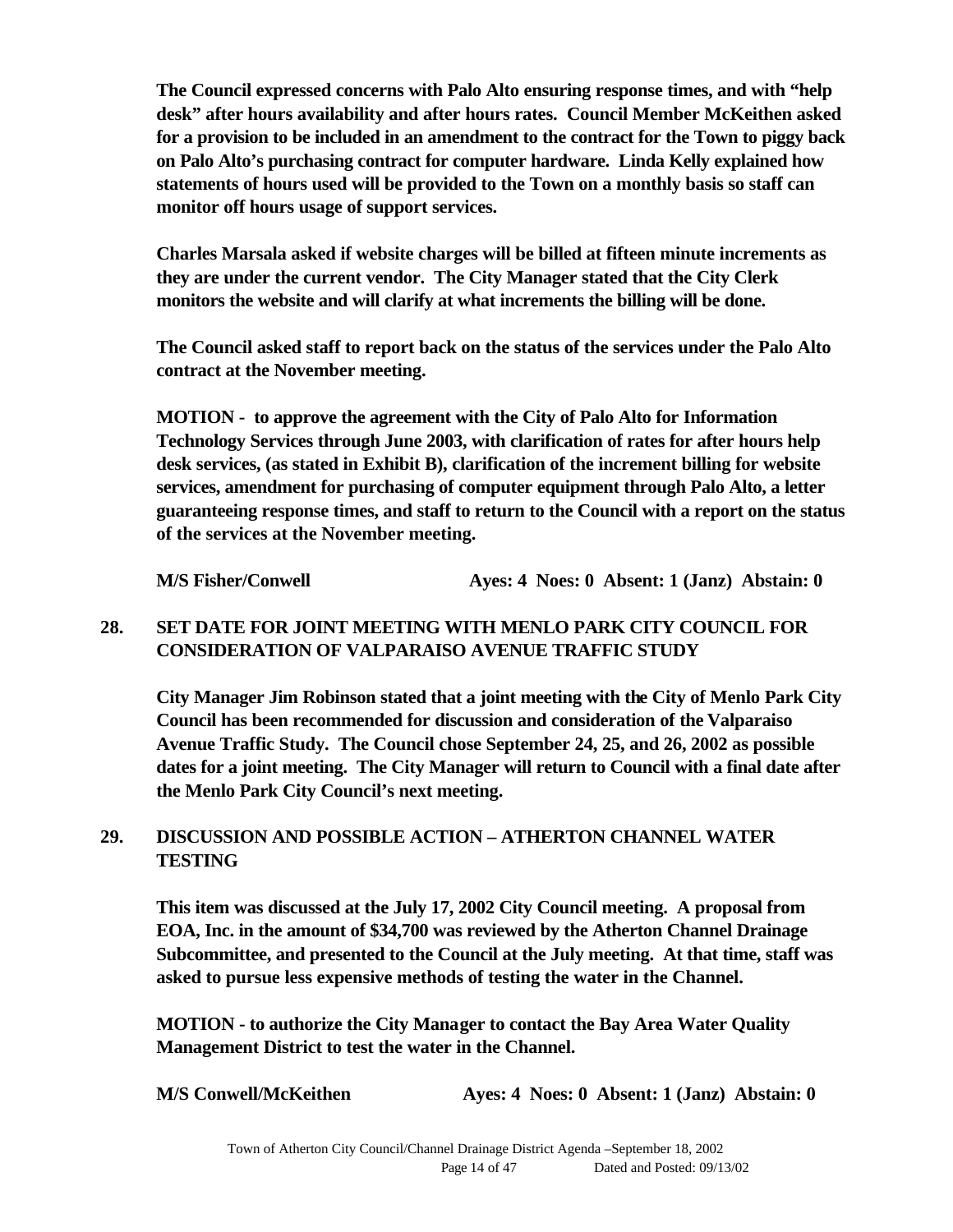#### **30. PUBLIC COMMENTS**

**There were no public comments.**

**31. ADJOURNMENT**

**The meeting adjourned at 9:17 p.m.**

**Respectfully submitted,**

**Sharon Barker, City Clerk**

**\_\_\_\_\_\_\_\_\_\_\_\_\_\_\_\_\_\_\_\_\_\_\_\_\_\_\_\_\_\_\_\_**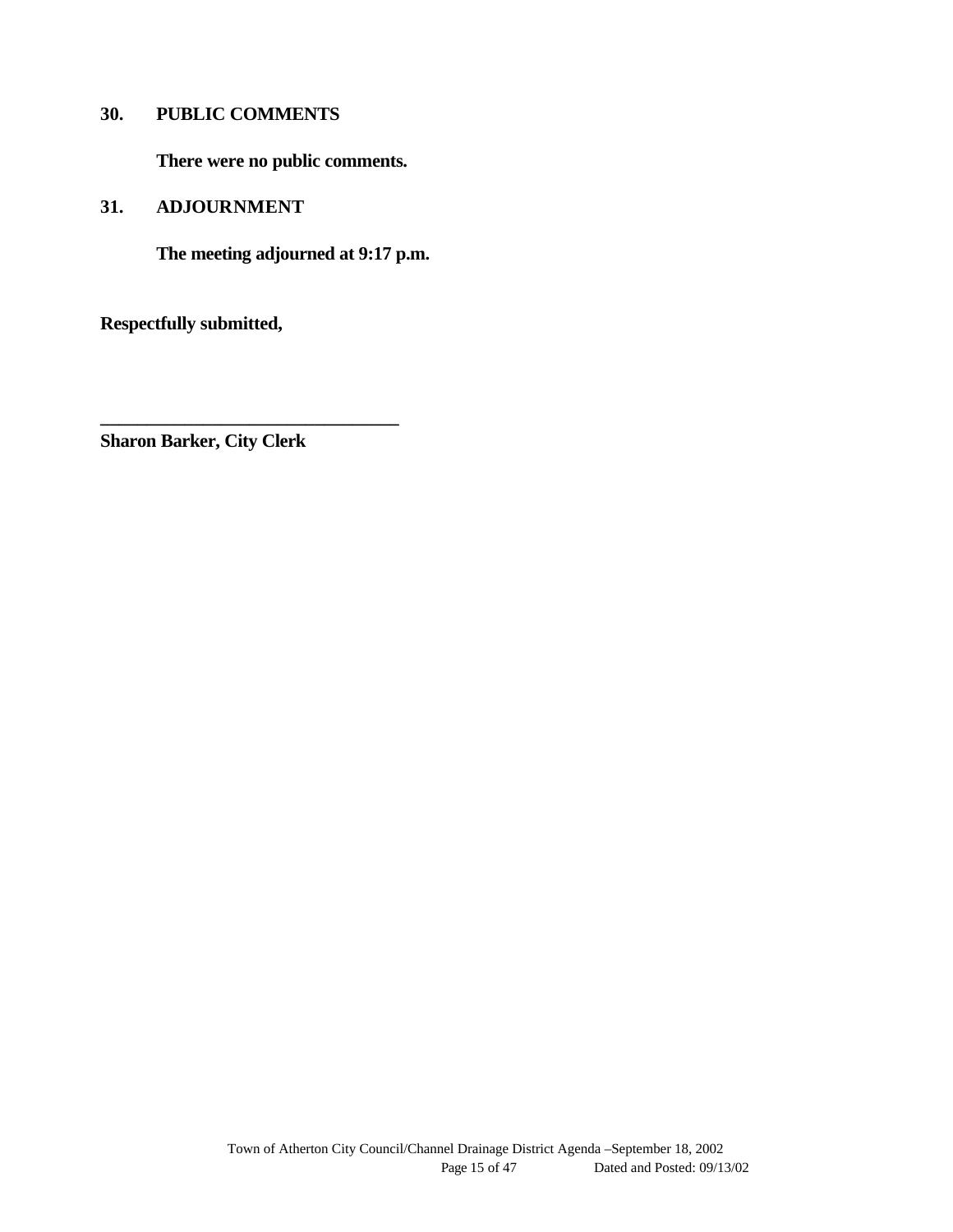#### **TOWN OF ATHERTON Item No. 9** CLAIMS LIST Aug, 2002

| Payroll Checks       | 1046-1141   | \$51,313 |
|----------------------|-------------|----------|
| Electronic Transfers |             | 283,828  |
| A/P Checks           | 13542-13608 | 448,782  |
|                      |             |          |

I, James H. Robinson, City Manager of the Town of Atherton, do hereby certify under penalty of perjury that the demands listed above, check numbers 1046 through 1141 (Payroll) and 13542 through 13608 (Accounts Payable), and Electronic Transfers for Employees Federal Payroll Taxes and fees, inclusive, amount to \$783,923 are true and correct, and that there are funds for payment.

> James H. Robinson City Manager

\_\_\_\_\_\_\_\_\_\_\_\_\_\_\_\_\_\_\_\_\_\_\_\_\_\_\_\_\_\_\_

TOTAL \$783,923

The above claims, Payroll check numbers 1046 through 1141, Accounts Payable check numbers 13542 through 13608 and Electronic Transfers for employees federal payroll taxes and fees, amount to \$783,923; and are hereby approved for payment.

|     |                                       | Alan Carlson<br>Mayor, Town of Atherton |  |
|-----|---------------------------------------|-----------------------------------------|--|
|     | <b>SOURCE OF FUNDS</b>                |                                         |  |
| 101 | General Fund                          | \$600,372                               |  |
| 105 | Tennis Fund                           |                                         |  |
| 201 | <b>Special Parcel Tax</b>             | 750                                     |  |
| 202 | Transportation                        | 20,163                                  |  |
| 203 | Gas Tax Fund                          |                                         |  |
| 210 | Road Construction Impact Fees         | 21,218                                  |  |
| 401 | <b>General Capital Projects</b>       |                                         |  |
| 402 | <b>Storm Drainage</b>                 |                                         |  |
| 403 | <b>Atherton Channel District</b>      |                                         |  |
| 404 | Park Playground Improvement           | 108                                     |  |
| 610 | Vehicle Replacement                   |                                         |  |
| 611 | Computer Maint. & Replacement         | 1,486                                   |  |
| 612 | <b>Administrative Services</b>        | 127,680                                 |  |
| 614 | <b>Workers Compensation Insurance</b> |                                         |  |
| 715 | Evans Estate                          | 12,147                                  |  |
| 730 | H-P Park Improvement                  |                                         |  |
| 740 | <b>Tree Committee</b>                 |                                         |  |
|     | <b>TOTAL</b>                          | \$783,923                               |  |
|     |                                       |                                         |  |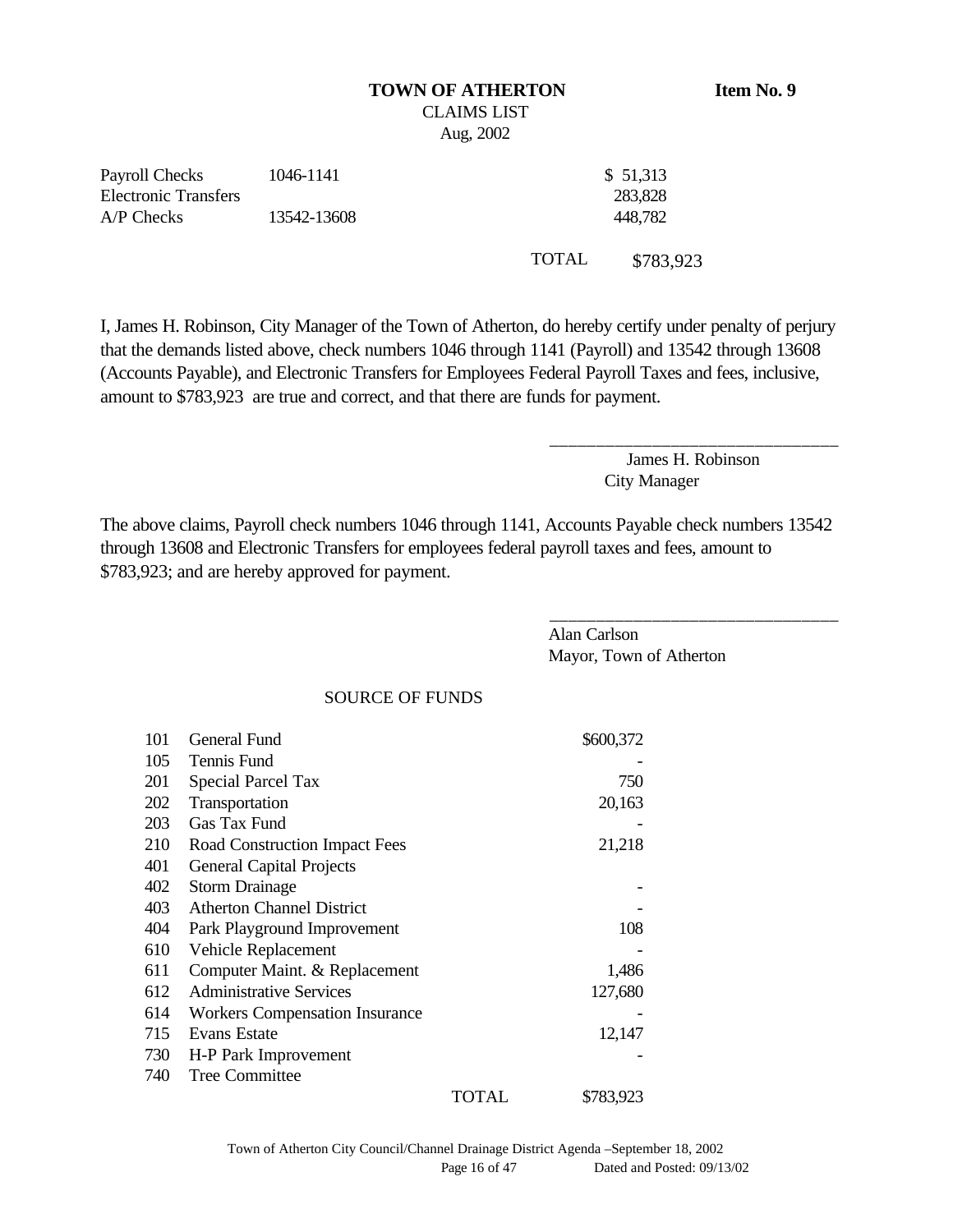**Item No. 10**



# **Town of Atherton**

## **CITY COUNCIL STAFF REPORT**

## **TO: HONORABLE MAYOR AND CITY COUNCIL**

## **FROM: JOHN P. JOHNS, FINANCE DIRECTOR**

## **DATE: FOR THE MEETING OF WEDNESDAY SEPTEMBER 18, 2002**

## **SUBJECT: MONTHLY FINANCIAL REPORT, AUGUST, 2002**

#### **RECOMMENDATION:**

Receive and file Monthly Financial Report for August, 2002.

## **INTRODUCTION:**

The attached schedules show revenues and expenditures and fund balance for all funds as of August 31<sup>st</sup>, 2002.

## **FISCAL IMPACT:**

Informational only.

Prepared by: Approved by:

Finance Director City Manager

John P. Johns James H. Robinson

\_\_\_\_\_\_\_\_\_\_\_\_\_\_\_\_\_\_\_\_\_\_\_\_ \_\_\_\_\_\_\_\_\_\_\_\_\_\_\_\_\_\_\_\_\_\_\_\_\_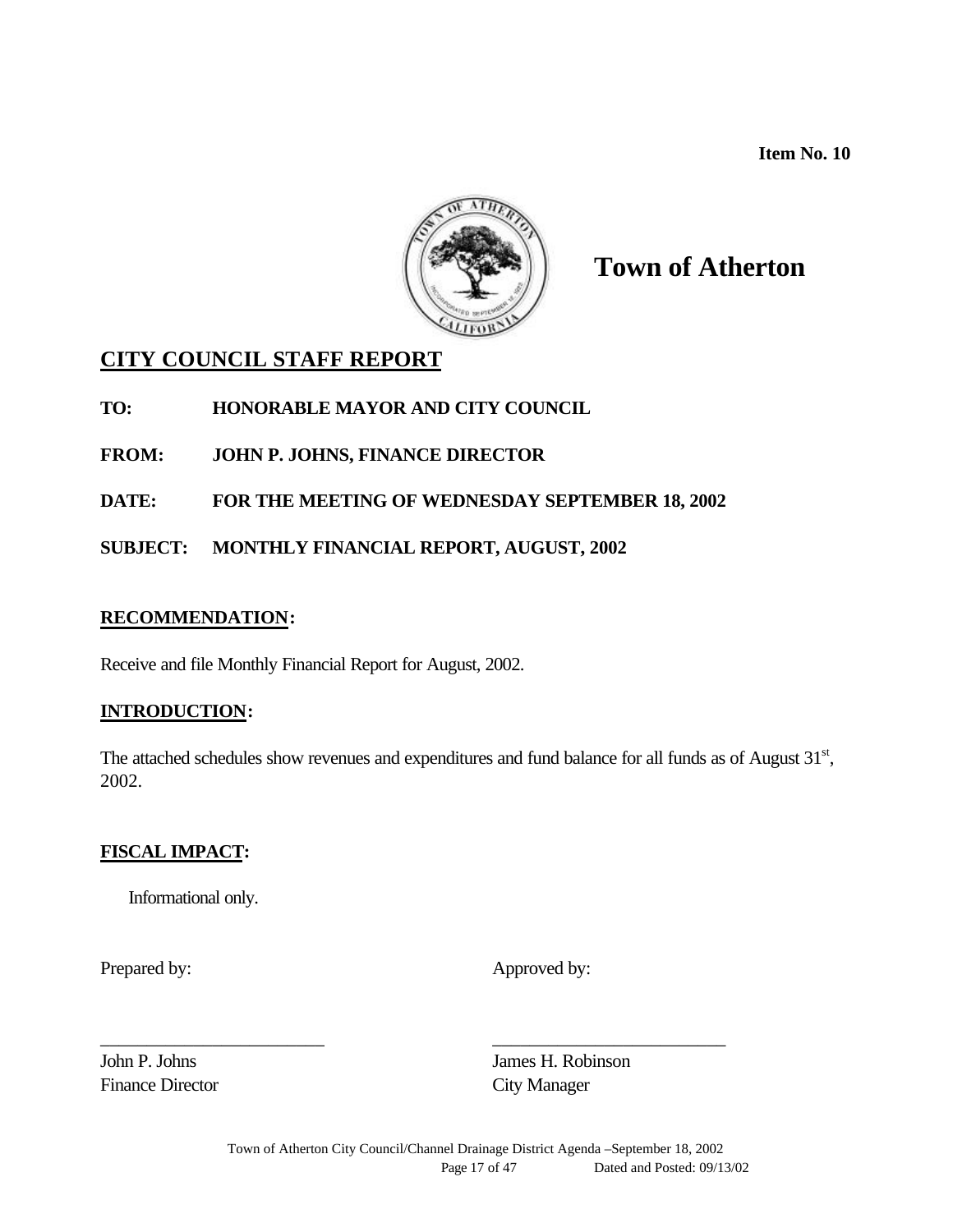# **TOWN OF ATHERTON Revenue Summary For the Month ended August 31st, 2002**

| Fund       | <b>Revenue Source</b>                             | 2002-03<br><b>Estimate</b> | <b>Current Period</b><br><b>Revenues</b> | <b>Year to Date</b><br><b>Revenues</b> | $\%$<br><b>Received</b> |
|------------|---------------------------------------------------|----------------------------|------------------------------------------|----------------------------------------|-------------------------|
|            | Property Tax                                      | \$<br>2,927,487            | 6,327                                    | \$<br>6,327                            | 0%                      |
|            | Sales and Use Tax                                 | 255,000                    | 17,558                                   | 24,560                                 | 10%                     |
|            | <b>Other Taxes</b>                                | 882,158                    | 37,128                                   | 37,270                                 | 4%                      |
|            | Licenses & Permits                                | 1,407,000                  | 128,277                                  | 268,999                                | 19%                     |
|            | Fines & Forfeitures                               | 70,000                     | 6,407                                    | 7,672                                  | 11%                     |
|            | Revenue from Other Agencies                       | 394,868                    | 40,965                                   | 51,096                                 | 13%                     |
|            | Charges for Services                              | 352,400                    | 64,940                                   | 131,595                                | 37%                     |
|            | Investment & Rental Income                        | 220,974                    | 4,198                                    | 12,676                                 | 6%                      |
|            | <b>Other Revenues</b>                             | 3,000                      | 8,593                                    | 9,349                                  | 312%                    |
|            | <b>Total General Fund Revenues</b>                | 6,512,887                  | 314.393                                  | 549,544                                | 8%                      |
|            | Interfund (Operating) Transfers In                | 694,000                    |                                          |                                        | 0%                      |
|            | 101 General Fund Total                            | 7,206,887                  | 314,393                                  | 549,544                                | 8%                      |
|            | <b>Special Revenue Funds:</b>                     |                            |                                          |                                        |                         |
| 105        | Tennis                                            | 9,000                      | 450                                      | 905                                    | 10%                     |
| 201        | Special Parcel Tax                                | 1,570,000                  |                                          |                                        | 0%                      |
| 202        | Transportation                                    | 270,000                    | 20,244                                   | 22,895                                 | 8%                      |
| 203        | Street Improvement (Gas Tax)                      | 200,000                    |                                          | 1,571                                  | 1%                      |
| 208        | Police on the Street                              |                            |                                          |                                        | 0%                      |
| 209        | Law Enforcement                                   | 100,000                    |                                          |                                        | 0%                      |
| 210        | Road Construction Impact Fees                     | 400,000                    | 20,004                                   | 45,852                                 | 11%                     |
| 211        | <b>State Park Grants Fund</b>                     |                            |                                          |                                        | 0%                      |
| 213        | Library                                           | 20,000                     |                                          |                                        |                         |
|            | Total                                             | 2,549,000                  | 40,698                                   | 71.223                                 | 3%                      |
|            |                                                   |                            |                                          |                                        |                         |
|            | <b>Capital Project Funds:</b>                     |                            |                                          |                                        |                         |
| 401        | Capital Improvement                               | 10,000                     |                                          |                                        | 0%                      |
| 402        | <b>Storm Drainage</b>                             | 10,000                     |                                          |                                        | 0%                      |
| 403        | Channel Drainage District                         | 52,280                     | 91                                       | 91                                     | 0%                      |
| 404        | Park Playground Improvement                       |                            |                                          | 2,200                                  | 0%                      |
| 405        | Middlefield Road Grants                           | 1,200,000                  |                                          |                                        | 0%                      |
| 406        | <b>Facilities Construction</b>                    | 22,000                     |                                          |                                        | 0%                      |
|            | Total                                             | 1,294,280                  | 91                                       | 2,291                                  | 0%                      |
|            | <b>Internal Service Funds:</b>                    |                            |                                          |                                        |                         |
| 610        | Vehicle Replacement                               | 39,400                     |                                          |                                        | 0%                      |
| 611        | <b>Information Technology</b>                     | 91,371                     |                                          |                                        | 0%                      |
| 612        | <b>Administrative Services</b>                    | 406,256                    |                                          |                                        | 0%                      |
| 614        | <b>Workers Compensation Insurance</b>             | 110,129                    |                                          |                                        | 0%                      |
|            |                                                   |                            |                                          |                                        |                         |
|            | Total                                             | 647.156                    |                                          |                                        | 0%                      |
|            | <b>Total Revenues and Transfers -- All Funds</b>  | 11.697.323                 | 355.182                                  | 623.058                                | 5%                      |
|            |                                                   |                            |                                          |                                        |                         |
|            | <b>Trust and Agency Funds:</b>                    |                            |                                          |                                        |                         |
| 715<br>720 | <b>Evans Creative Design</b><br>Library Extension | 116,900                    | 4,794                                    | 7,429                                  | 6%<br>0%                |
| 727        | Colley Trust Fund                                 |                            |                                          |                                        | 0%                      |
|            |                                                   |                            |                                          |                                        |                         |
| 730        | H-P Park Improvement                              |                            |                                          |                                        | 0%                      |
| 731        | <b>MA Little League</b>                           |                            |                                          |                                        | 0%                      |
| 740        | <b>Tree Committee</b>                             |                            |                                          |                                        | 0%                      |
|            | Total                                             | 116,900                    | 4,794                                    | 7,429                                  | 6%                      |
|            |                                                   |                            |                                          |                                        |                         |
|            | <b>Total Revenues</b>                             | 11,814,223                 | 359,976                                  | 630,487                                | $5\%$                   |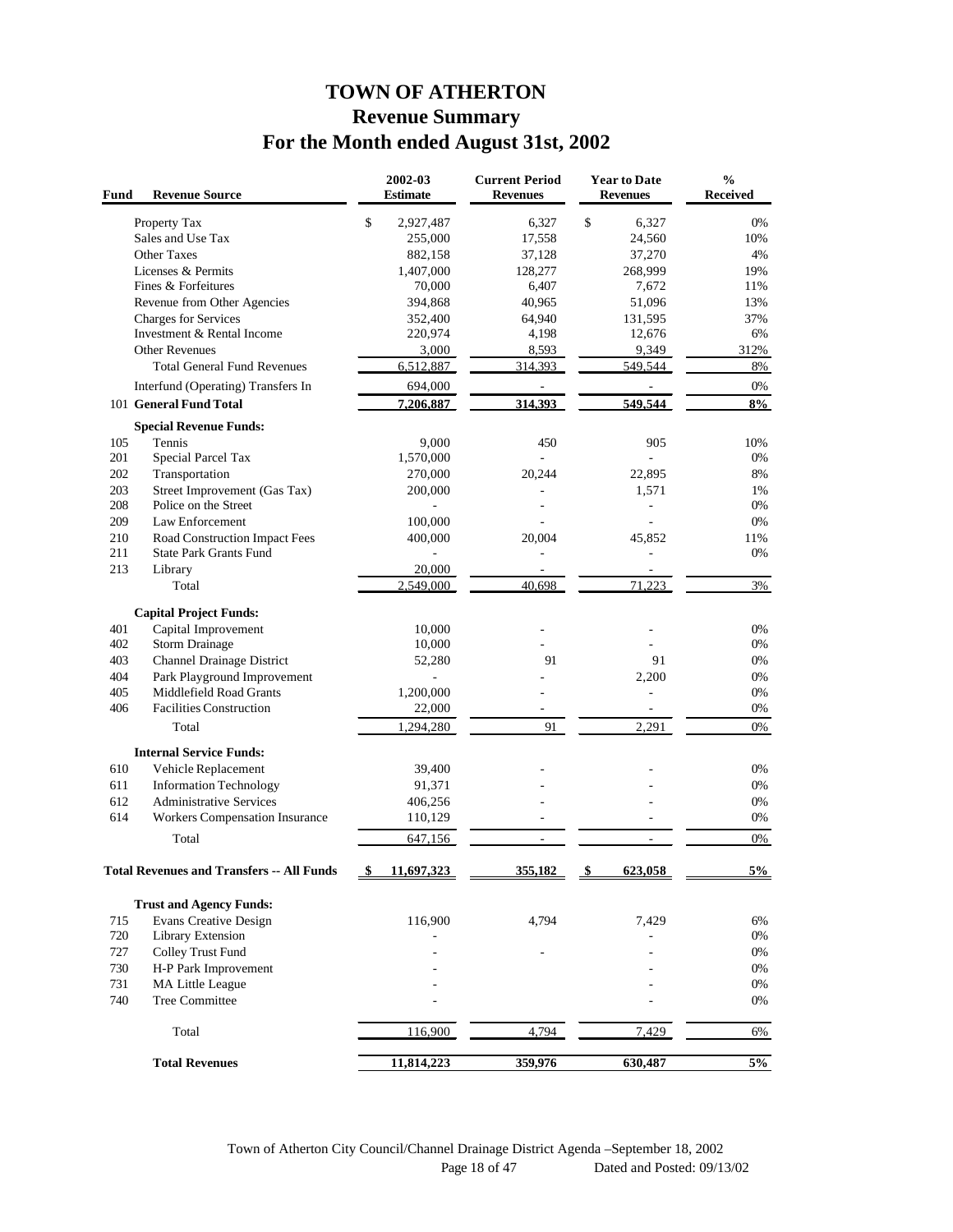# **TOWN OF ATHERTON Expenditure Summary For the Month Ended August 31st, 2002**

| Fund<br><b>Description</b><br><b>Department</b> |                                        | 2002-03<br><b>Budget</b> | <b>Current Period</b><br><b>Expenditures</b> | <b>Year to Date</b><br><b>Expenditures</b> | $\frac{0}{0}$<br><b>Spent</b> |
|-------------------------------------------------|----------------------------------------|--------------------------|----------------------------------------------|--------------------------------------------|-------------------------------|
| 101                                             | General Fund                           |                          |                                              |                                            |                               |
|                                                 | 11 City Council                        | \$<br>21,650             | \$<br>66                                     | 5,996                                      | 28%                           |
|                                                 | 12 City Manager                        | 476,686                  | 28,472                                       | 60,092                                     | 13%                           |
|                                                 | 16 City Attorney                       | 195,734                  | 8.888                                        | 8,888                                      | 5%                            |
|                                                 | 18 Finance                             | 401,879                  | 25,079                                       | 55,066                                     | 14%                           |
|                                                 | 25 Building                            | 867,699                  | 61,310                                       | 100,915                                    | 12%                           |
|                                                 | 40 Police                              | 3,687,057                | 253,310                                      | 486,266                                    | 13%                           |
|                                                 | 50 Public Works                        | 1,738,907                | 127,132                                      | 239,081                                    | 14%                           |
|                                                 | Contingency                            | 100,000                  |                                              |                                            | $0\%$                         |
|                                                 | <b>Total General Fund Expenditures</b> | 7,489,612                | 504,257                                      | 956,304                                    | 13%                           |
|                                                 | Interfund (Operating) Transfers Out    |                          |                                              |                                            | 0%                            |
|                                                 | 101 General Fund Total                 | 7,489,612                | \$<br>504,257                                | \$<br>956,304                              | 13%                           |
|                                                 | <b>Special Revenue Funds:</b>          |                          |                                              |                                            |                               |
| 105                                             | Tennis                                 | 29,946                   |                                              |                                            | 0%                            |
| 201                                             | Special Parcel Tax                     | 1,480,309                | 750                                          | 843                                        | 0%                            |
| 202                                             | Transportation                         | 273,992                  | 20,163                                       | 20,163                                     | 7%                            |
| 203                                             | Street Improvement (Gas Tax)           | 155,319                  |                                              |                                            | $0\%$                         |
| 208                                             | Police on the Street                   | 40,000                   |                                              |                                            |                               |
| 209                                             | Law Enforcement                        | 100,000                  | 22.929                                       | 44,880                                     | 45%                           |
| 210                                             | Road Impact Fees                       | 684,294                  |                                              |                                            | 0%                            |
| 211                                             | <b>State Park Grants</b>               | 89,259                   |                                              |                                            | 0%                            |
| 213                                             | Library Fund                           | 25,384                   |                                              |                                            | 0%                            |
|                                                 | Total                                  | 2,878,503                | 43,842                                       | 65,886                                     | 2%                            |
|                                                 | <b>Capital Project Funds:</b>          |                          |                                              |                                            |                               |
| 401                                             | Capital Improvement                    | 396,861                  |                                              |                                            | 0%                            |
| 402                                             | <b>Storm Drainage</b>                  |                          |                                              |                                            | 0%                            |
| 403                                             | <b>Channel Drainage District</b>       | 90,848                   |                                              |                                            | 0%                            |
| 404                                             | Park Playground Fund                   |                          | 108                                          | 108                                        | 100%                          |
| 405                                             | Middlefield Road Grants                | 1,299,000                | L,                                           | ÷,                                         | 0%                            |
| 406                                             | <b>Facilities Construction</b>         | 198,454                  | $\overline{\phantom{a}}$                     |                                            | 0%                            |
|                                                 | Total                                  | 1,786,709                | 108                                          | 108                                        | 0%                            |
|                                                 | <b>Internal Service Funds:</b>         |                          |                                              |                                            |                               |
| 610                                             | Vehicle Replacement                    | 45,000                   |                                              |                                            | 0%                            |
| 611                                             | <b>Information Technology</b>          | 100,500                  | 1,486                                        | 2,536                                      | 3%                            |
| 612                                             | <b>Administrative Services</b>         | 325,335                  | 133,343                                      | 138,116                                    | 42%                           |
| 614                                             | Workers Compensation Insurance         | 125,000                  |                                              | $\overline{\phantom{a}}$                   | 0%                            |
|                                                 | Total                                  | 595,835                  | 134,829                                      | 140,652                                    | 24%                           |
|                                                 | <b>Trust and Agency Funds:</b>         |                          |                                              |                                            |                               |
| 715                                             | <b>Evans Creative Design</b>           | 84,750                   | 12,147                                       | 17,569                                     | $21\%$                        |
| 727                                             | Colley Reward Fund                     |                          |                                              |                                            |                               |
| 730                                             | H-P Park Improvement                   |                          |                                              |                                            |                               |
| 731                                             | MA Little League                       |                          |                                              |                                            |                               |
| 740                                             | Tree Committee                         | 730                      |                                              |                                            |                               |
|                                                 | Total                                  | 85,480                   | 12,147                                       | 17,569                                     |                               |
|                                                 | <b>Total Expenditures</b>              | 12,836,139               | 695,183                                      | <u>1,180,519</u>                           | 9%                            |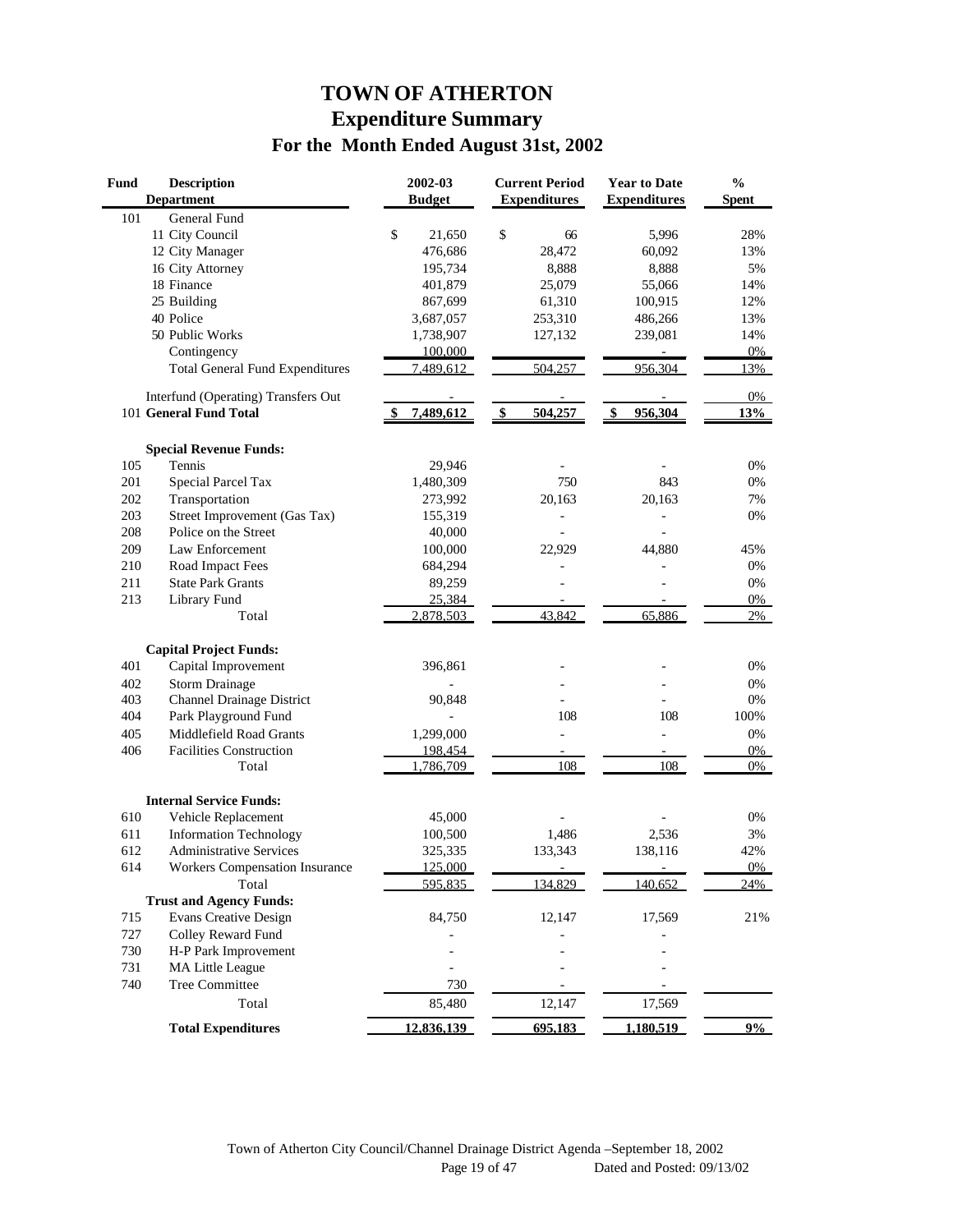#### **As of August 31st, 2002 Fiscal Year 2002-03 Budget Summary TOWN OF ATHERTON**

| Fund | <b>Description</b>             | <b>Beginning</b><br><b>Fund Balance</b><br><b>July 1, 2002</b> | <b>Revenues</b><br>to Date | <b>Transfers</b><br>to Date | <b>Expenditures</b><br>To Date | Ending<br><b>Fund Balance</b><br>to Date |
|------|--------------------------------|----------------------------------------------------------------|----------------------------|-----------------------------|--------------------------------|------------------------------------------|
|      | 101 General Fund               | 4,995,672                                                      | 549,544                    |                             | 956,304                        | 4,588,912                                |
|      | <b>Special Revenue Funds:</b>  |                                                                |                            |                             |                                |                                          |
| 105  | Tennis                         | 20,496                                                         | 905                        |                             | ÷,                             | 21,401                                   |
| 201  | Special Municipal Tax          | 851,948                                                        |                            |                             | 843                            | 851,105                                  |
| 202  | Transportation                 | 4,039                                                          | 22,895                     |                             | 20.163                         | 6,771                                    |
| 203  | Street Improvement (Gas Tax)   | 173,225                                                        | 1,571                      |                             | ÷,                             | 174,796                                  |
| 208  | Police on the Street           | 40,235                                                         |                            |                             |                                | 40,235                                   |
| 209  | Law Enforcement                | 341,883                                                        | ä,                         |                             | 44,880                         | 297,003                                  |
| 210  | Road Construction Impact Fees  | 486,515                                                        | 45,852                     |                             | $\sim$                         | 532,367                                  |
| 213  | Library Special Revenue Fund   | 400,000                                                        | ÷,                         |                             | ä,                             | 400,000                                  |
|      | Sub Total                      | 2.318.341                                                      | 71.223                     |                             | 65.886                         | 2.323.678                                |
|      | <b>Capital Projects Funds:</b> |                                                                |                            |                             |                                |                                          |
| 401  | Capital Improvement            | 461.788                                                        | ٠                          |                             | ä,                             | 461.788                                  |
| 402  | Storm Drainage                 | 19,625                                                         |                            |                             |                                | 19,625                                   |
| 403  | Channel Drainage District      | 429,676                                                        | 91                         |                             |                                | 429,767                                  |
| 404  | Park Playground Improvement    |                                                                | 2,200                      |                             | 108                            | 2,092                                    |
| 405  | Middlefield Road Grants        |                                                                |                            |                             | ä,                             |                                          |
| 406  | <b>Facilities Construction</b> | 220,000                                                        |                            |                             |                                | 220,000                                  |
|      | Sub Total                      | 1.131.089                                                      | 2.291                      |                             | 108                            | 1.133.272                                |
|      | <b>Internal Service Fund</b>   |                                                                |                            |                             |                                |                                          |
| 610  | Vehicle Replacement            | 253,694                                                        |                            |                             |                                | 253,694                                  |
| 611  | <b>Information Technology</b>  | 26,044                                                         |                            |                             | 2,536                          | 23,508                                   |
| 612  | <b>Administrative Services</b> | 16,615                                                         |                            |                             | 138,116                        | (121, 501)                               |
| 614  | Workers Compensation Insurance | 11,206                                                         |                            |                             | ä,                             | 11,206                                   |
|      | Sub Total                      | 307.559                                                        | $\overline{\phantom{a}}$   | $\sim$                      | 140,652                        | 166,907                                  |
|      | <b>Trust and Agency Funds</b>  |                                                                |                            |                             |                                |                                          |
| 715  | <b>Evans Creative Design</b>   | 126,526                                                        | 7,429                      |                             | 17,569                         | 116,386                                  |
| 727  | Colley Reward Fund             | ä,                                                             |                            |                             |                                | ×.                                       |
| 730  | H-P Park Improvement           | 6,024                                                          |                            |                             |                                | 6,024                                    |
| 731  | MA Little League               | (1,571)                                                        |                            |                             |                                | (1,571)                                  |
| 740  | <b>Tree Committee</b>          | 345                                                            |                            |                             |                                | 345                                      |
|      | Sub Total                      | 131,324                                                        | 7,429                      |                             | 17,569                         | 121,184                                  |
|      | <b>Grand Total</b>             | 8,883,985<br>-\$                                               | 630.487<br>\$              | \$                          | \$<br>1.180.519                | \$<br>8.333.953                          |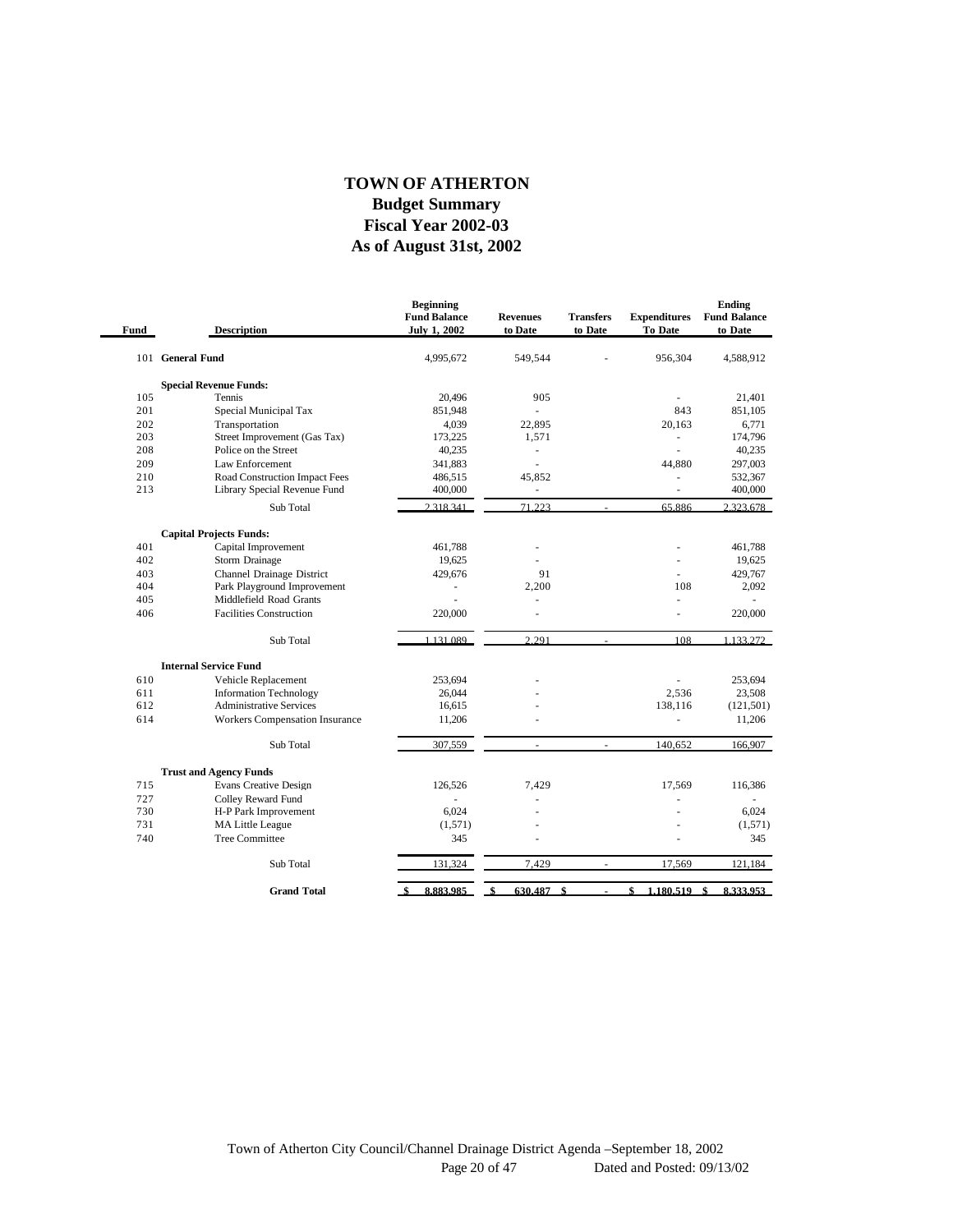**Item No. 11**



**Town of Atherton**

# **CITY COUNCIL STAFF REPORT**

**TO: HONORABLE MAYOR AND CITY COUNCILMEMBERS**

**FROM: MARC G. HYNES, CITY ATTORNEY**

**DATE: CITY COUNCIL MEETING OF SEPTEMBER 18, 2002**

**SUBJECT: ORDINANCE AMENDING CHAPTER 15.40 OF THE ATHERTON MUNICIPAL CODE, CONSTRUCTION REGULATIONS, REGARDING DEMOLITION SALES, OPERATIONS OF VEHICLES, REQUIRED SIGNS AND PENALTIES FOR VIOLATIONS**

**RECOMMENDATION:** It is recommended that the City Council waive further reading of the ordinance and adopt this ordinance amending Chapter 15.40, Sections 15.40.110, 15.40.140 and 15.40.160 as shown and adding new Section 15.40.155. Attention is invited to the provisions of Section 1 of the Ordinance and Section 15.40.110 which has been revised in the last line to include the word "demolition" before the word "site."

**FISCAL IMPACT:** None.

Respectfully,

*Marc G. Hynes*\_\_\_\_\_\_\_\_\_\_\_\_\_\_\_\_\_ MARC G. HYNES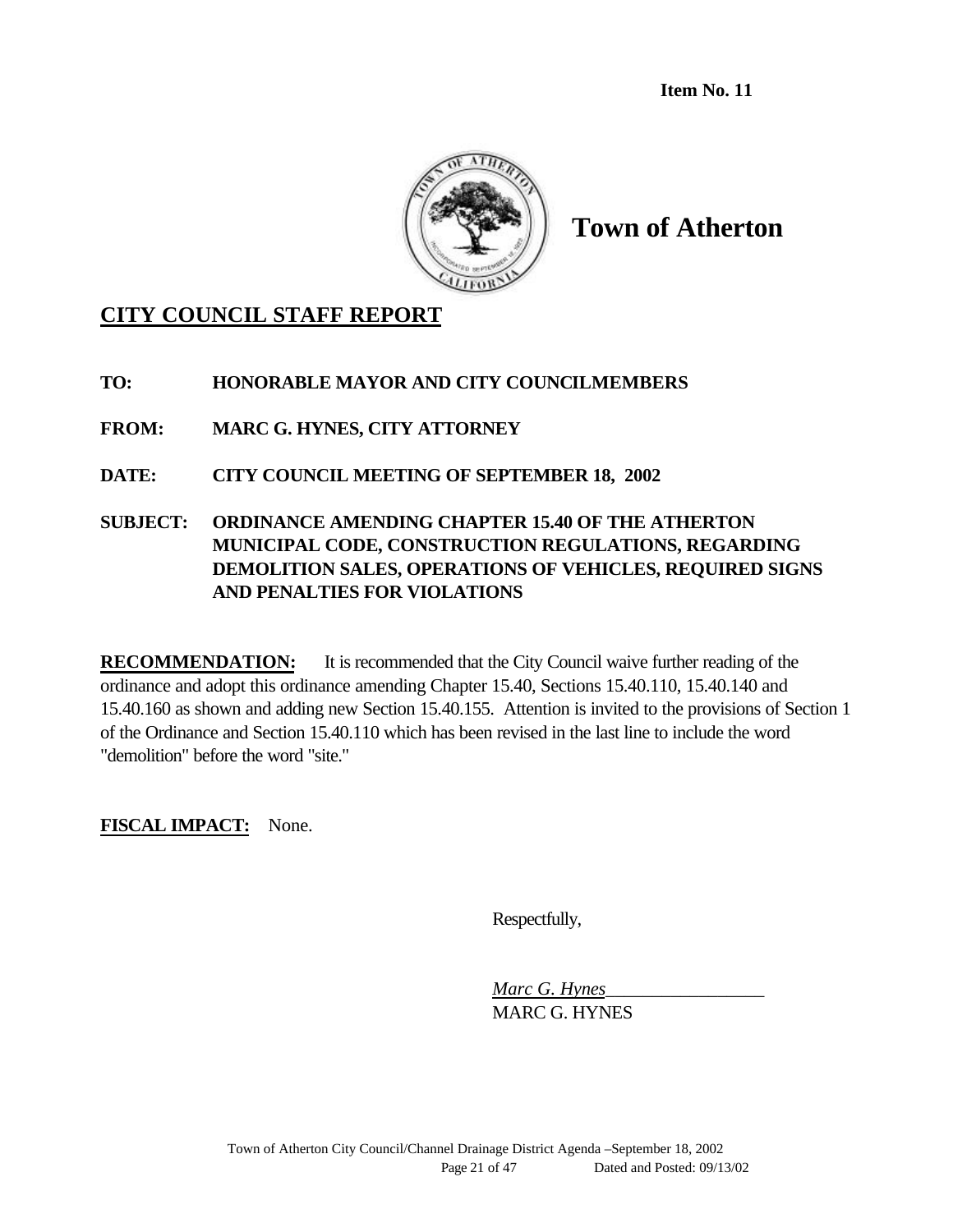#### **ORDINANCE NO. \_\_\_\_**

## **AN ORDINANCE OF THE CITY COUNCIL OF THE TOWN OF ATHERTON AMENDING CHAPTER 15.40 OF THE ATHERTON MUNICIPAL CODE, CONSTRUCTION REGULATIONS, REGARDING DEMOLITION SALES, OPERATIONS OF VEHICLES, REQUIRED SIGNS AND PENALTIES FOR VIOLATION**

**\_\_\_\_\_\_\_\_\_\_**\_\_\_\_\_\_\_\_\_\_\_\_\_\_\_\_\_\_\_\_\_\_\_\_\_\_\_\_\_\_\_\_\_\_\_\_\_\_\_\_\_\_\_\_\_\_\_\_\_\_\_\_\_\_\_\_\_\_\_\_\_\_\_\_\_\_\_\_

The City Council of the Town of Atherton, California, does ordain as follows:

#### **SECTION 1.**

Section 15.40.110 of the Atherton Municipal Code is amended to revise Subparagraph A to read as follows:

#### "**15.40.110 Definitions.**

As used in this chapter:

A. Except as otherwise provided in this chapter, "Construction" means the act or process of building, including, but not limited to landscape installation, site preparation, alteration, repair, remodeling, assembly, erection, or similar action, of buildings, structures, pavement, flat work and other works including the use of power equipment in connection with activities therewith. Site preparation includes demolition and the removal of materials in connection with the demolition and/or removal of materials including landscape plantings, by any means including "demolition sales" or invitations to the public to retrieve and remove any material from the demolition site."

#### **SECTION 2.**

Section 15.40.140 of the Atherton Municipal Code is hereby amended to read as follows:

#### "**15.40.140 Operation of Vehicles – Pick-Ups and Deliveries.**

Vehicles engaged in the delivery or pick-up of supplies and materials to or from construction projects shall be loaded or unloaded on the construction site whenever possible. Vehicles are not to arrive at the construction site before the hour of 8:00 a.m. and must depart the construction site no later than 5:00 p.m. The engines of delivery and pick-up vehicles shall be shut off upon arriving at the site and shall remain shut off during the time supplies, materials, or equipment are being loaded onto or unloaded from the vehicle unless the operation of the engine is required to load or unload the vehicle."

#### **SECTION 3.**

Section 15.40.155 is hereby added to the Atherton Municipal Code to read as follows:

#### "**15.40.155 Posting of Signs.**

Signs advising of the provisions of this Chapter and prepared by the Town shall be purchased from the Town by the person acquiring any building permit or engaging in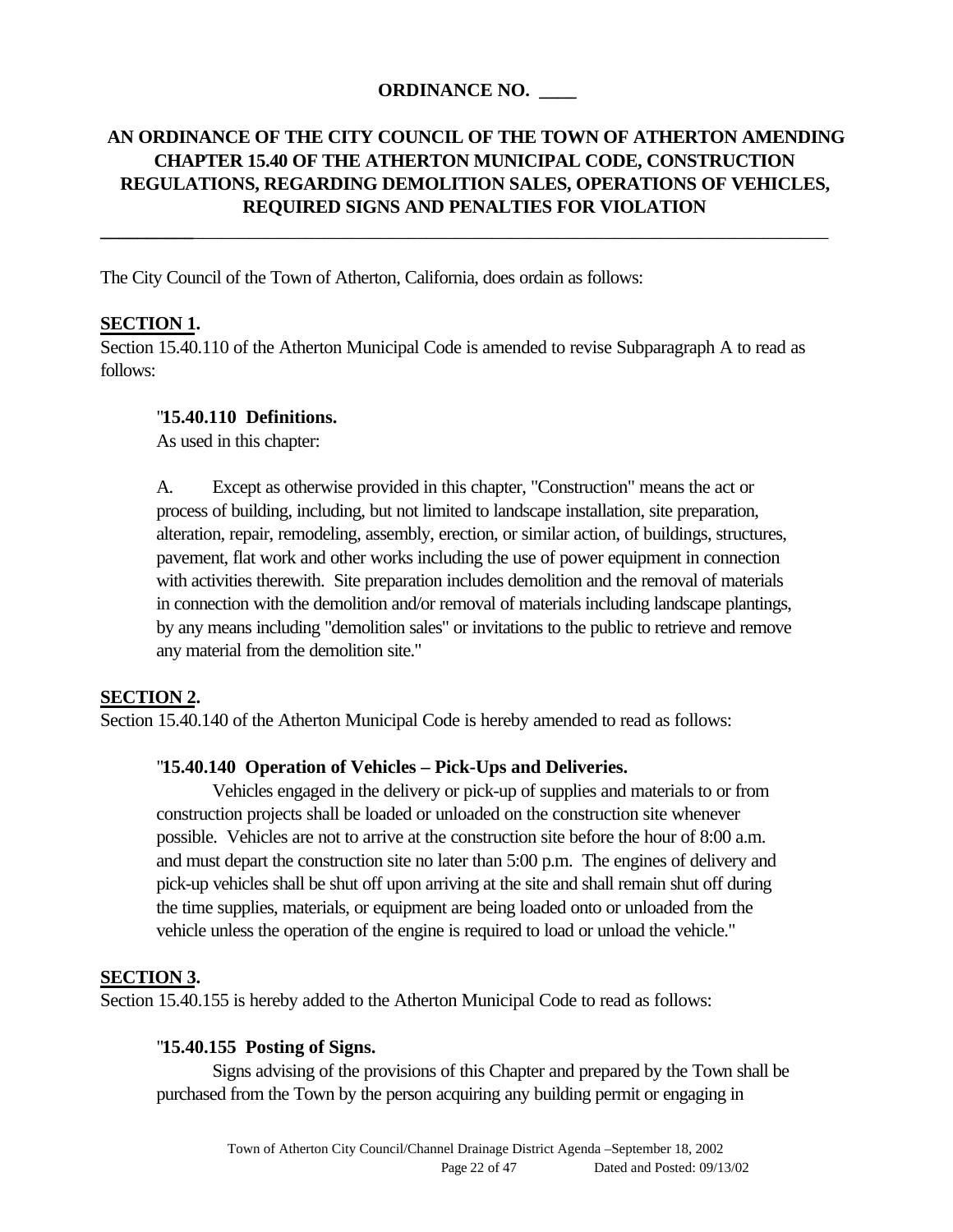construction as defined above. Signs shall be posted at locations and in the manner prescribed by the City Manager or designee."

#### **SECTION 4.**

Section 15.40.160 of the Atherton Municipal Code is hereby amended to read as follows:

## **"15.40.160 Violations.**

A. A violation of this ordinance is a misdemeanor and shall be punished as provided in Section 1.20.040. A civil action may be commenced to abate, enjoin, or otherwise compel the cessation of violation of any provision in this Chapter. In a civil action brought pursuant to this Chapter in which the Town prevails, the court may award to the Town all costs of investigation and preparation for trial, the costs of trial, reasonable expenses including overhead and administrative costs incurred in prosecuting the action, and reasonable attorney fees.

B. As part of a civil action brought by the Town, a court may assess against any person who commits, allows, or maintains a violation of any provision of this Chapter a civil penalty in an amount not to exceed five thousand dollars per violation.

C. Upon any guilty plea or judgment or conviction, in any criminal proceeding brought for the violation of this ordinance, where the defendant is entitled by law to probation, then the court may require the payment to the Town of the costs and expenses as described above and the code provision incorporated by reference as one of the conditions of such probation."

D. The Building Official is authorized to order work stopped whenever work is being done contrary to the provisions of this Chapter.

## **SECTION 5.**

Except as added and amended, all other terms and provisions of Chapter 15.40 continue to remain in effect.

## **SECTION 6.**

The City Council hereby declares it would have passed this ordinance sentence by sentence, paragraph by paragraph, and section by section, and does hereby declare that the provisions are severable and, if for any reason any sentence, paragraph, or section of this ordinance shall be held invalid, such decision shall not affect the validity of the remaining parts of this ordinance.

## **SECTION 7.**

This Ordinance shall be posted in at least three public places according to law and shall take effect and be in force from and after 30 days after its passage and adoption.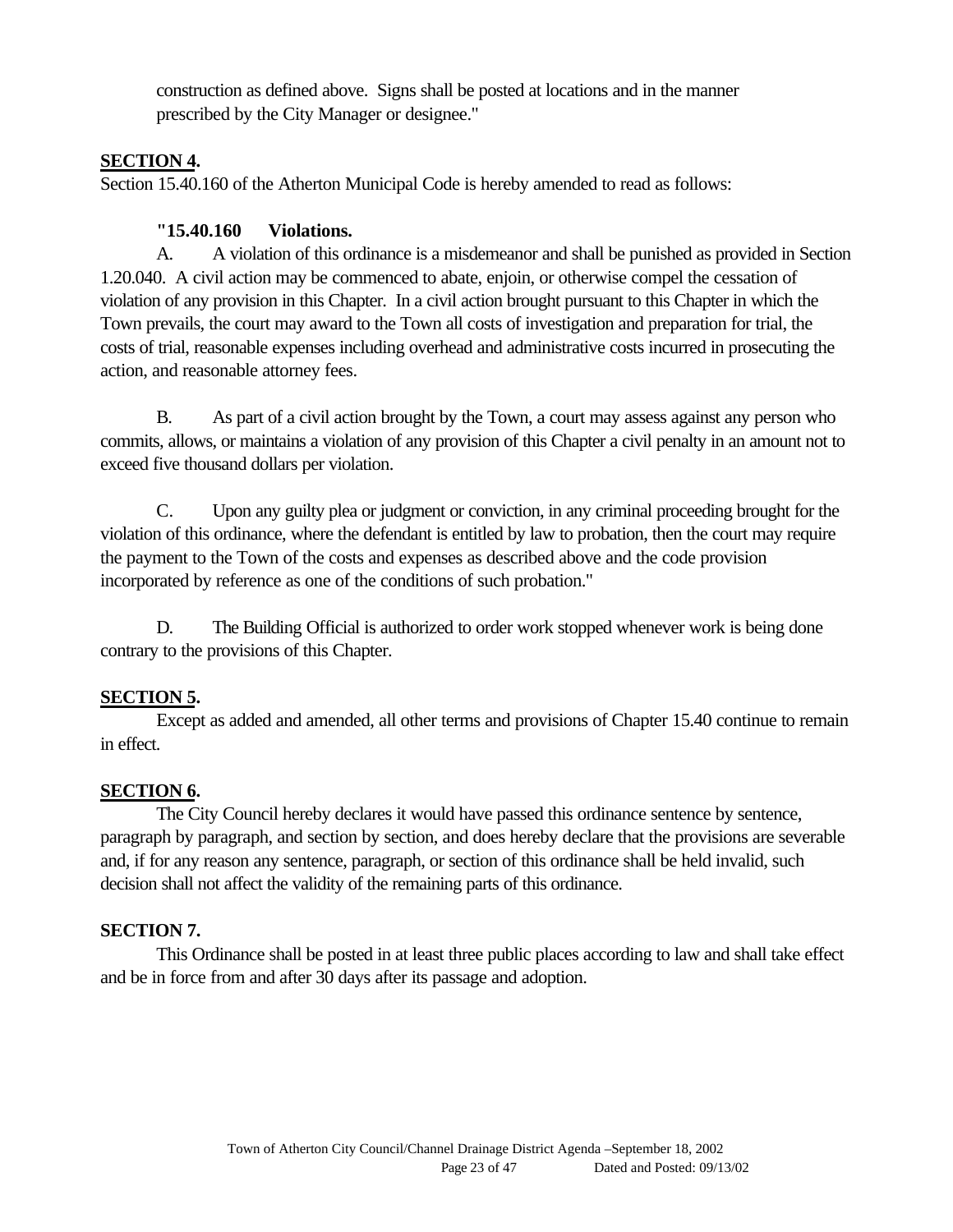|  |  |  |  |  | * * * * * * * * * * * * * |  |
|--|--|--|--|--|---------------------------|--|
|  |  |  |  |  |                           |  |

I hereby certify that the foregoing ordinance was introduced at a regular meeting of the City Council of the Town of Atherton held on August 21, 2002, and was adopted by said City Council at a regular meeting held on \_\_\_\_\_\_\_\_, 2002 by the following roll call vote:

AYES: COUNCILMEMBERS: NOES: COUNCILMEMBERS ABSENT: COUNCILMEMBERS ABSTAIN: COUNCILMEMBERS

> Alan B. Carlson, Mayor Town of Atherton

\_\_\_\_\_\_\_\_\_\_\_\_\_\_\_\_\_\_\_\_\_\_\_\_\_\_\_\_\_\_

ATTEST:

Sharon Barker, City Clerk

APPROVED AS TO FORM:

\_\_\_\_\_\_\_\_\_\_\_\_\_\_\_\_\_\_\_\_\_\_\_\_

\_\_\_\_\_\_\_\_\_\_\_\_\_\_\_\_\_\_\_\_\_\_\_\_\_ Marc G. Hynes, City Attorney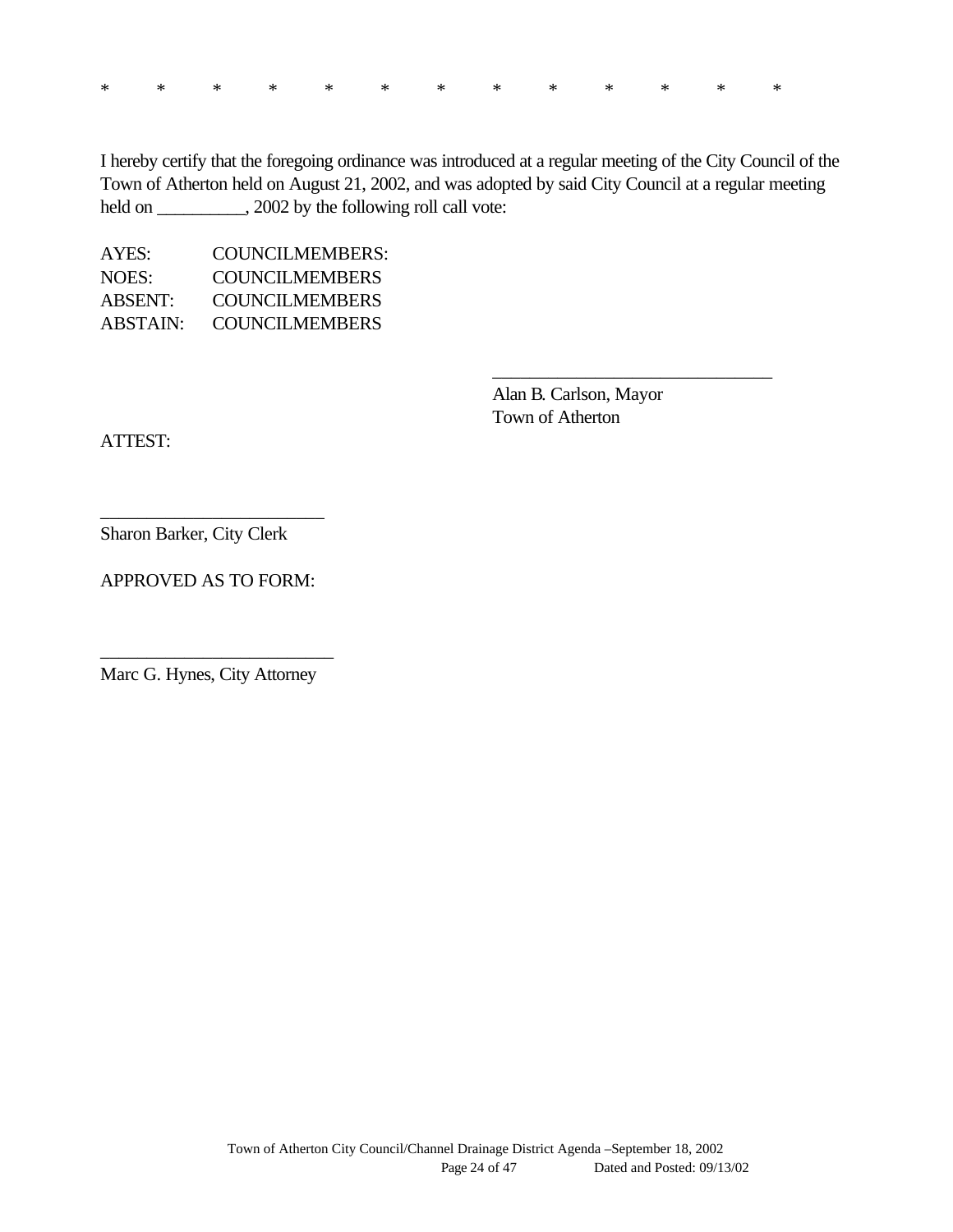**Item No.12**



# **Town of Atherton**

# **CITY COUNCIL STAFF REPORT**

## **TO: HONORABLE MAYOR AND CITY COUNCIL CITY MANAGER, JAMES ROBINSON**

- **FROM: CLIFF TEMPS, PUBLIC WORKS DIRECTOR**
- **DATE: FOR THE MEETING OF SEPTEMBER, 2002**

## **SUBJECT: ACCEPTANCE OF PROPOSAL FOR UPPER ATHERTON CHANNEL PROJECT PLANNING STUDY**

#### **RECOMMENDATION**

Accept the proposal of BKF Engineers, Surveyors, Planners to perform the Upper Atherton Channel Project Planning Study and authorize the Mayor to sign the contract for same.

#### **INTRODUCTION**

The FY 02/03 Capital Improvement Budget includes \$75,000 in Channel District funding for a study and preliminary design addressing erosion, failing rip rap, channel bank instability, and potential tree and adjacent improvement loss problems along approximately 1350 feet of the Atherton Channel, immediately upstream from Reservoir Road. The Nolte Town-wide Drainage Study identified solving the problems in this area as the Town's number one drainage priority.

The Request for Proposals (RFP) developed to solicit proposals for the work is attached. RFPs were sent to nine local firms listed as having expertise in stream channel repair work, and an invitation was extended to these firms to attend an on-site review and explanation of channel history. Four primary consultant firms sent representatives to the on-site, and two of the firms, Nolte and BFK, submitted proposals. Copies of the proposals are included in the packages prepared for Council members.

#### **ANALYSIS**

A spreadsheet, prepared by staff, comparing the two proposals is attached. Members of the Council Channel District Sub-Committee reviewed and discussed the proposals and unanimously agreed on BFK.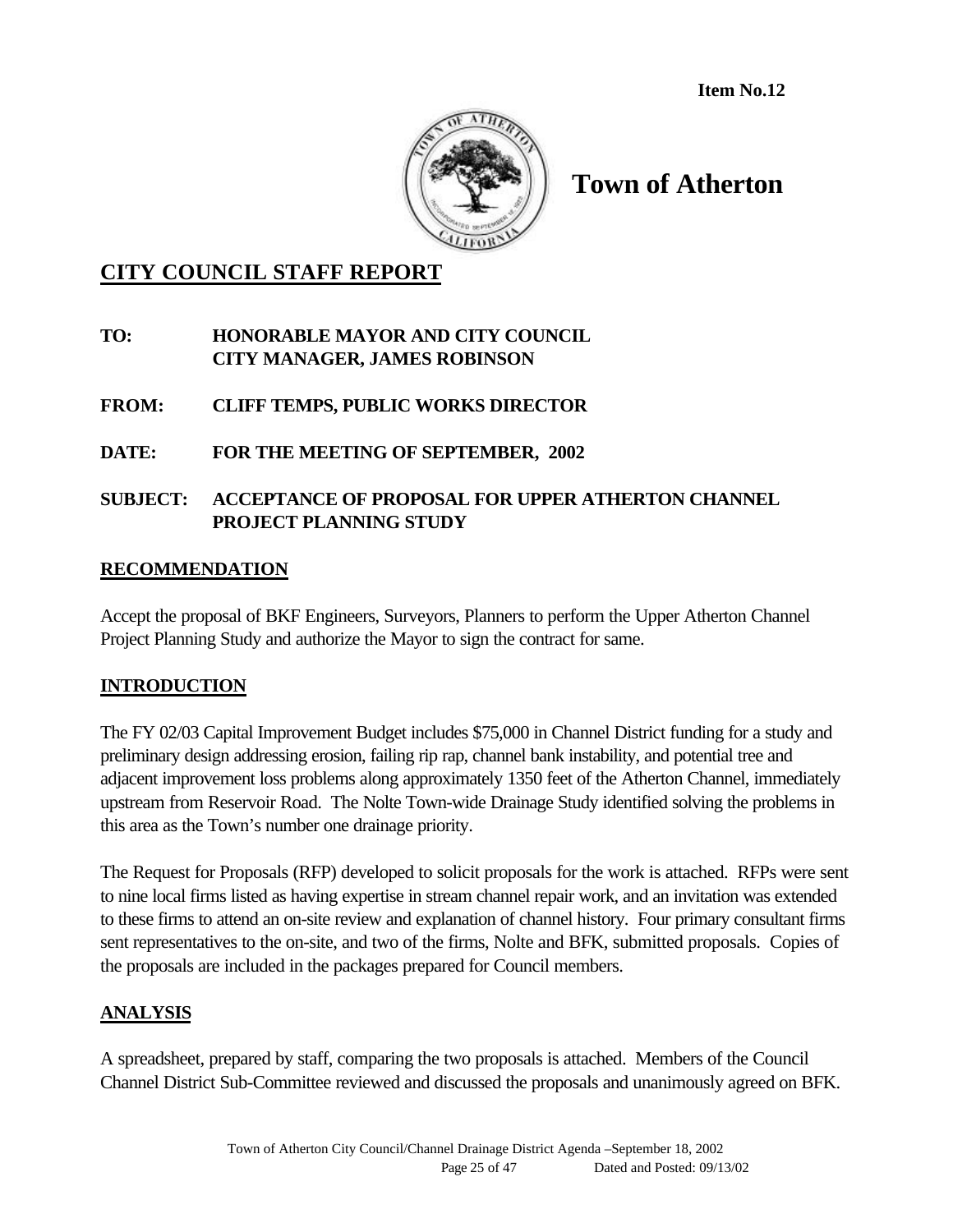The cost proposals of Nolte and BFK were very close, \$72,215 and \$68,965 respectively, and cost was not a significant consideration in the selection process.

In the course of discussing BFK's proposal, the Sub-Committee agreed with staff that certain areas should be clarified or expanded upon. These were discussed with BFK and are reflected in the September 11, 2002 letter and revised Work Plan attached to this report. The added surveying we requested raised the cost by an estimated \$1,800.

## **FISCAL IMPACT**

The projected cost for the study is \$70,765. The budget allocation is \$75,000.

#### **CONCLUSION:**

BFK should be retained to perform the project planning study.

Respectfully submitted: Reviewed/Approved:

Cliff Temps James Robinson Public Works Director City Manager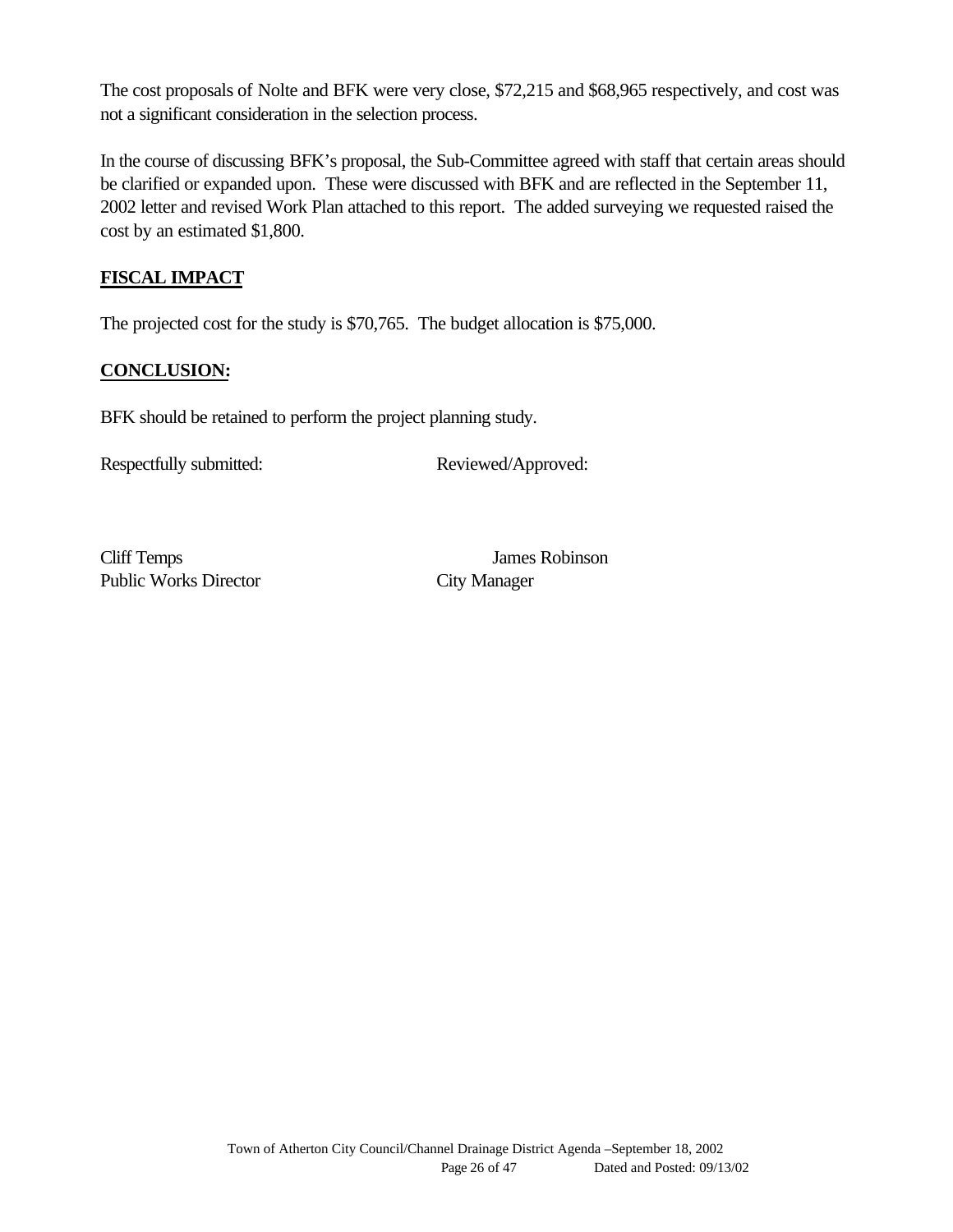**Item No. 13**



**Town of Atherton**

## **CITY COUNCIL STAFF REPORT**

**TO: HONORABLE MAYOR AND CITY COUNCIL CITY MANAGER, JAMES ROBINSON**

**FROM: CLIFF TEMPS, PUBLIC WORKS DIRECTOR**

- **DATE: FOR THE MEETING OF SEPTEMBER 18, 2002**
- **SUBJECT: ACCEPTANCE OF WORK AND AUTHORIZATION TO RECORD NOTICE OF COMPLETION – 2002 STREET RECONSTRUCTION - PHASE 1, PROJECT 02-002**

## **RECOMMENDATION**

Accept the work and authorize recordation of a notice of completion for 2002 Street Reconstruction - Phase 1 project.

## **INTRODUCTION**

The Council awarded a contract in June to G. Bartolotto Company for reconstructing James Avenue and Irving Avenue cul-de-sacs and Magnolia Drive, between James and Irving. The authorized contract amount was \$187,592.57. Work under the contract has been completed.

## **ANALYSIS**

The contract price was based on unit prices and included an allowance of \$11,550 for removing and replacing any areas of weak subsoil that might be encountered. The job went very well, and only a small area of subsoil problem was found. The final cost for all work totaled \$178,542.57.

## **FISCAL IMPACT**

Funding for this project is part of \$1,098,816 in the FY 02/03 budget for street reconstruction. The cost of this segment of work is \$121,500 less than its part of the budget estimate.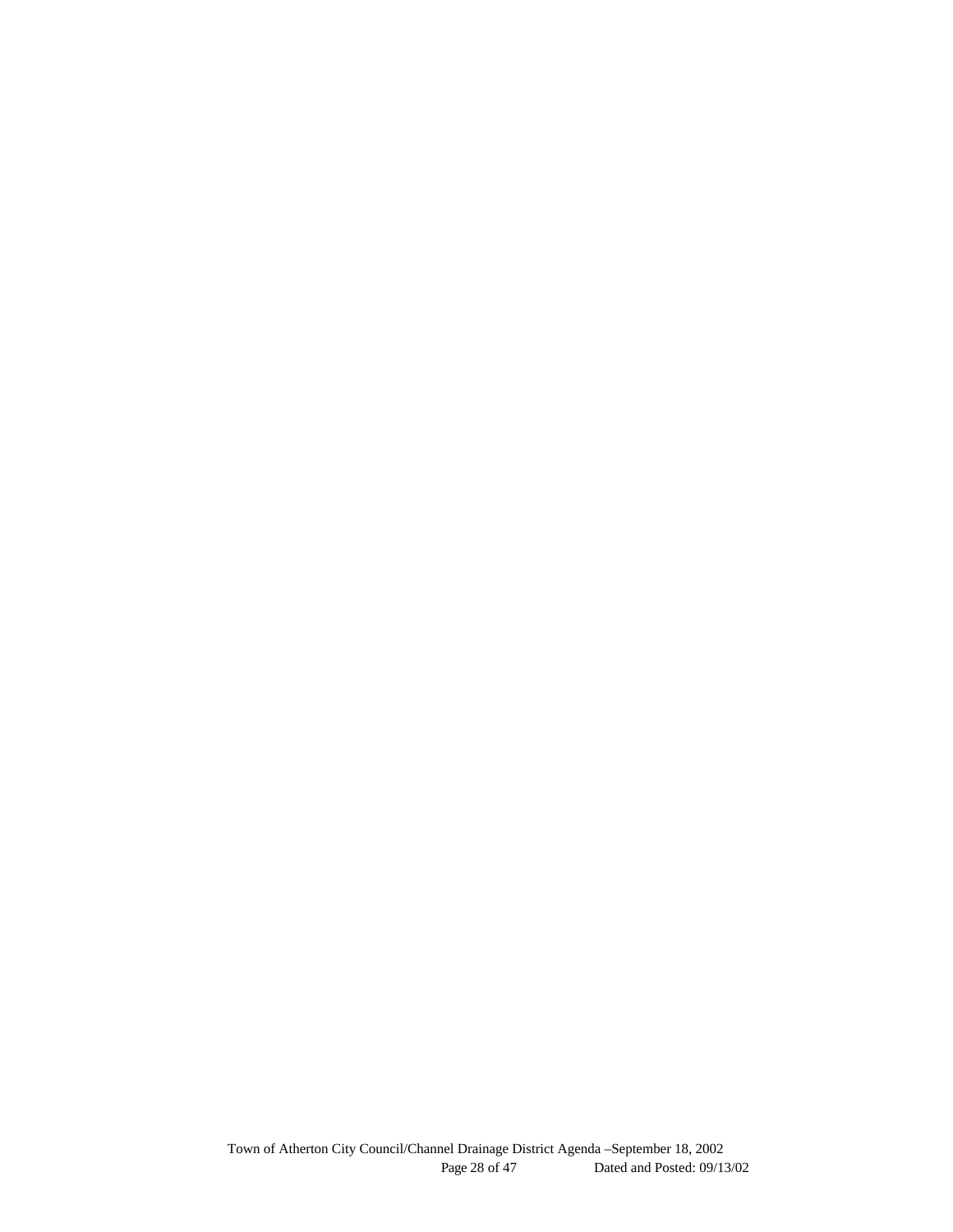#### **CONCLUSION:**

It is appropriate for the Council to accept the work and authorize recording a Notice of Completion at this time.

Respectfully submitted: Reviewed/Approved:

Cliff Temps James Robinson Public Works Director City Manager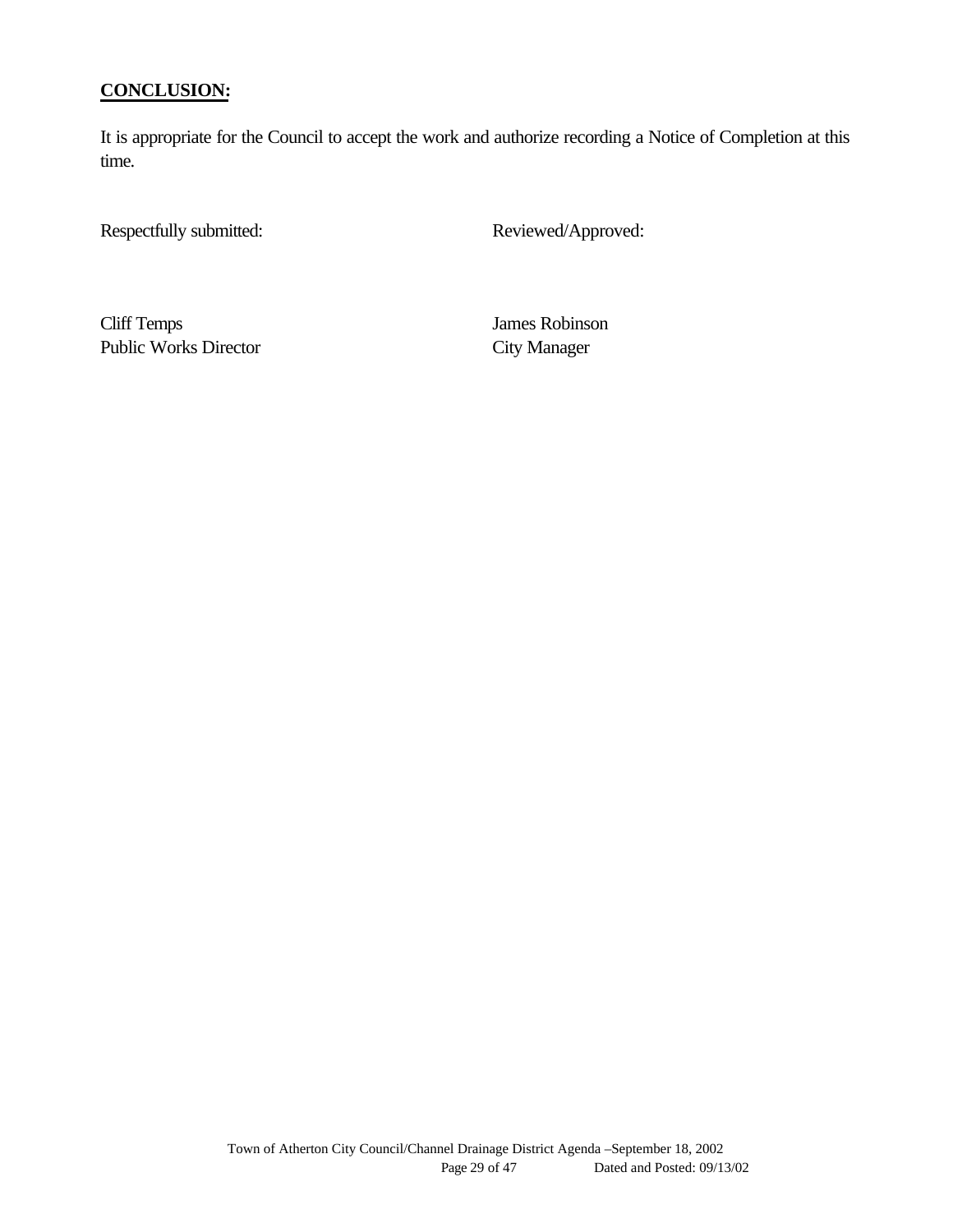**Item No. 14**



# **Town of Atherton**

# **CITY COUNCIL STAFF REPORT**

#### **TO: JAMES H. ROBINSON, CITY MANAGER**

- **FROM: JOHN P. JOHNS, FINANCE DIRECTOR**
- **DATE: FOR THE MEETING OF WEDNESDAY, SEPTEMBER 18, 2002**
- **SUBJECT: TREASURER'S INVESTMENT REPORT FOR THE QUARTER ENDING JUNE 30, 2002**

#### **RECOMMENDATION:**

Note, receipt and file.

#### **INTRODUCTION:**

This is the quarterly status report of the Town's investments in the Local Agency Investment Fund (LAIF) and the San Mateo County Investment Pool (SMCIP) for the quarter ending June 30<sup>th</sup>, 2002.

#### **ANALYSIS**

As of June 30<sup>th</sup>, 2002 the Town had a total investment of **\$9,940,445.** The total interest earning for the quarter ending September 30 is **\$80,161**. The funds are invested in the San Mateo County Investment Pool (SMCIP) and the Local Agency Investment Fund (LAIF).

**Investment at SMCIP:** San Mateo County Investment Pool is created and managed by County Treasurer. The Pool has a total portfolio of \$ 1.9 billion in market value as of September 30, 2001. The Town had an investment of **\$7,081,906** in the pool at the end of the quarter. The total interest earning on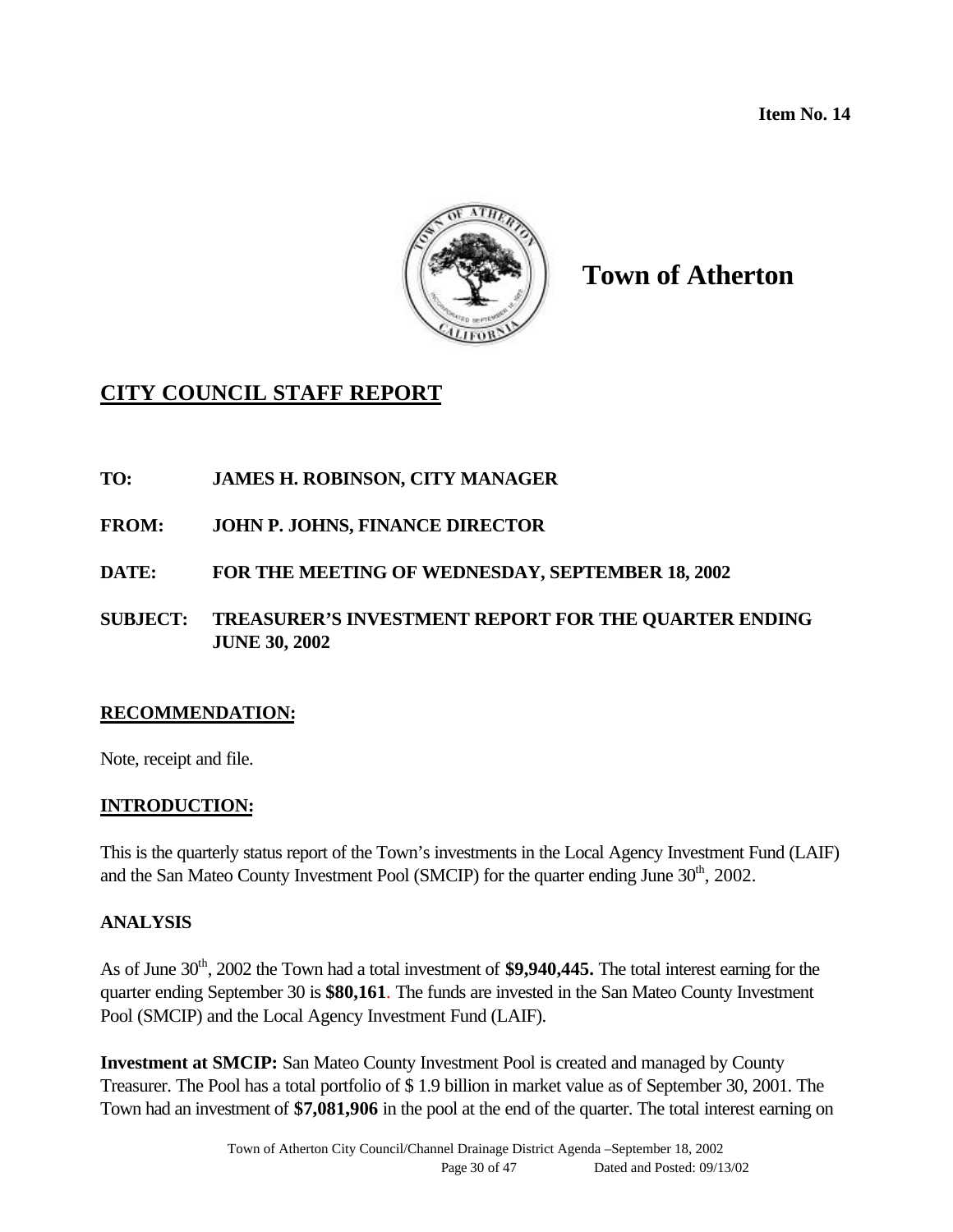the Town's investment for the quarter is **\$62,133.** The copies of the monthly summary report of investments for the quarter are attached herewith for Council review. The reports reflect the deposits, withdrawals and the balance of the investment.

**Investment in LAIF:** Local Agency Investment Fund is created and managed by the State Treasurer. The fund had a total portfolio of \$ 47.7 billion as of June 30th, 2002. The Town had an investment of **\$2,858,539** invested in the fund at the end of the quarter. The total interest earning on the Town's investment for the quarter is **\$18,028.07.** The copies of the monthly statements of investment are attached herewith for Council review.

#### **ADDITIONAL INFORMATION**

#### ATTACHMENTS:

1. Monthly investment account statements from SMCIP and LAIF.

Submitted by: Reviewed/Approved:

Finance Director City Manager

John P. Johns James H. Robinson

\_\_\_\_\_\_\_\_\_\_\_\_\_\_\_\_\_\_\_\_\_\_\_\_ \_\_\_\_\_\_\_\_\_\_\_\_\_\_\_\_\_\_\_\_\_\_\_\_\_\_\_\_\_\_\_\_\_\_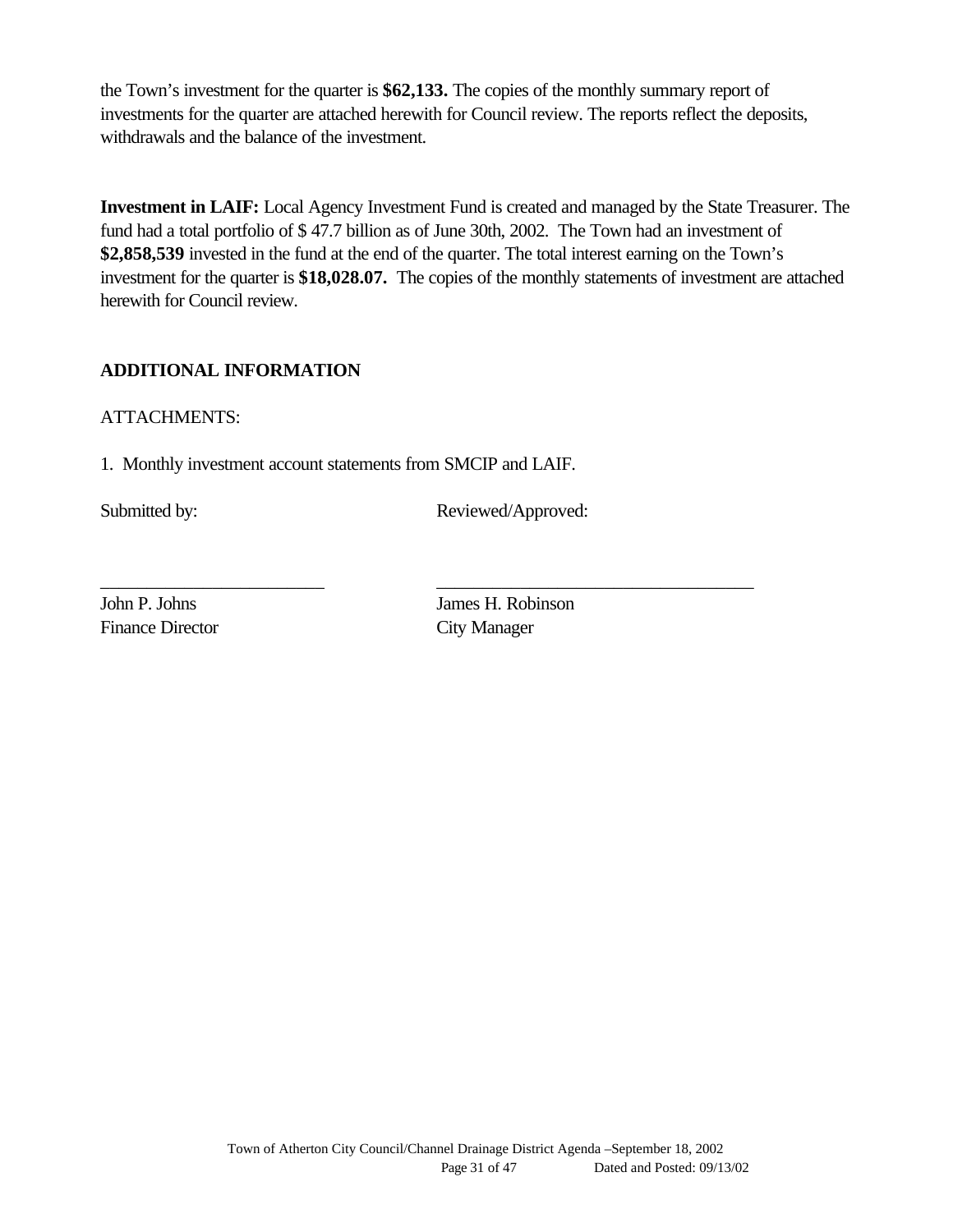**Item No. 15**



# **Town of Atherton**

## **CITY COUNCIL STAFF REPORT**

| TO:             | <b>HONORABLE MAYOR AND CITY COUNCIL</b>                                                              |
|-----------------|------------------------------------------------------------------------------------------------------|
| <b>FROM:</b>    | <b>MARC G. HYNES, CITY ATTORNEY</b>                                                                  |
| <b>DATE:</b>    | <b>CITY COUNCIL MEETING OF SEPTEMBER 18, 2002</b>                                                    |
| <b>SUBJECT:</b> | <b>FIRST AMENDMENT TO EMPLOYMENT AGREEMENT BETWEEN</b><br>THE TOWN OF ATHERTON AND JAMES H. ROBINSON |

**Recommendation:** Authorize Mayor to execute an amendment to the employment agreement between the Town and James H. Robinson, City Manager.

**Background:** Attached is a first amendment to the employment agreement between the City Manager and the Town. The amendment revises the agreement in two respects. First, the City Manager's salary is increased from the present \$130,000 per year to \$149,000 per year. This increase will be effective July 23, 2002. The second revision to the agreement confirms that the City Manager shall have four weeks of annual vacation per fiscal year and that vacation time shall accrue at the same rate and manner as applies to those employees whose compensation and benefits are set by the management resolution.

**Fiscal Impact** The \$19,000 increase envisioned by the agreement is within the Town's adopted budget.

Respectfully,

*\_\_\_\_\_\_\_\_\_\_\_\_\_\_\_\_\_\_\_\_\_\_\_\_* Marc G. Hynes, City Attorney

**Attachment**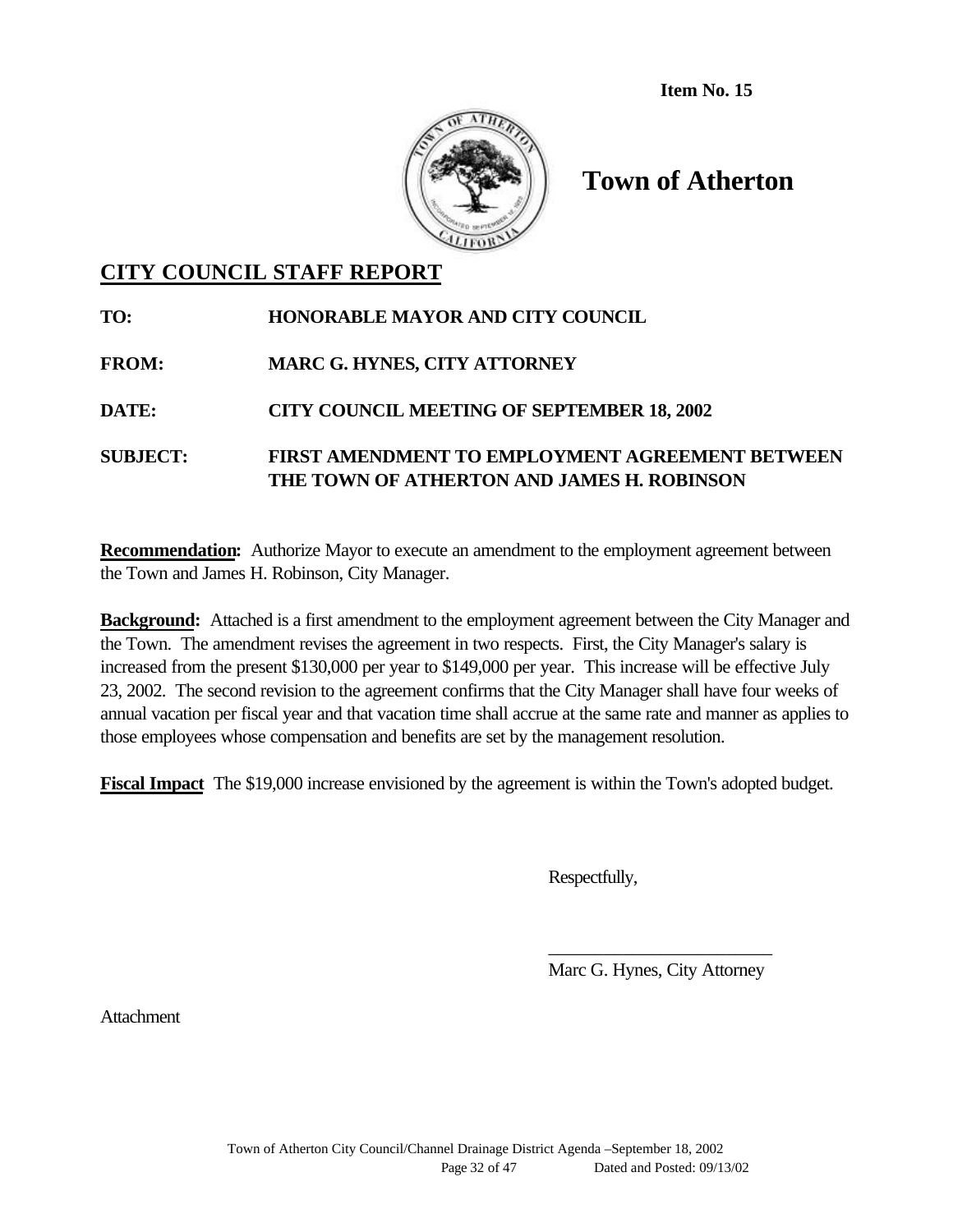#### FIRST AMENDMENT TO

#### EMPLOYMENT AGREEMENT

#### BETWEEN

#### THE TOWN OF ATHERTON AND JAMES H. ROBINSON

This First Amendment to the Agreement dated May 25, 2001, between the TOWN OF ATHERTON, a municipal corporation of the State of California, ("Town") and JAMES H. ROBINSON ("City Manager") is hereby amended by revising paragraph**s** 4.A. and 5.D. to read as follows:

#### 4. Compensation and Benefits.

A. Base Salary: During the term of this Agreement City Manager shall be paid a salary at the rate of \$149,000.00 per year, commencing July 23, 2002, or at such salary as may be approved by the City Council of the Town by resolution from time to time.

#### 5. Expense Reimbursement.

D. Vacation. City Manager shall have four (4) weeks of annual vacation per fiscal year. Vacation time shall accrue at the same rate and manner as applied to those employees whose compensation and benefits are set by the Management Resolution. Vacation time may be adjusted by agreement of the parties as set out in a written amendment to this Agreement. City Manager may take vacation time at his discretion with notice to the City Council.

All other provisions of the agreement between the Town of Atherton and James H. Robinson dated May 25, 2001, except as amended above, shall continue to remain in effect.

#### TOWN OF ATHERTON

Dated: September \_\_\_\_\_\_\_\_, 2002. By \_\_\_\_\_\_\_\_\_\_\_\_\_\_\_\_\_\_\_\_\_\_\_\_\_\_

Alan B. Carlson, Mayor

Dated: September \_\_\_\_\_\_\_\_, 2002. \_\_\_\_\_\_\_\_\_\_\_\_\_\_\_\_\_\_\_\_\_\_\_\_\_\_\_\_\_\_\_\_\_\_\_

James H. Robinson, City Manager

ATTEST:

Sharon Barker, City Clerk

\_\_\_\_\_\_\_\_\_\_\_\_\_\_\_\_

\_\_\_\_\_\_\_\_\_\_\_\_\_\_\_\_

APPROVED AS TO FORM:

Marc G. Hynes, City Attorney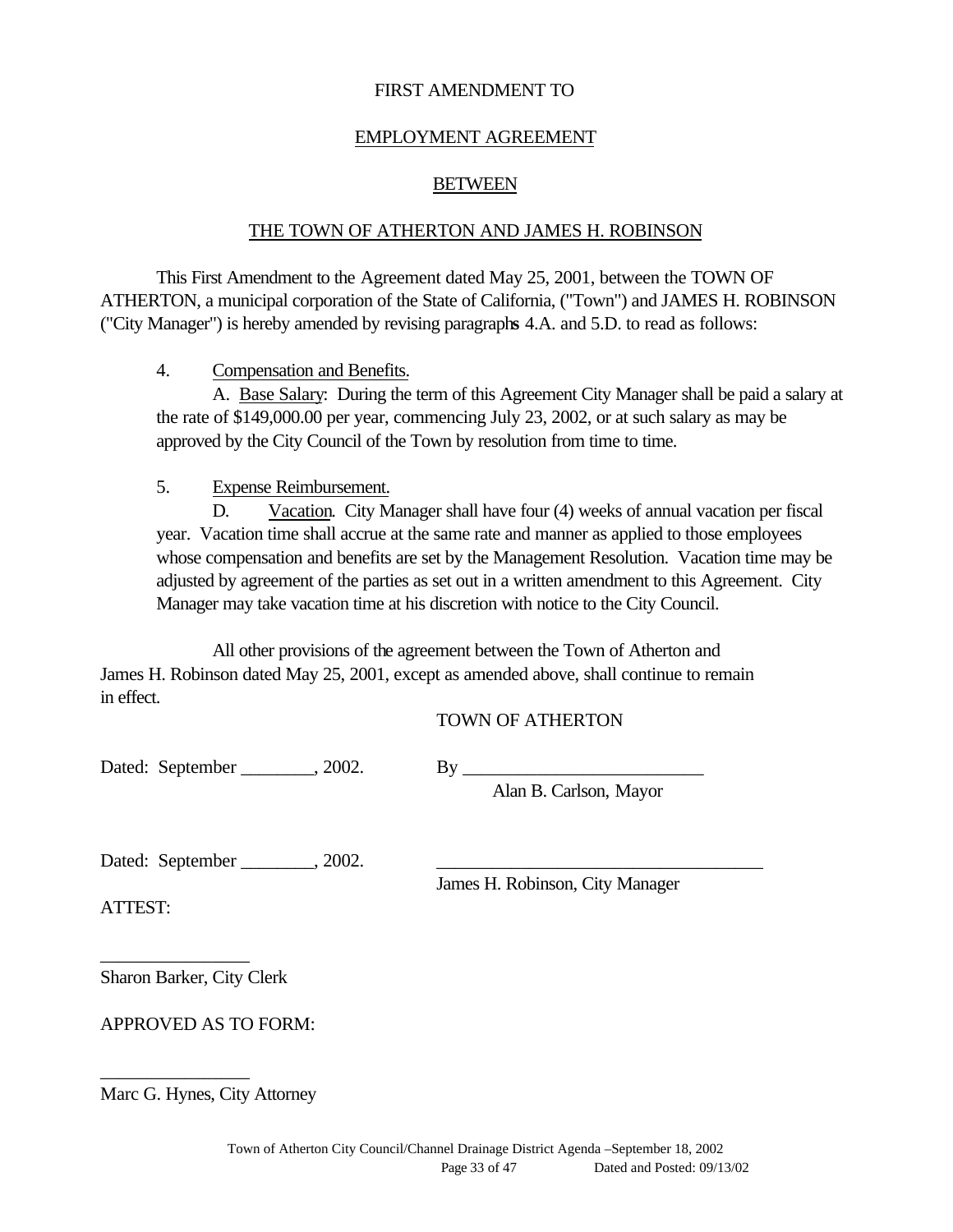**Item No. 16**



Town of Atherton

## **CITY COUNCIL STAFF REPORT**

- **TO: HONORABLE MAYOR AND CITY COUNCIL CITY MANAGER JAMES H. ROBINSON**
- **DATE: FOR THE CITY COUNCIL MEETING OF SEPTEMBER 18, 2002**
- **FROM: LISA COSTA SANDERS, DEPUTY TOWN PLANNER ORDINANCE PLACING LIMITATIONS ON BASEMENT AREAS**

## **SUBJECT: PUBLIC HEARING - AMENDMENT TO CHAPTER 17.36.190 OF THE ATHERTON MUNICIPAL CODE RELATED TO BASEMENTS**

#### **RECOMMENDATION:**

Staff recommends that the City Council conduct the public hearing and adopt the attached Ordinance placing limitations on the construction of basements outside of the building main buildable area based on the following findings for the reasons outlined in this staff report:

1. The ordinance is necessary to achieve the objectives of the Zoning Plan and the General Plan. Basis for finding: The Municipal Code and General Plan policies require the preservation of landscaping and heritage trees, specifically in the tree preservation area. Limiting basements to the footprint of the building will help preserve trees and other landscaping in the tree preservation area.

#### **INTRODUCTION:**

Limitations to basements have been discussed at numerous General Plan Committee meetings, Planning Commission meetings and City Council meetings. In anticipation of an ordinance amendment, the City Council passed a moratorium limiting basements outside of the main buildable area. The General Plan Committee, at their meeting on January 9, 2002, most recently reviewed limitations to basements. At that meeting, the Committee recommended the Planning Commission consider the Ordinance as attached to this staff report.

The Planning Commission at their September 12, 2002 meeting reviewed the proposed ordinance and voted to recommend that the City Council adopt the ordinance as proposed.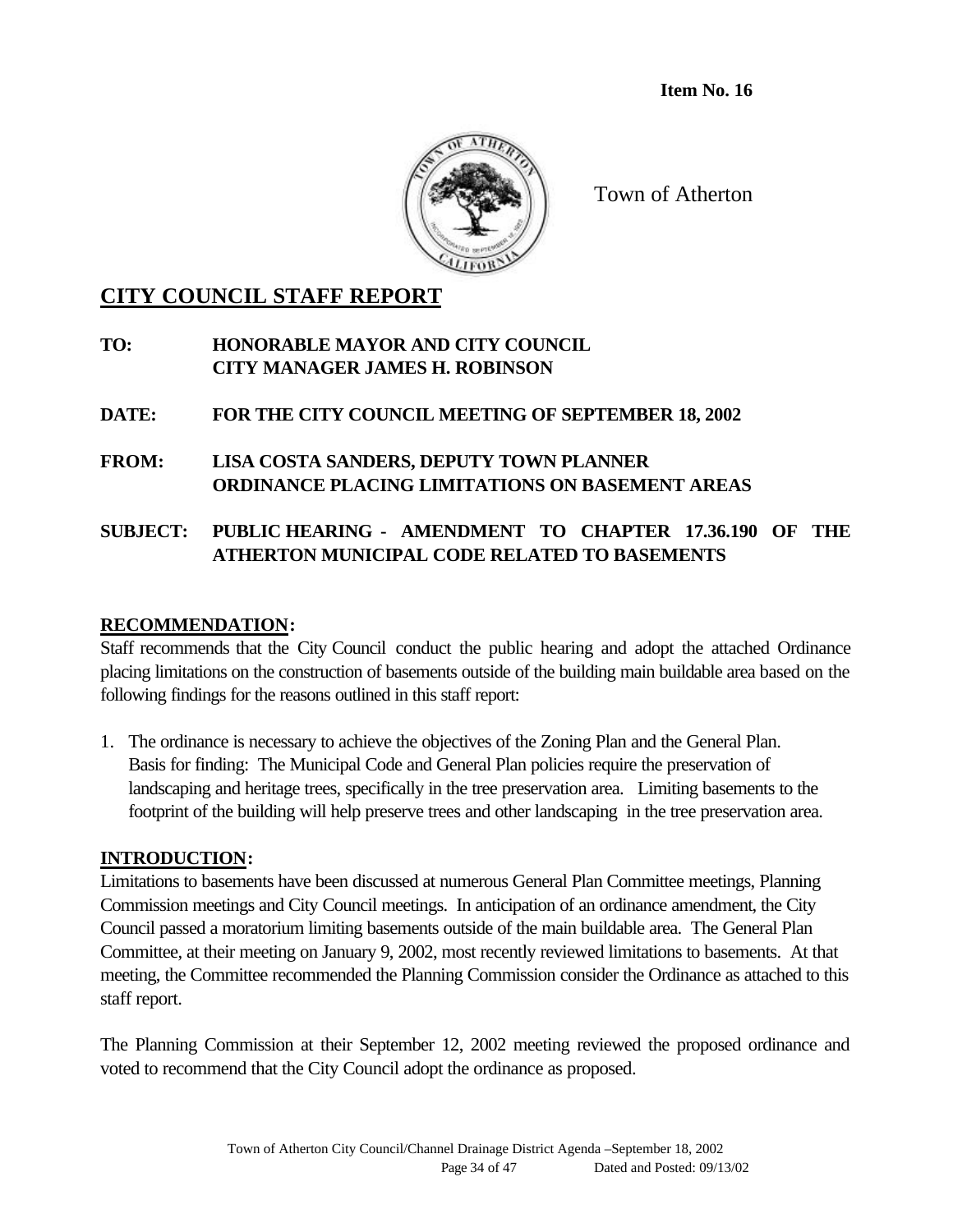#### **ANALYSIS:**

The Atherton Municipal Code is currently interpreted to allow the construction of basements within five feet of any property line. Staff has noticed recent interest among builders to maximize basement areas. Concern has been expressed with the resulting tree preservation area when a basement could be constructed within five feet of any property line.

The General Plan Committee and Planning Commission recommend the following wording for the basement ordinance:

"Basements are only permitted under the footprint of buildings located within the buildable area. Areas for stairways and light wells may extend beyond the footprint of buildings, but shall be limited to the buildable area."

The proposed language prohibits basements from being constructed outside of the buildable area. It does allow for the construction of a basement under an accessory structure, only if the accessory structure is located within the buildable area. It therefore prohibits basements to be located under accessory structures when constructed on other areas of the lot (within 10' of the side or rear property line). The proposed language limits the area in which a basement could be constructed and thereby allows for substantial tree planting and retaining the tree preservation area.

#### **CONCLUSION:**

It is Planning staff's professional opinion that the proposed ordinance would not be contrary to the purpose and intent of the General Plan and the Zoning Code.

#### **ALTERNATIVES:**

The Council could choose not to adopt the ordinance, or could modify the ordinance.

## **FISCAL IMPACT:**

Costs of preparing the ordinance are paid for by the Town of Atherton.

#### **ENVIRONMENTAL IMPACT:**

The proposed Ordinance Amendment is categorically exempt from the California Environmental Quality Act (CEQA) pursuant to Section 15305, Minor Alterations in Land Use Limitations of the CEQA guidelines.

#### **FORMAL MOTION:**

I move that the City Council adopt the attached Ordinance placing limitations on basements within the Town of Atherton based on the findings and for the reasons incorporated in the Staff Report.

*s/Lisa Costa Sanders* \_\_\_\_\_\_\_\_\_\_\_\_\_\_\_\_\_\_\_\_\_\_\_\_\_\_\_

Lisa Costa Sanders, Deputy Town Planner James H. Robinson, City Manager **Attachments:**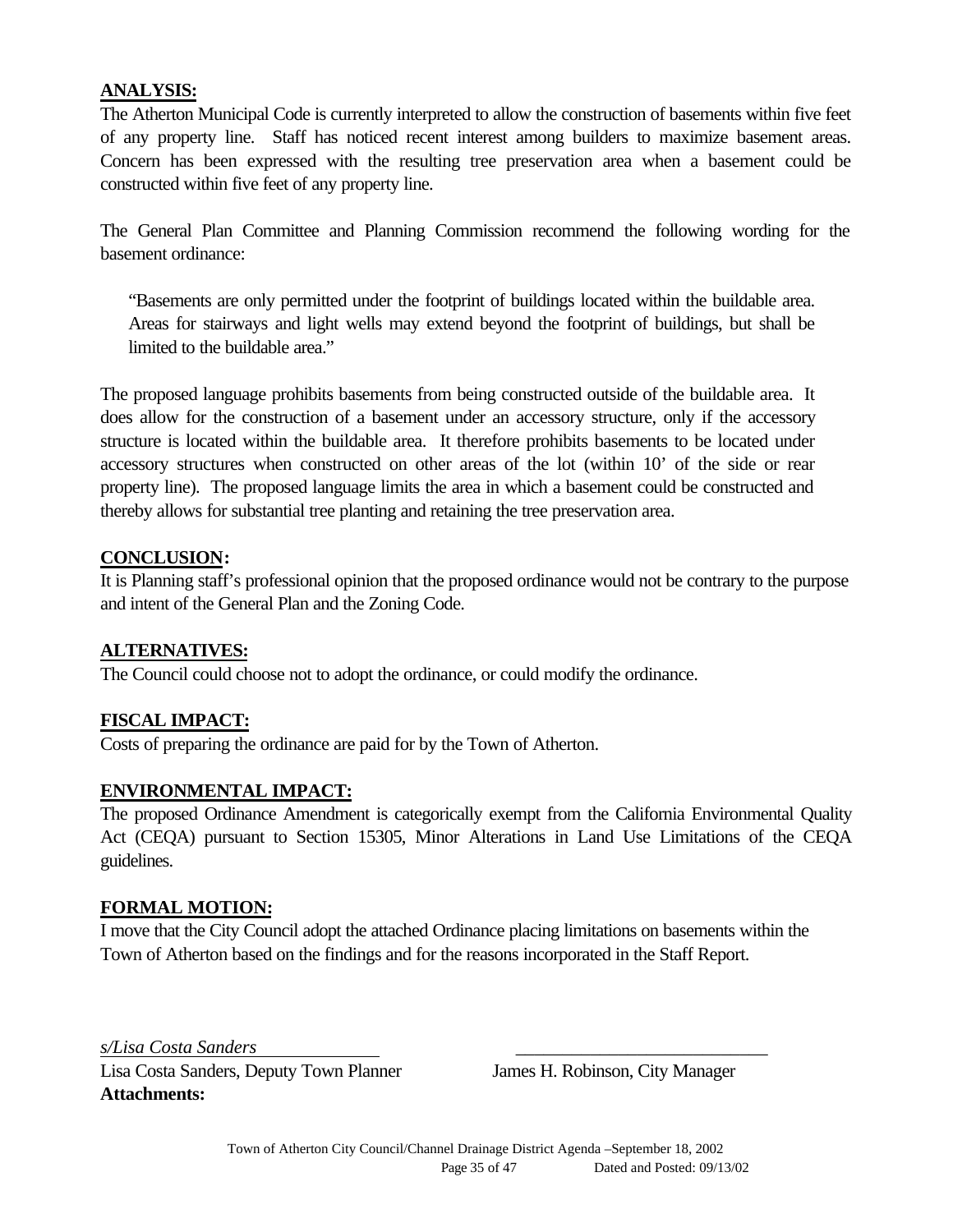1. Draft Ordinance

- 2. Planning Commission September 12, 2002 draft meeting minutes
- 3. General Plan Committee January 9, 2002 meeting minutes

#### **ORDINANCE NO.** \_\_\_\_ **AN ORDINANCE OF THE CITY COUNCIL OF THE TOWN OF ATHERTON AMENDING THE ATHERTON MUNICIPAL CODE PLACING LIMITS ON BASEMENTS WITHIN THE TOWN OF ATHERTON**

The City Council of the Town of Atherton does ordain as follows:

**SECTION 1**: Section 17.36.190 of the Atherton Municipal Code is hereby amended to read as follows:

#### **17.36.190 Basements**

**"**Basements shall not exceed two feet in height above the surrounding average natural grade. Exceptions to the requirements of this section for hillside properties (where the average cross-slope is greater than twenty percent as determined under Section 16.24.050) may be permitted upon issuance of a conditional use permit. *Basements are only permitted under the footprint of buildings located within the buildable area. Areas for stairways and light wells may extend beyond the footprint of buildings, but shall be limited to the buildable area".*

**SECTION 2:** That the City Council hereby declares that it would have passed this Ordinance sentence by sentence, paragraph by paragraph, and section by section, and does hereby declare that any provisions on this Ordinance are severable and, if for any reason any sentence, paragraph or section of this Ordinance shall be held invalid, such decision shall not effect the validity of the remaining parts of this Ordinance.

**SECTION 3**: This Ordinance shall be posted in at least three public places according to law and shall take effect and be in force from and after 30 days after its passage and adoption.

Introduced this day of  $\qquad \qquad , 2002$ 

Passed and adopted as an Ordinance of the Town of Atherton at a regular meeting thereof held on the  $\frac{day}{dx}$  day of  $\frac{2002}{x}$ , by the following vote

AYES: COUNCILMEMBERS NOES: COUNCILMEMBERS ABSTAIN: COUNCILMEMBERS ABSENT: COUNCILMEMBERS

 $\overline{a}$ 

ATTEST: MAYOR, Town of Atherton

Sharon Barker, City Clerk

 $\overline{a}$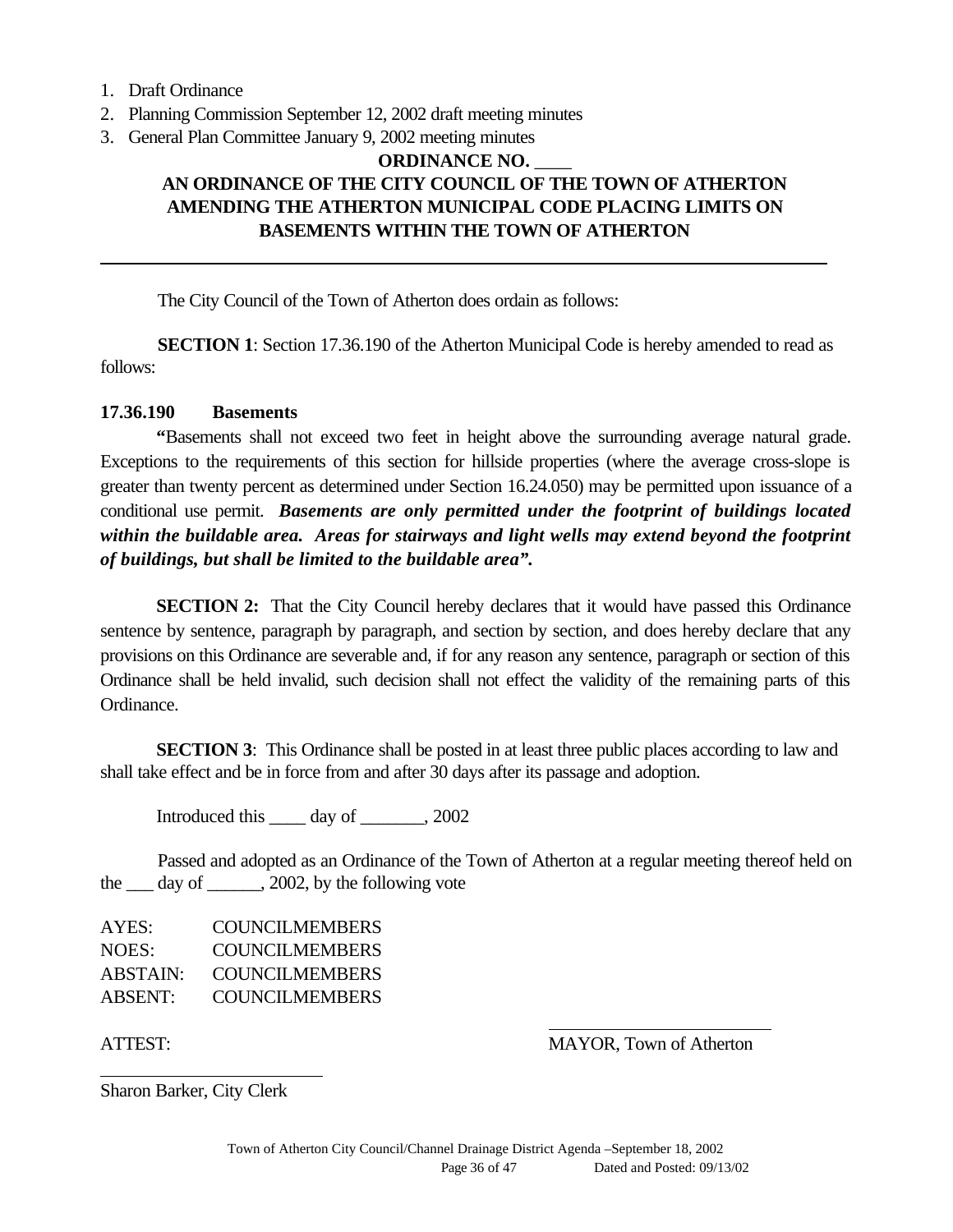APPROVED AS TO FORM:

Marc G. Hynes, City Attorney

\_\_\_\_\_\_\_\_\_\_\_\_\_\_\_\_\_\_\_\_\_\_\_\_\_\_\_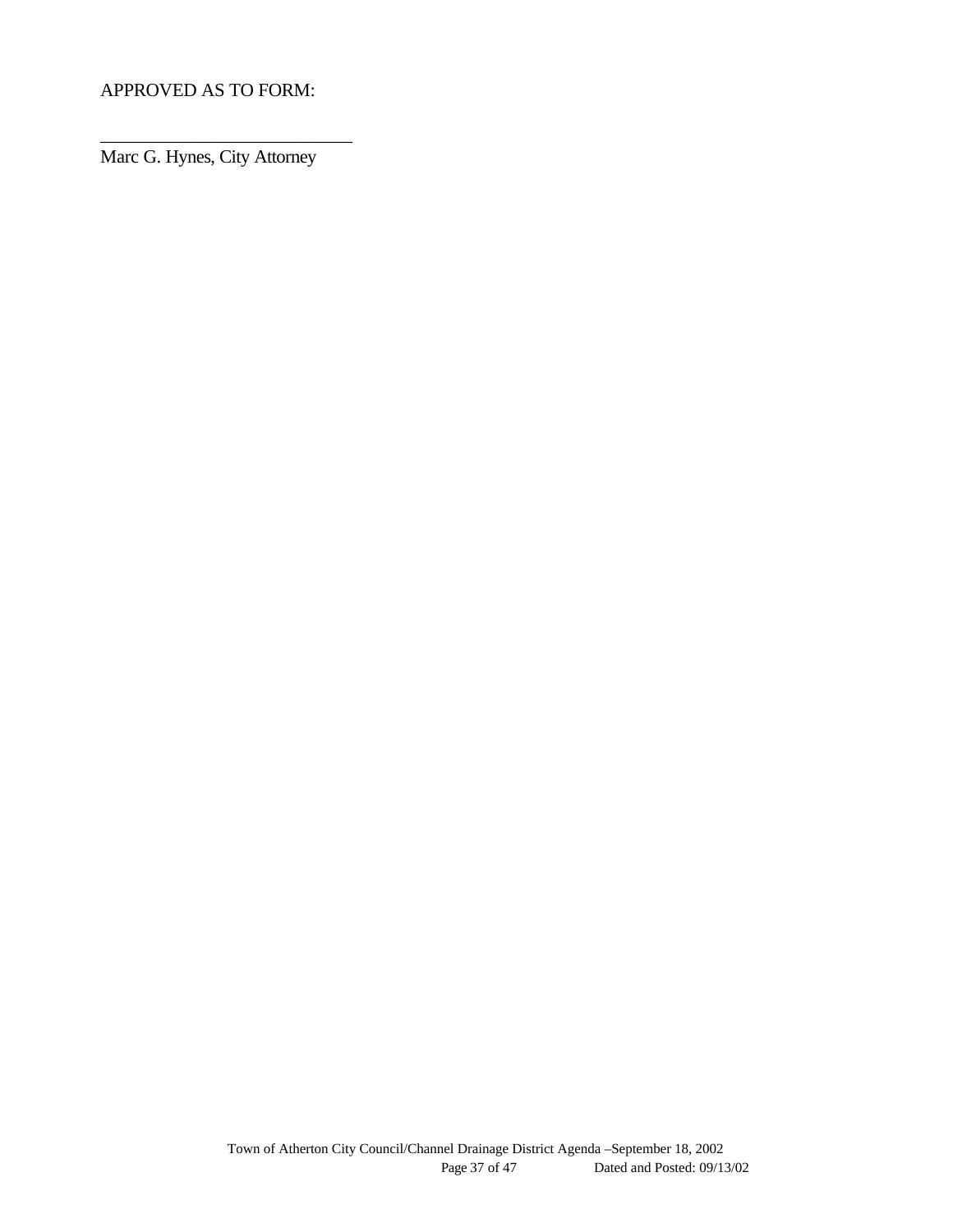## **DRAFT MINUTES PLANNING COMMISSION MEETING SEPTEMBER 12, 2002 6:30 p.m.**

#### **ATHERTON TOWN COUNCIL CHAMBERS 94 Ashfield Road Atherton, California**

#### SPECIAL MEETING

Chair Lively called the meeting to order at 6:30 p.m.

#### 1. **ROLL CALL:**

**PRESENT:** Philip Lively Robert Andrews Jennifer Acheson Rose Hau Marion Oster

*City Attorney Marc Hynes, Building Official Mike Hood and Deputy Town Planner Lisa Costa Sanders were also present.*

#### **PUBLIC HEARINGS**

*Ordinance Amendment – Basement Ordinance – Modifications to the limitations on basements. Atherton Municipal Code Section 17.36.190.*

*Lisa Costa Sanders presented the staff report.*

**MOTION – to recommend the City Council adopt the Basement Ordinance based on the following finding:**

**M/S Oster/Hau Ayes: 5 Noes: 0**

#### **Finding:**

1. The ordinance is necessary to achieve the objectives of the Zoning Plan and the General Plan.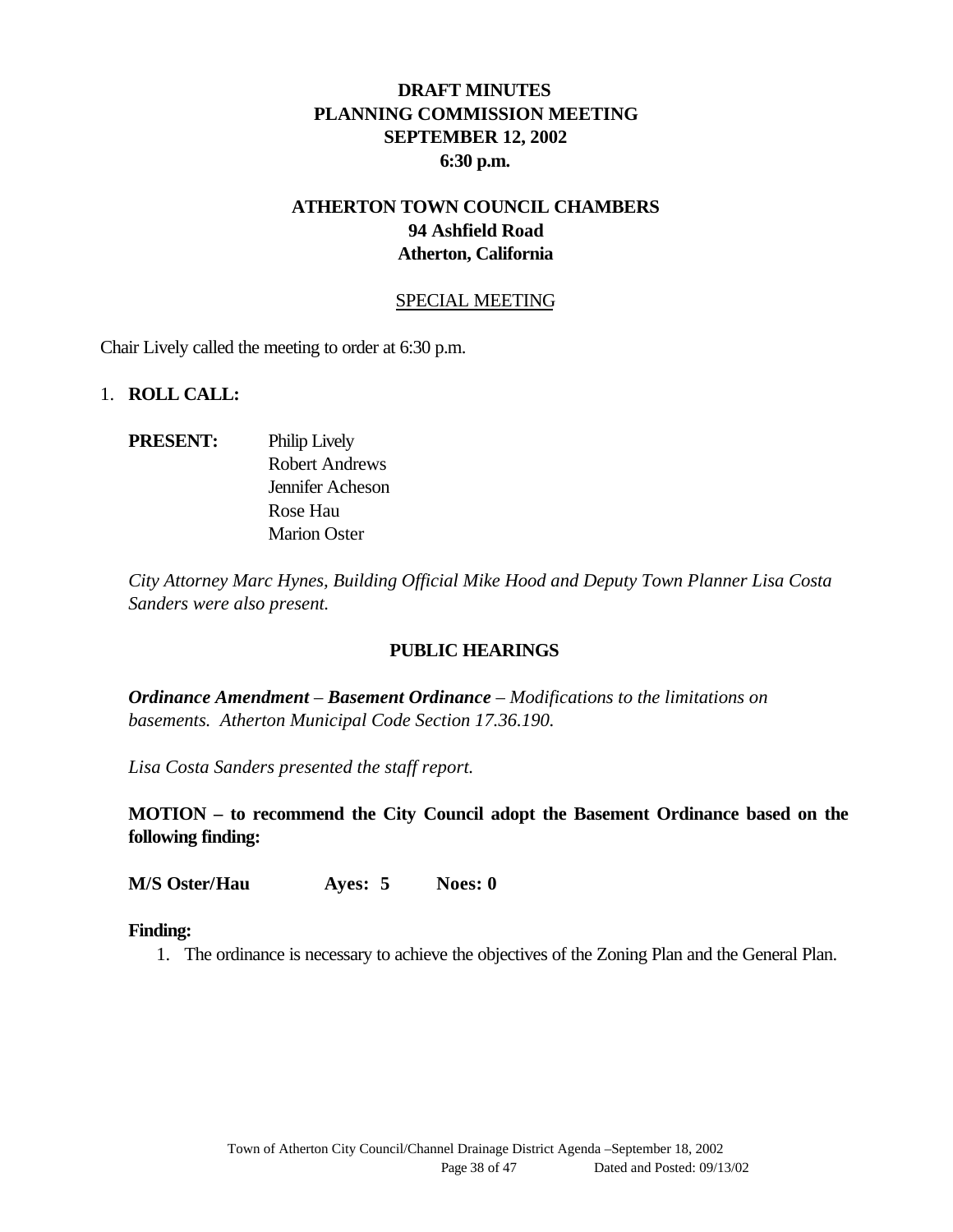#### GENERAL PLAN COMMITTEE **APPROVED MINUTES**

## **TOWN OF ATHERTON REGULAR MEETING January 9, 2002, 6:00 p.m. TOWN COUNCIL CHAMBERS 94 ASHFIELD ROAD**

#### **ROLL CALL:**

| <b>PRESENT:</b> Phil Lively, Shirley Carlson, Sandy Kaye, Rose Hau, Jim Dobbie, |
|---------------------------------------------------------------------------------|
| Joan Sanders                                                                    |

**EXCUSED:** Dianne Fisher Alan Carlson

#### **BASEMENT LIMITATION**

Mike Hood provided information on soil conditions and water tables in the Town. He stated that most of the water tables are located 40' below ground are can be found between 40' and 80' and again between 100' and 150'. He stated that basements will not have much if any effect on water flow underground. Mr. Hood stated that if everyone in Town were to construct basements at their maximum ability, it might have the effect of raising the ground water table  $+/- 2$ . With the type of groundwater circulation, it may increase the water velocity rather than shift the water outwards. Mr. Hood also noted that many of the wells in town are pulling out more water than is being injected into the ground. The Town is seeing some signs of ground settlement which is a sign of over drafting of the water table. Need to get clean water back into the ground. Mike Hood stated that there is no real problem with the basement depth.

M/S Dobbie/Sanders to recommend the Planning Commission consider the following wording for basements; "Basements are only permitted under the footprint of buildings located within the buildable area. Areas for stairways and light wells may extend beyond the footprint of buildings, but shall be limited to the buildable area." Motion passed.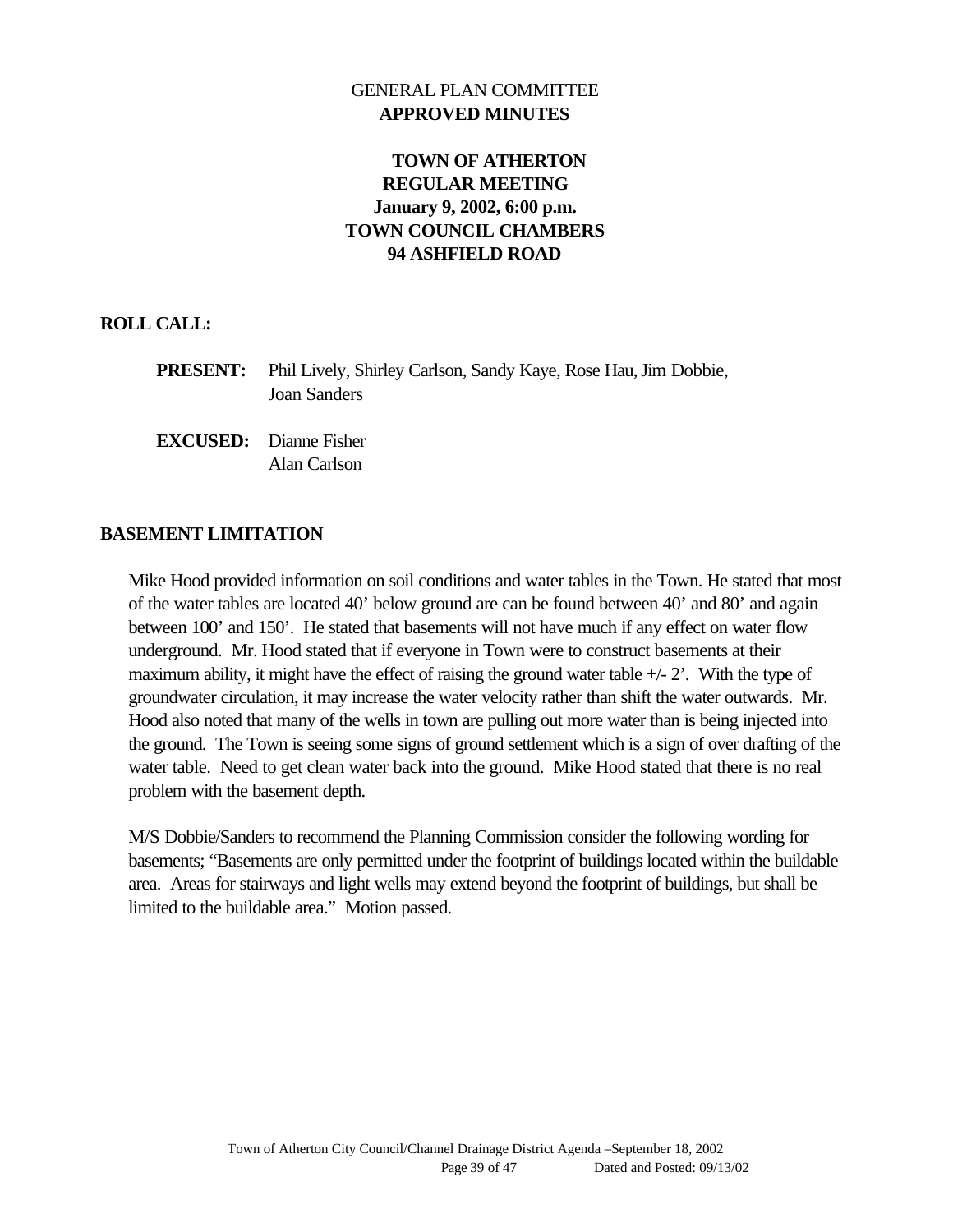#### **ATKINSON** <sup>l</sup> **FARASYN, LLP**

ATTORNEYS AT LAW

LEONARD J. SIEGAL HAROLD S. TOPPEL STEVEN G. BAIRD MARC G. HYNES

660 WEST DANA STREET P.O. BOX279 MOUNTAIN VIEW, CALIFORNIA 94042 TELEPHONE (650) 967-6941 FACSIMILE (650) 967-1395

J.M. ATKINSON (1892-1982) L.M. FARASYN (1915-1979)

#### MEMORANDUM

| TO:   | Honorable Mayor and City Councilmembers, Town of Atherton              |
|-------|------------------------------------------------------------------------|
| FROM: | Marc G. Hynes, City Attorney                                           |
| RE:   | Atherton Channel Drainage District – LAFCO Procedures - Reorganization |
| DATE: | September 12, 2002                                                     |

This memorandum sets out the timetable which would apply to proceedings which the Atherton Channel Drainage District could pursue in connection with a dissolution of the agency. Assumption of the District's assets and liabilities by a successor agency such as the San Mateo County Flood Control District would proceed under the provisions of the Cortese-Knox-Hertzberg Local Government Reorganization Act of 2000 (Govt. Code §§ 56000 through 57550.) All further references are to the Government Code unless otherwise indicated.

The Cortese-Knox-Hertzberg Act establishes application and hearing procedures for Local Agency Formation Commissions (LAFCOs) in connection with boundary changes which are pursued by governmental agencies. These boundary changes are also known as changes of organization or re-organization. Reorganizations are defined as two or more changes of organization initiated in a single proposal (56073.) In our case, dissolution of the district and consolidation of the territory within successor agency would be two changes of organization – hence a reorganization.

A change of organization may be brought about in one of three ways:

- Initiation by LAFCO (56375);
- Resolution of Application submitted by a local agency such as the Atherton Channel Drainage District (56654);
- (In the case of a district such as the Atherton Channel Drainage District) Petition of 10% of the number of landowners – voters of the district who also own not less than 10% of the assessed value of the land within the district (56870).

For purposes of this memorandum, the procedure set out assumes a change of organization commenced by the adoption of a Resolution of Application.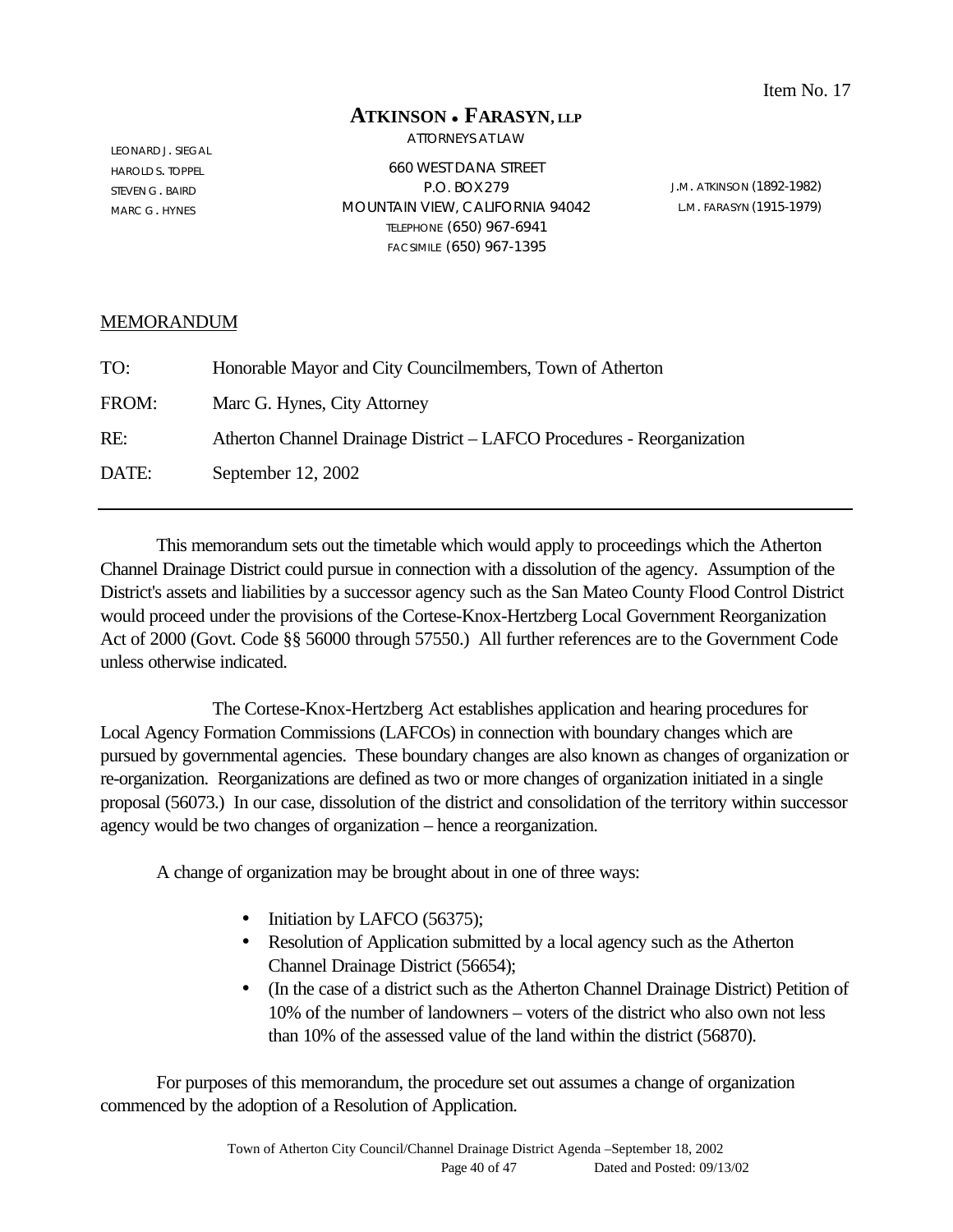| <b>Timeline</b> |                                                                                                                                                                                                                                                                                                                                                                                                                                                                                                                                                                                                                                                                                                                                                                                                                                                                                                                                                                                                                                                                                                                                                                                                                                                                     |
|-----------------|---------------------------------------------------------------------------------------------------------------------------------------------------------------------------------------------------------------------------------------------------------------------------------------------------------------------------------------------------------------------------------------------------------------------------------------------------------------------------------------------------------------------------------------------------------------------------------------------------------------------------------------------------------------------------------------------------------------------------------------------------------------------------------------------------------------------------------------------------------------------------------------------------------------------------------------------------------------------------------------------------------------------------------------------------------------------------------------------------------------------------------------------------------------------------------------------------------------------------------------------------------------------|
| Day 1           | 20 days before the adoption of the resolution by the local agency,<br>mailed notice of the intention to adopt the resolution must be sent to<br>LAFCO and each interested agency (56654(b).)                                                                                                                                                                                                                                                                                                                                                                                                                                                                                                                                                                                                                                                                                                                                                                                                                                                                                                                                                                                                                                                                        |
|                 | The petition must include a description of the boundaries of the<br>affected territory, accompanied by a map, any proposed terms and<br>conditions, the reason for the proposal and a statement as to whether<br>the proposal is consistent with its sphere of influence of any affected<br>city or affected district. (56700.) The petitioning agency should<br>conduct an environmental analysis of the project in advance of<br>preparing the petition. (Pub. Re. Code § 21067, CEQA Guidelines.)                                                                                                                                                                                                                                                                                                                                                                                                                                                                                                                                                                                                                                                                                                                                                                |
| Day 50          | Once LAFCO has accepted an application and determined it to be<br>$\bullet$<br>complete, a certificate of filing is issued. This determination must<br>ordinarily be made within 30 days (56658(d).)                                                                                                                                                                                                                                                                                                                                                                                                                                                                                                                                                                                                                                                                                                                                                                                                                                                                                                                                                                                                                                                                |
| Day 140         | Following issuance of a certificate of filing, the proposal must be set for<br>$\bullet$<br>hearing at a time not more than 90 days after the issuance of a<br>certificate of filing. (56658(i).)<br>Mailed notice of the hearing is given to all registered voters and owners<br>of property within the subject territory and within 300 feet of the<br>exterior boundary of the property which is the subject of the hearing.<br>Where more than 1,000 notices are required to be mailed, an<br>alternative method of notice may be pursued which involves advertising<br>in a $1/8$ <sup>th</sup> page newspaper display for at least 10 days prior to the<br>hearing. (56661; 65091.)<br>The purpose of the notice and hearing is to consider any protest to the<br>proposal. (57000.) A protest proceeding may be waived where the<br>commission is provided written notice to all registered voters and<br>landowners within the affected territory and no written opposition is<br>received prior to the conclusion of the commission meeting and all<br>affected local agencies that will gain or lose territory as a result of the<br>change of organization or reorganization have consented in writing to a<br>waiver of protest proceedings (56663(d).) |
|                 | Where protests are received, proceedings will be terminated if a<br>majority protest exists (57075, 57078(c).) A majority protest<br>requires 50% or more of the voting power of the voters entitled to                                                                                                                                                                                                                                                                                                                                                                                                                                                                                                                                                                                                                                                                                                                                                                                                                                                                                                                                                                                                                                                             |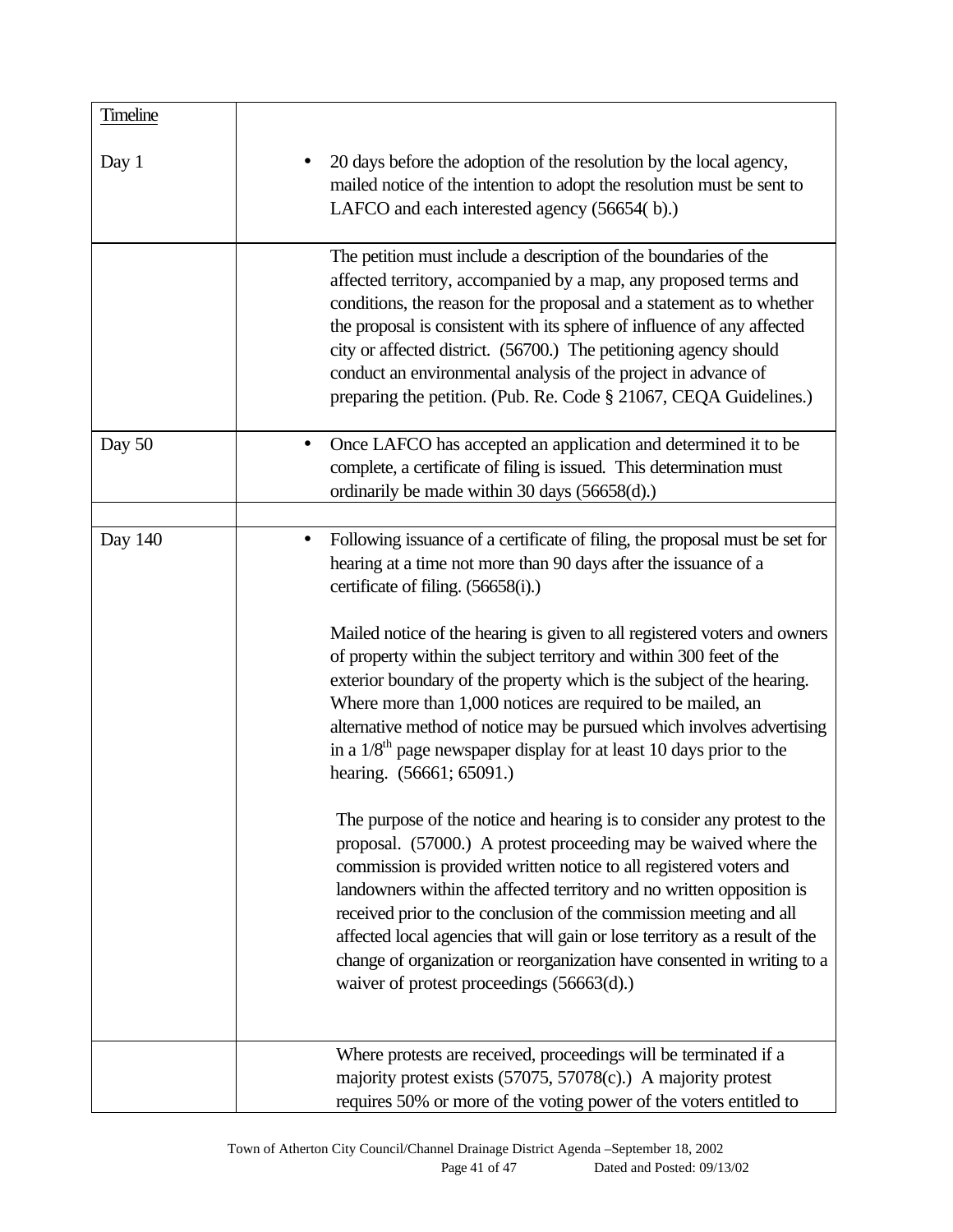|                                                  | vote as a result of owning land within the district. Where a majority<br>does not protest, LAFCO can order the re-organization subject to<br>confirmation of the landowners (57077(b)(2).)                                                                                                                                                                                                                                                                                                                                                                                                                                                                                                                                                                                                             |
|--------------------------------------------------|--------------------------------------------------------------------------------------------------------------------------------------------------------------------------------------------------------------------------------------------------------------------------------------------------------------------------------------------------------------------------------------------------------------------------------------------------------------------------------------------------------------------------------------------------------------------------------------------------------------------------------------------------------------------------------------------------------------------------------------------------------------------------------------------------------|
|                                                  | If a majority of the members of each of the legislative bodies of two or<br>more local agencies adopts substantially similar resolutions of<br>application making proposals either for the consolidation of districts or<br>for the reorganization of all or any part of the districts into a single<br>local agency, LAFCO shall approve the proposal. (56853.) LAFCO<br>orders the consolidation or reorganization in such a case unless a<br>petition is submitted requesting that the proposal be submitted to<br>confirmation by the voters. Such a petition must be signed by at least<br>25% of the number of landowners within the territory subject to the<br>consolidation or reorganization owning at least 25% of the assessed<br>value of land within the territory. $(56853(a), 57081.)$ |
| Time varies<br>depending on<br>election schedule | In the event an election is required, either as a result of petition as<br>$\bullet$<br>described above, or as a result of a determination by LAFCO that an<br>election should be held then additional time will be required for the<br>proceeding as the election process is pursued. (57125, 57132.) An<br>election on the question of the change of organization or reorganization<br>shall be called and held on the next regular election date occurring at<br>least 88 days after the date upon which the resolution calling for the<br>election was adopted. (57132.)                                                                                                                                                                                                                           |
| Day 140 or<br>Day 140 plus<br>Election           | LAFCO has the power to order the dissolution of an agency such as<br>the Atherton Channel Drainage District without an election where the<br>governing body (Board of Directors) has, by unanimous resolution,<br>consented to the dissolution. $(57102(a)(3), 57102(b))$ .                                                                                                                                                                                                                                                                                                                                                                                                                                                                                                                            |

LAFCO does not have the power to impose any conditions on a change of organization or reorganization that would directly regulate land use density or intensity, property development or subdivision requirements. (56886.) LAFCO has the power to determine which district shall be successor in the case of consolidation (56375(c).) In dissolutions, where the territory in the dissolved district is located within a city and a county, the agency with the greatest assessed value of property is the successor. (57451(c).) Additionally, if terms and conditions of a district provide that all of the remaining assets of the dissolved district are to be distributed to a single existing district, the single existing district is the successor. (57451(d).) Any funds, money, or property of a dissolved district may be used by the successor for the purpose of winding up the affairs of the district and, after distribution to any city, county, or district, may be used for any lawful purpose of the city, county, or district to which the funds, money, or property have been distributed. So far as may be practicable, the funds, money, or property shall be used for the benefit of the lands, inhabitants, and taxpayers within the territory of the dissolved district. (57463.)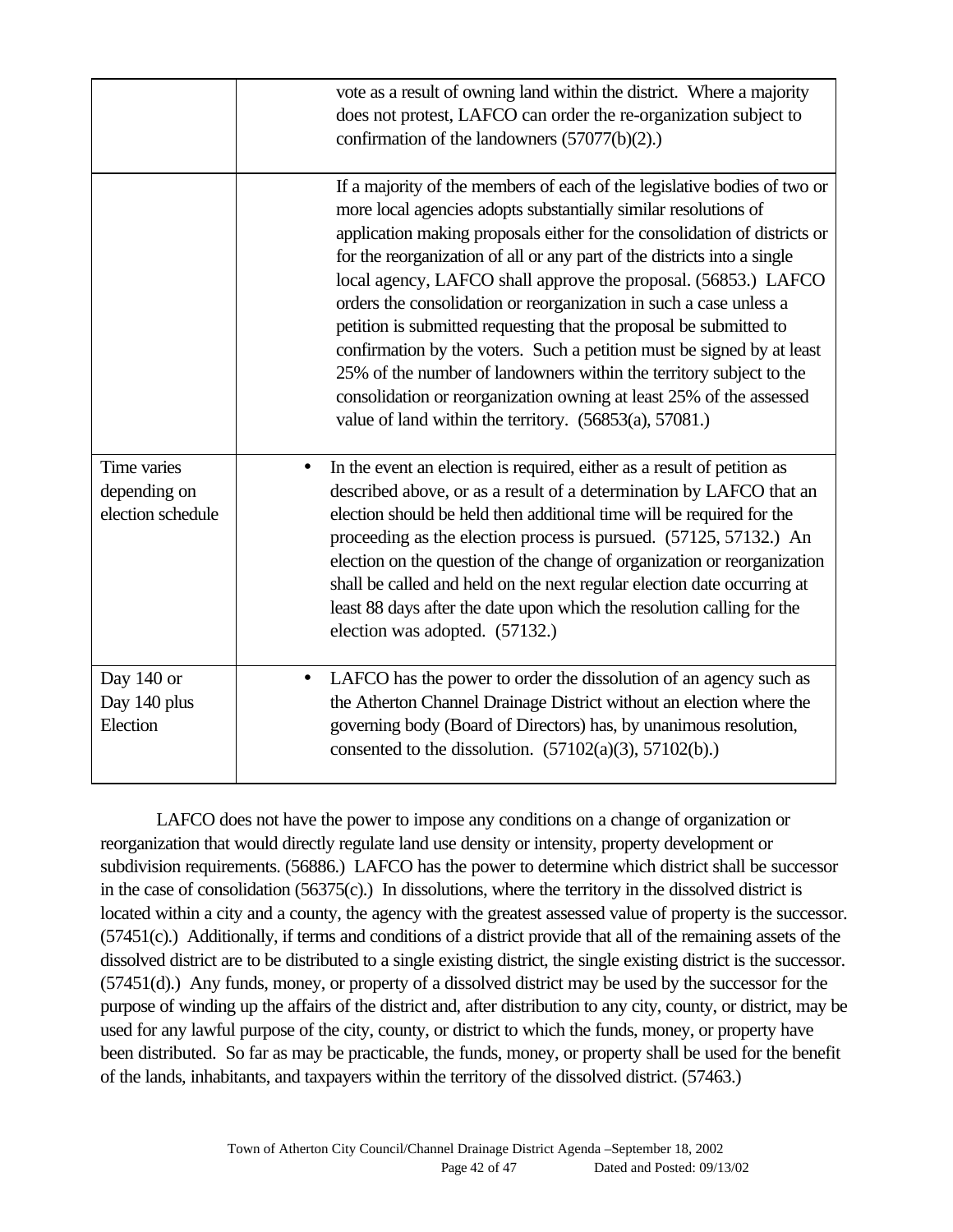Terms and conditions likely to be imposed by LAFCO will prohibit an agency being dissolved from taking a number of actions unless it is found by LAFCO that an emergency situation exists (emergency is defined in section 54956.5, the Brown Act, as a crippling disaster or severe impairment to the public health, safety or general welfare. The conditions would prohibit expending or appropriating any revenue of the agency beyond that provided in the current budget at the time the dissolution is approved. (56886.)

It would appear that the most efficient way to proceed would first be to request a resolution from the County Board of Supervisors supporting dissolution of the Atherton Channel Drainage District and the consolidation of the territory with the San Mateo County Flood Control District. The reorganization (dissolution and consolidation) would then proceed as described in 56853. Failing that, a request could be made directly to LAFCO to conduct a study and to initiate the reorganization. No election is required for LAFCO initiated proceedings. Finally, the Atherton Channel Drainage District could adopt a resolution initiating the proceeding along the lines of the timetable set forth above. In this last case, I believe that LAFCO would create a reorganization committee to conduct a study and make the report to LAFCO. (56826). Thereafter, LAFCO could order the reorganization subject to confirmation by the landowners in the district (56827.)

Respectfully,

#### MARC G. HYNES

MGH:cwb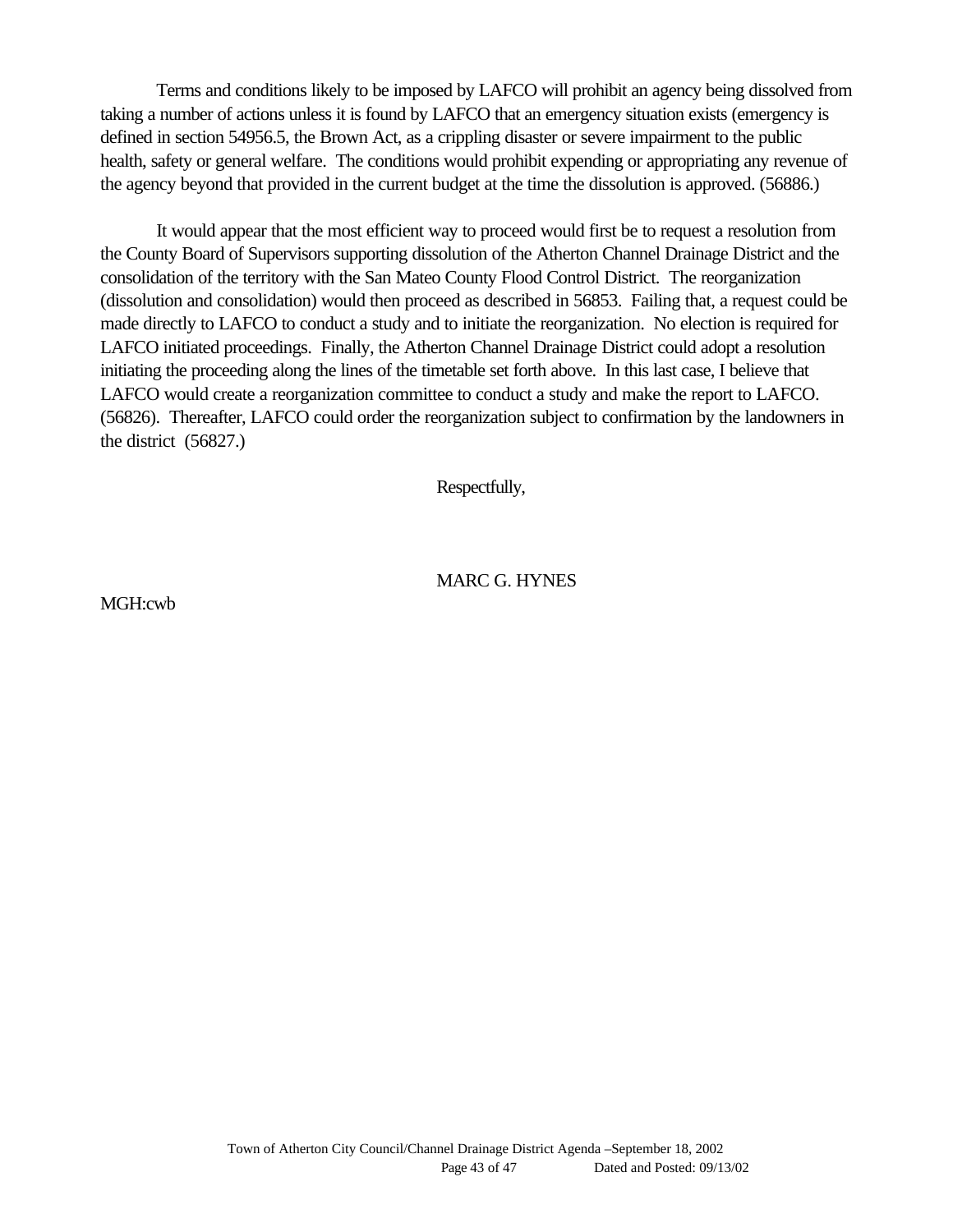

**Town of Atherton**

# **CITY COUNCIL STAFF REPORT**

**TO: HONORABLE MAYOR AND CITY COUNCIL**

**FROM: JAMES H. ROBINSON, CITY MANAGER**

**DATE: FOR THE MEETING OF SEPTEMBER 18, 2002**

## **SUBJECT: DISCUSSION AND CONSIDERATION OF SUPPORT OF COUNTY ORDINANCE REGULATING THE DISCLOSURE OF CONFIDENTIAL CONSUMER INFORMATION BY FINANCIAL INSTITUTIONS**

#### **RECOMMENDATION**

It is recommended that the City Council discuss and consider whether to take any official action in support of the recent County ordinance regulating the disclosure of confidential consumer information by financial institutions.

## **BACKGROUND**

This item was requested at the August City Council meeting. The County of San Mateo recently adopted an ordinance to protect consumers from the unwanted selling and sharing of consumers' personal financial information. The ordinance requires financial institutions to ask for and receive a consumer's permission before disclosing the consumer's confidential information to third parties.

Supervisor Mike Nevin sponsored this ordinance, and has written a letter to the City Council urging that a similar Town ordinance be adopted (See attached letter). Supervisor Nevin notes that similar legislation at the Federal level has not had a significant impact, and efforts in the State legislature to adopt a Statewide standard in this area have failed.

Staff checked with San Mateo County cities regarding their reaction to the ordinance. The City of Daly City adopted a similar ordinance on September 9 (See attached Daly City Staff Report and Ordinance).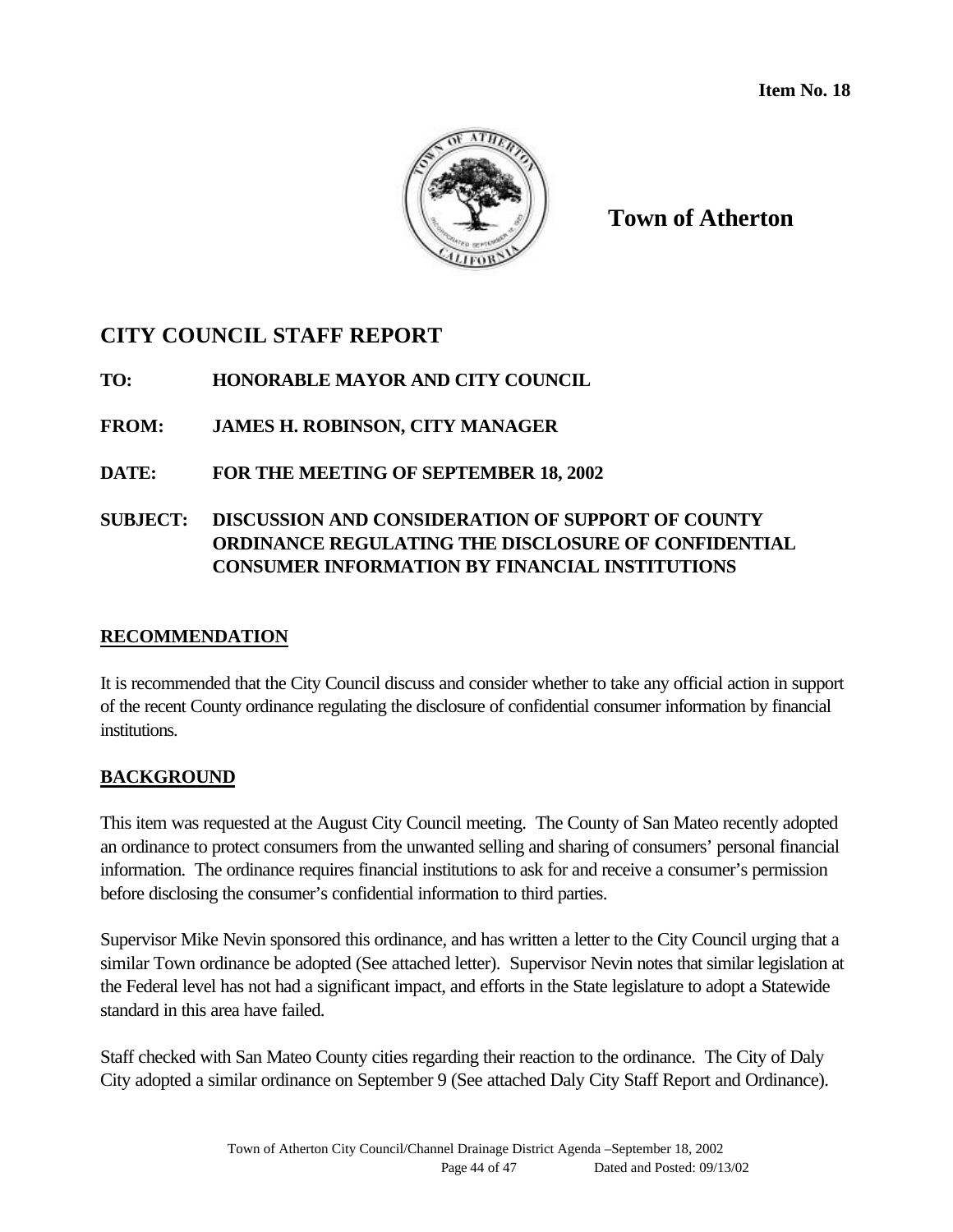The City of East Palo Alto scheduled the ordinance for consideration at its meeting of September 17 and the City of Belmont may consider action on the matter later this month.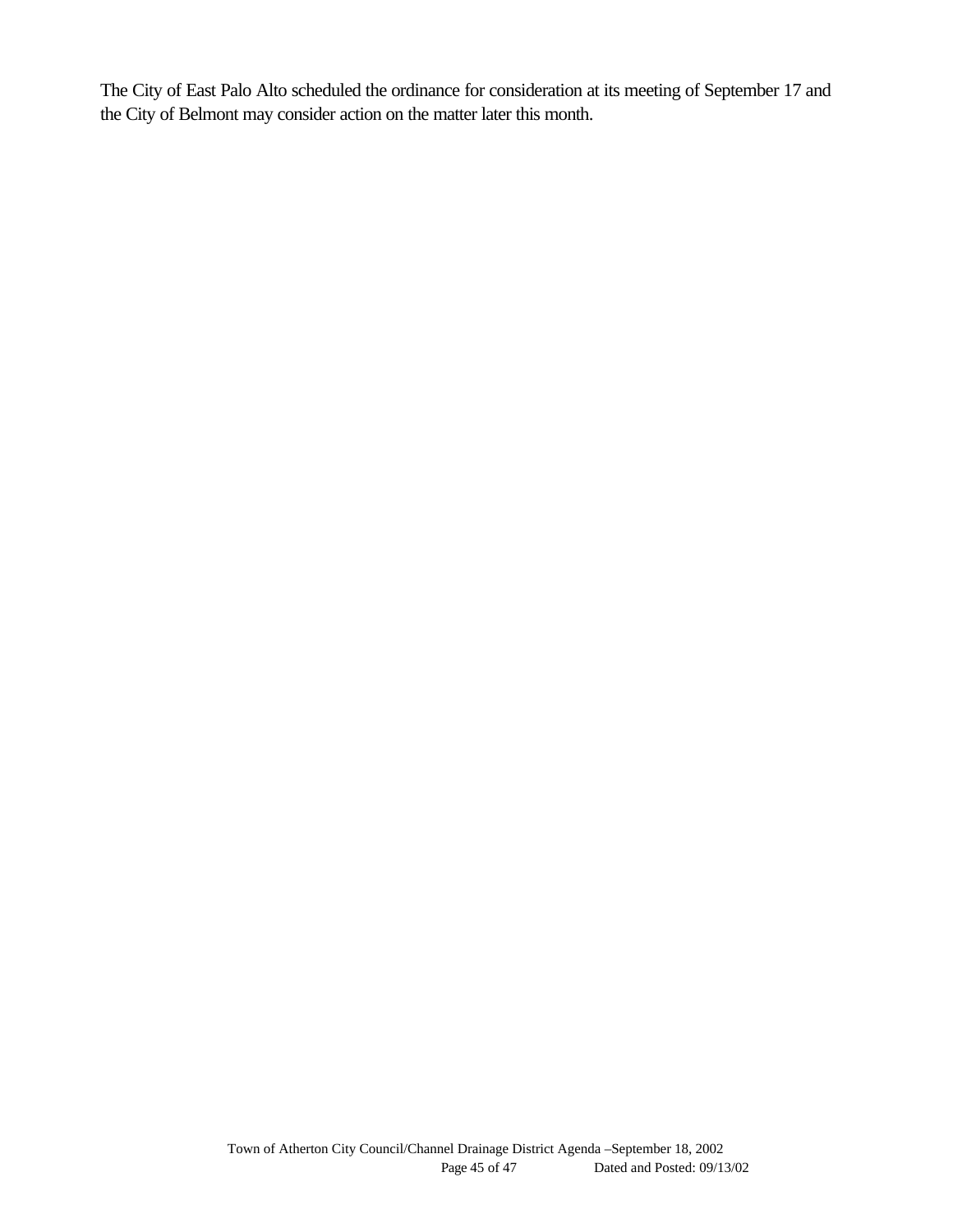

**Town of Atherton**

# **CITY COUNCIL STAFF REPORT**

- **TO: HONORABLE MAYOR AND CITY COUNCIL**
- **FROM: JAMES H. ROBINSON, CITY MANAGER**

## **DATE: FOR THE MEETING OF SEPTEMBER 18, 2002**

## **SUBJECT: DISCUSSION AND POSSIBLE ACTION REGARDING THE TOWN'S BANNER POLICY**

#### **RECOMMENDATION**

That the City Council consider the existing Banner Policy which provides for the placement of Banners at Marsh and Middlefield announcing Town-sponsored events.

## **BACKGROUND**

The Town of Atherton adopted a "Banner Policy" in 1991 establishing a criteria for approval of Banners to be placed at Marsh and Middlefield announcing Town-sponsored events. The Policy (see attached) requires prior approval by the City Manager, restricts display for two weeks, and must be for Townsponsored events.

Periodically, the Town Staff has received requests to place banners for non Town-sponsored events from local public and private schools and other organizations. It is requested that the City Council review the existing policy to determine if any changes to the existing policy are appropriate.

#### **ALTERNATIVES**

- 1. Make no changes to the existing Banner Policy.
- 2. Refer changes to the Banner Policy to the Parks and Recreation Commission for consideration and recommendation to the City Council.